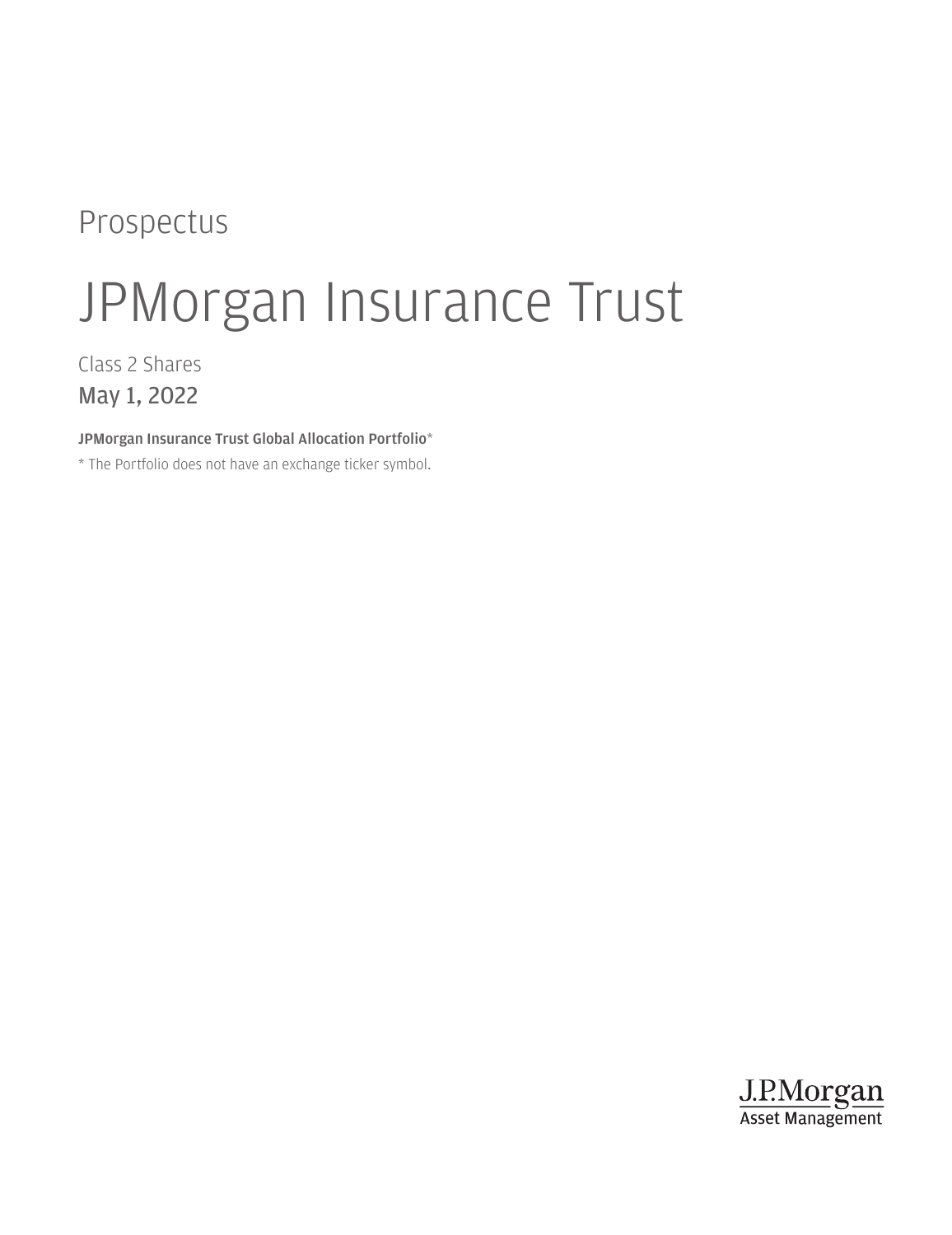#### **CONTENTS**

| Risk/Return Summary:<br>JPMorgan Insurance Trust Global Allocation<br>Portfolio<br>More About the Portfolio<br>9<br>Additional Information About the Portfolio's<br>9<br>Investment Strategies<br>Investment Risks<br>11<br>22<br>Temporary Defensive Positions<br>23<br>Additional Fee Waiver and/or Expense<br>23<br>23<br>Expense Limitations<br>Expenses of Underlying Funds<br>23<br>The Portfolio's Management and Administration<br>24 | Pricing Portfolio Shares<br>Purchasing Portfolio Shares<br>Redeeming Portfolio Shares<br>Voting and Shareholder Meetings<br>Questions<br>Distributions and Taxes<br>Availability of Proxy Voting Record<br>Portfolio Holdings Disclosure | 26<br>26<br>27<br>27<br>28<br>29<br>29<br>29<br>29<br>30<br>30<br>32<br>Back cover |
|-----------------------------------------------------------------------------------------------------------------------------------------------------------------------------------------------------------------------------------------------------------------------------------------------------------------------------------------------------------------------------------------------------------------------------------------------|------------------------------------------------------------------------------------------------------------------------------------------------------------------------------------------------------------------------------------------|------------------------------------------------------------------------------------|
|-----------------------------------------------------------------------------------------------------------------------------------------------------------------------------------------------------------------------------------------------------------------------------------------------------------------------------------------------------------------------------------------------------------------------------------------------|------------------------------------------------------------------------------------------------------------------------------------------------------------------------------------------------------------------------------------------|------------------------------------------------------------------------------------|

The Portfolio is intended to be a funding vehicle for variable annuity contracts and variable life insurance policies (collectively, variable insurance contracts) offered by the separate accounts of various insurance companies. Portfolio shares may also be offered to qualified pension and retirement plans and accounts permitting accumulation of assets on a tax-deferred basis (Eligible Plans). The investment objective (also known as the Portfolio's goal) and policies of the Portfolio may be similar to other funds managed or advised by J.P. Morgan Investment Management Inc. and its affiliates. However, the investment results of the Portfolio may be higher or lower than, and there is no guarantee that the investment results of the Portfolio will be comparable to, any other J.P. Morgan Fund.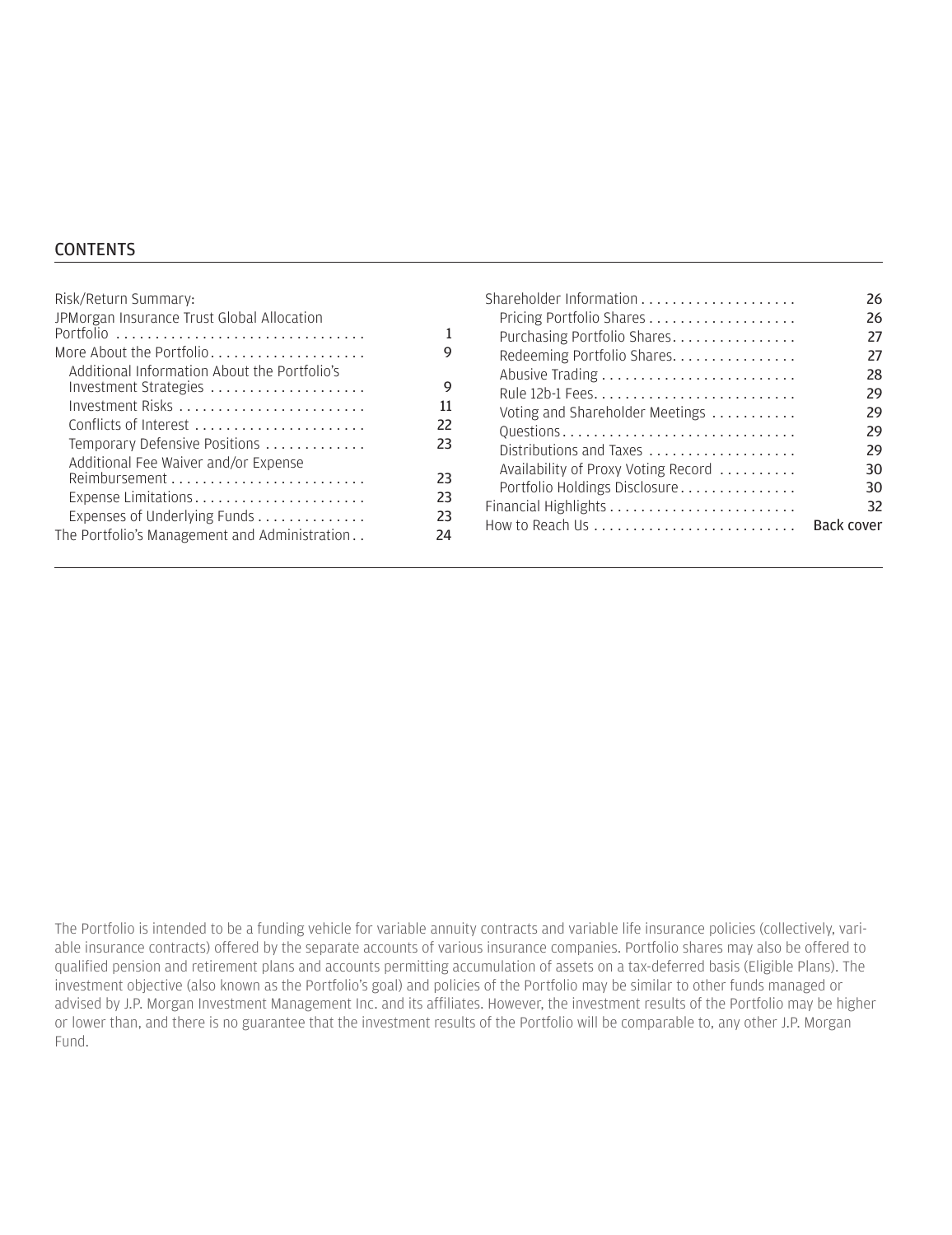### <span id="page-2-0"></span>Risk/Return Summary JPMorgan Insurance Trust Global Allocation Portfolio

#### What is the goal of the Portfolio?

The Portfolio seeks to maximize long-term total return.

#### Fees and Expenses of the Portfolio

The following table describes the fees and expenses that you may pay if you buy, hold and sell shares of the Portfolio.

"Acquired Fund Fees and Expenses" are expenses incurred indirectly by the Portfolio through its ownership of shares in other investment companies, including affiliated money market funds, other mutual funds, exchange-traded funds and business development companies. The impact of Acquired Fund Fees and Expenses is included in the total returns of the Portfolio. Acquired Fund Fees and Expenses are not direct costs of the Portfolio, are not used by the Portfolio to calculate its net asset value per share and are not included in the calculation of the ratio of expenses to average net assets shown in the Financial Highlights section of the Portfolio's prospectus. The table and Example below do not reflect fees and expenses imposed at the variable insurance contract level or which may be imposed by Eligible Plans. If these expenses were reflected, the total expenses would be higher.

#### ANNUAL FUND OPERATING EXPENSES

(Expenses that you pay each year as a percentage of the value of your investment)

|                                                                                                             | Class <sub>2</sub> |
|-------------------------------------------------------------------------------------------------------------|--------------------|
| <b>Management Fees</b>                                                                                      | 0.55%              |
| Distribution (Rule 12b-1) Fees                                                                              | 0.25               |
| <b>Other Expenses</b>                                                                                       | 0.36               |
| Dividend and Interest Expense on Short Sales                                                                | 0.01               |
| <b>Remainder of Other Expenses</b>                                                                          | 0.35               |
| <b>Acquired Fund Fees and Expenses</b>                                                                      | 0.15               |
| <b>Total Annual Fund Operating Expenses</b>                                                                 | 1.31               |
| Fee Waivers and/or Expense Reimbursements <sup>1</sup>                                                      | $-0.12$            |
| <b>Total Annual Fund Operating Expenses after Fee</b><br>Waivers and/or Expense Reimbursements <sup>1</sup> | 1.19               |

1 The Portfolio's adviser and/or its affiliates have contractually agreed to waive fees and/or reimburse expenses to the extent Total Annual Fund Operating Expenses (excluding Acquired Fund Fees and Expenses other than certain money market fund fees as described below, dividend and interest expenses related to short sales, interest, taxes, expenses related to litigation and potential litigation, expenses related to trustee elections, and extraordinary expenses) exceed 1.03% of the average daily net assets of Class 2 Shares. The Portfolio may invest in one or more money market funds advised by the adviser or its affiliates (affiliated money market funds). The Portfolio's adviser, shareholder servicing agent and/or administrator have contractually agreed to waive fees and/or reimburse expenses in an amount sufficient to offset the respective net fees each collects from the affiliated money market funds on the Portfolio's investment in such money market funds. These waivers are in effect through 4/30/23, at which time it will be determined whether such waivers will be renewed or revised. To the extent that the Portfolio engages in securities lending, affiliated money market fund fees and expenses resulting from the Portfolio's investment of cash received from securities lending borrowers are not included in Total

Annual Fund Operating Expenses and therefore, the above waivers do not apply to such investments.

#### Example

This Example is intended to help you compare the cost of investing in the Portfolio with the cost of investing in other mutual funds. The Example assumes that you invest \$10,000 in the Portfolio for the time periods indicated. The Example also assumes that your investment has a 5% return each year and that the Portfolio's operating expenses are equal to the total annual fund operating expenses after fee waivers and expense reimbursements shown in the fee table through 4/30/23 and total annual fund operating expenses thereafter. Your actual costs may be higher or lower.

#### WHETHER OR NOT YOU SELL YOUR SHARES, YOUR COST WOULD BE:

|                     |      |     | 1 Year 3 Years 5 Years 10 Years |
|---------------------|------|-----|---------------------------------|
| CLASS 2 SHARES (\$) | 403. | 707 | 1.569                           |

#### Portfolio Turnover

The Portfolio pays transaction costs, such as commissions, when it buys and sells securities (or "turns over" its portfolio). A higher portfolio turnover rate may indicate higher transaction costs. These costs, which are not reflected in annual fund operating expenses, or in the Example, affect the Portfolio's performance. During the Portfolio's most recent fiscal year, the Portfolio's portfolio turnover rate (including securities sold short) was 100% of the average value of its portfolio.

#### What are the Portfolio's main investment strategies?

The Portfolio has significant flexibility to invest in a broad range of equity, fixed income and alternative asset classes in the U.S. and other markets throughout the world, both developed and emerging. J.P. Morgan Investment Management Inc. (JPMIM or the adviser) uses a flexible asset allocation approach in constructing the Portfolio. Under normal circumstances, the Portfolio will invest at least 40% of its total assets in countries other than the United States (Non-U.S. Countries) unless the adviser determines, in its sole discretion, that conditions are not favorable. If the adviser determines that conditions are not favorable, the Portfolio may invest under 40% of its total assets in Non-U.S. Countries provided that the Portfolio will not invest less than 30% of its total assets in Non-U.S. Countries under normal circumstances except for temporary defensive purposes. In managing the Portfolio, the adviser will invest in issuers in at least three countries other than the U.S. under normal circumstances. The Portfolio will invest across the full range of asset classes. Ranges for broad asset classes are: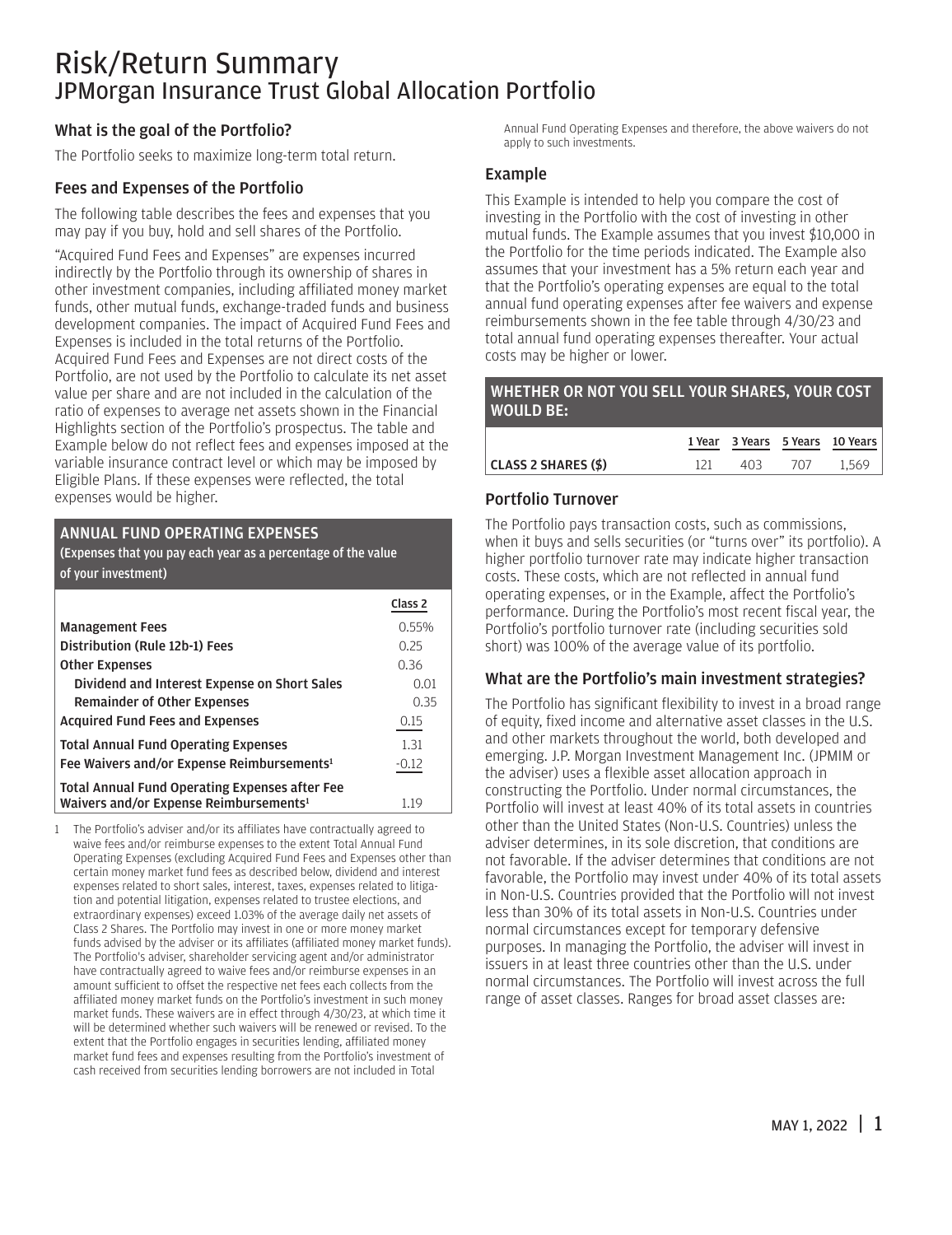### Risk/Return Summary JPMorgan Insurance Trust Global Allocation Portfolio (continued)

| Global Equity             | 10-90%    |
|---------------------------|-----------|
| Global Fixed Income       | 10-90%    |
| <b>Alternatives</b>       | $0 - 60%$ |
| Cash and Cash Equivalents | $0 - 80%$ |
|                           |           |

The Portfolio's equity investments may include common stock, preferred stock, convertible securities, depositary receipts, warrants to buy common stocks, master limited partnerships (MLPs), exchange-traded funds (ETFs) and mutual funds within the same group of investment companies (i.e., J.P. Morgan Funds) and, for the limited purposes described below, passive ETFs that are managed by unaffiliated investment advisers (unaffiliated passive ETFs) (together with J.P. Morgan Funds, underlying funds). A passive ETF is a registered investment company that seeks to track the performance of a particular market index. These indices include not only broad-based market indices but also more specific indices, including those relating to particular sectors, markets, factors, regions or industries. The Portfolio is generally unconstrained by any particular capitalization with regard to its equity investments.

The Portfolio's fixed income investments may include bank obligations, convertible securities, U.S. government securities (including agencies and instrumentalities), mortgage-backed and mortgage-related securities (which may include securities that are issued by non-governmental entities), domestic and foreign corporate bonds, high yield securities (junk bonds), loan assignments and participations (Loans), debt obligations issued or guaranteed by a foreign sovereign government or its agencies, authorities or political subdivisions, floating rate securities, inflation-indexed bonds, inflation-linked securities such as Treasury Inflation Protected Securities (TIPS), J.P. Morgan Funds and, for the limited purposes described below, unaffiliated passive ETFs. The Portfolio is generally unconstrained with regard to the duration of its fixed income investments.

The Portfolio's alternative investments include securities that are not a part of the Portfolio's global equity or global fixed income investments. These investments may include individual securities (such as convertible securities, inflation-sensitive securities and preferred stock), exchange traded notes (ETNs), exchange traded commodities (ETCs), J.P. Morgan Funds and, for the limited purposes described below, unaffiliated passive ETFs. The investments in this asset class may give the Portfolio exposure to: market neutral strategies, long/short strategies, real estate (including real estate investment trusts (REITS)), currencies and commodities.

To the extent the Portfolio invests in underlying funds, the adviser expects to select J.P. Morgan Funds without considering or canvassing the universe of unaffiliated underlying funds available, even though there may (or may not) be one or more unaffiliated underlying funds that investors might regard as more attractive for the Portfolio or that have superior returns. For passive ETFs, the adviser expects to use a J.P. Morgan ETF unless the adviser determines the investment is not available. To the extent the adviser determines, in its sole discretion, that

an investment in a J.P. Morgan passive ETF is not available, only then will the adviser consider an unaffiliated passive ETF. For actively-managed underlying funds, the adviser limits its selection to J.P. Morgan Funds. In addition, the Portfolio may seek to gain passive exposure to one or more markets by investing directly in the securities underlying a particular index.

In addition to direct investments in securities, derivatives, which are instruments that have a value based on another instrument, exchange rate or index, may also be used as substitutes for securities in which the Portfolio can invest. For example, in implementing equity market neutral strategies and macro based strategies, the Portfolio may use a total return swap to establish both long and short positions in order to gain the desired exposure rather than physically purchasing and selling short each instrument. The Portfolio may use futures contracts, options, forwards and swaps, including total return swaps, to more effectively gain targeted equity and fixed income exposure from its cash positions, to hedge investments, for risk management and to attempt to increase the Portfolio's gain. The Portfolio may use futures contracts, forward contracts, options (including options on interest rate futures contracts and interest rate swaps), swaps and credit default swaps to help manage duration, sector and yield curve exposure and credit and spread volatility. The Portfolio may utilize exchange traded futures contracts for cash management and to gain exposure to equities pending investment in individual securities. To the extent that the Portfolio does not utilize underlying funds to gain exposure to commodities, it may utilize commodity linked derivatives or commodity swaps to gain exposure to commodities.

The Portfolio may invest in securities denominated in any currency. The Portfolio may utilize forward currency transactions to hedge exposure to non-dollar investments back to the U.S. dollar.

As part of the underlying strategies, the Portfolio may enter into short sales. In short selling transactions, the Portfolio sells a security it does not own in anticipation of a decline in the market value of the security. To complete the transaction, the Portfolio must borrow the security to make delivery to the buyer. The Portfolio is obligated to replace the security borrowed by purchasing it subsequently at the market price at the time of replacement.

The Portfolio will likely engage in active and frequent trading.

Investment Process: As attractive investments across asset classes and strategies arise, the adviser attempts to capture these opportunities and has wide latitude to allocate the Portfolio's assets among strategies and asset classes. The adviser establishes the strategic and tactical allocation for the Portfolio and makes decisions concerning strategies, sectors and overall portfolio construction. The adviser develops its investment insights through the combination of top-down macro views, together with the bottom-up views of the separate asset class specialists within J.P. Morgan Asset Management globally.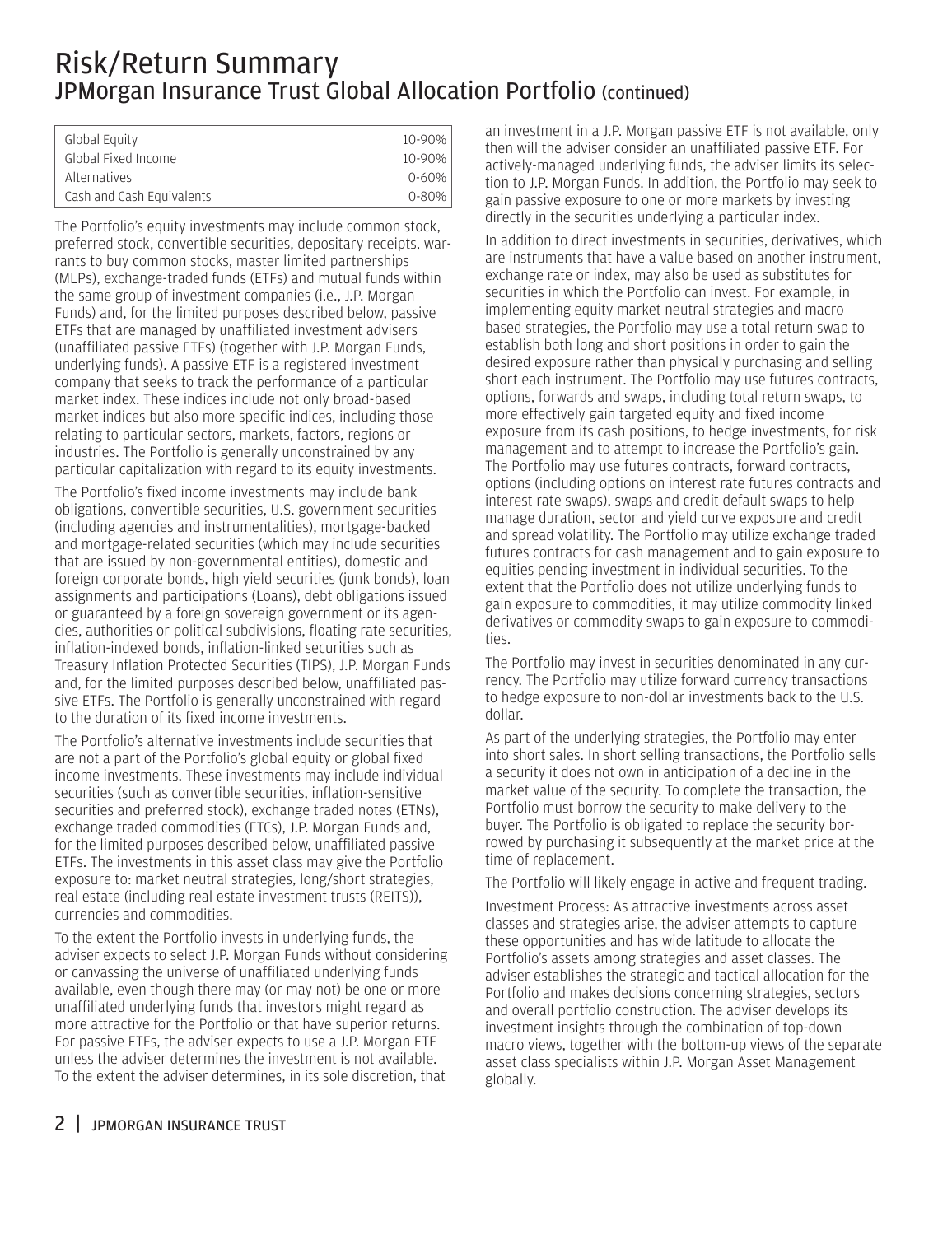In buying and selling investments for the Portfolio, the adviser employs a continuous four-step process: (1) making asset allocation decisions based on JPMIM's assessment of the intermediate term (6–18 months) market outlook; (2) constructing the portfolio after considering the Portfolio's risk and return target, by determining the weightings of the asset classes, selecting the underlying securities, funds and other instruments; (3) for the Portfolio's investments in securities issued by other funds, analyzing the investment capabilities of the underlying portfolio managers and funds, and (4) monitoring portfolio exposures and weightings and rebalancing portfolio exposures and weightings in response to market price action and changes in JPMIM's shorter term market outlook.

#### The Portfolio's Main Investment Risks

The Portfolio is subject to management risk and may not achieve its objective if the adviser's expectations regarding particular instruments or markets are not met.

An investment in this Portfolio or any other fund may not provide a complete investment program. The suitability of an investment in the Portfolio should be considered based on the investment objective, strategies and risks described in this prospectus, considered in light of all of the other investments in your portfolio, as well as your risk tolerance, financial goals and time horizons. You may want to consult with a financial advisor to determine if this Portfolio is suitable for you.

The Portfolio is subject to the main risks noted below, any of which may adversely affect the Portfolio's performance and ability to meet its investment objective.

*Equity Market Risk.* The price of equity securities may rise or fall because of changes in the broad market or changes in a company's financial condition, sometimes rapidly or unpredictably. These price movements may result from factors affecting individual companies, sectors or industries selected for the Portfolio or the securities market as a whole, such as changes in economic or political conditions. When the value of the Portfolio's securities goes down, your investment in the Portfolio decreases in value.

*General Market Risk.* Economies and financial markets throughout the world are becoming increasingly interconnected, which increases the likelihood that events or conditions in one country or region will adversely impact markets or issuers in other countries or regions. Securities held by the Portfolio may underperform in comparison to securities in general financial markets, a particular financial market or other asset classes, due to a number of factors, including inflation (or expectations for inflation), deflation (or expectations for deflation), interest rates, global demand for particular products or resources, market instability, debt crises and downgrades, embargoes, tariffs, sanctions and other trade barriers, regulatory events, other governmental trade or market control

programs and related geopolitical events. In addition, the value of the Portfolio's investments may be negatively affected by the occurrence of global events such as war, terrorism, environmental disasters, natural disasters or events, country instability, and infectious disease epidemics or pandemics.

For example, the outbreak of COVID-19, a novel coronavirus disease, has negatively affected economies, markets and individual companies throughout the world, including those in which the Portfolio invests. The effects of this pandemic to public health and business and market conditions, including exchange trading suspensions and closures may continue to have a significant negative impact on the performance of the Portfolio's investments, increase the Portfolio's volatility, exacerbate pre-existing political, social and economic risks to the Portfolio, and negatively impact broad segments of businesses and populations. The Portfolio's operations may be interrupted as a result, which may contribute to the negative impact on investment performance. In addition, governments, their regulatory agencies, or self-regulatory organizations may take actions in response to the pandemic that affect the instruments in which the Portfolio invests, or the issuers of such instruments, in ways that could have a significant negative impact on the Portfolio's investment performance. The full impact of the COVID-19 pandemic, or other future epidemics or pandemics, is currently unknown.

*Interest Rate and Credit Risk.* The Portfolio's investments in bonds and other debt securities will change in value based on changes in interest rates. If rates rise, the value of these investments generally declines. Securities with greater interest rate sensitivity and longer maturities generally are subject to greater fluctuations in value. The Portfolio may invest in variable and floating rate Loans and other variable and floating rate securities. Although these instruments are generally less sensitive to interest rate changes than other fixed rate instruments, the value of variable and floating rate Loans and other variable and floating rate securities may decline if their interest rates do not rise as quickly, or as much, as general interest rates. The Portfolio may face a heightened level of interest rate risk due to certain changes in monetary policy. During periods when interest rates are low or there are negative interest rates, the Portfolio's yield (and total return) also may be low or the Portfolio may be unable to maintain positive returns. The Portfolio's investments are subject to the risk that issuers or the counterparties will fail to make payments when due or default completely.

Prices of the Portfolio's investments may be adversely affected if any of the issuers or counterparties it is invested in are subject to an actual or perceived deterioration in their credit quality. Credit spreads may increase, which may reduce the market values of the Portfolio's securities. Credit spread risk is the risk that economic and market conditions or any actual or perceived credit deterioration may lead to an increase in the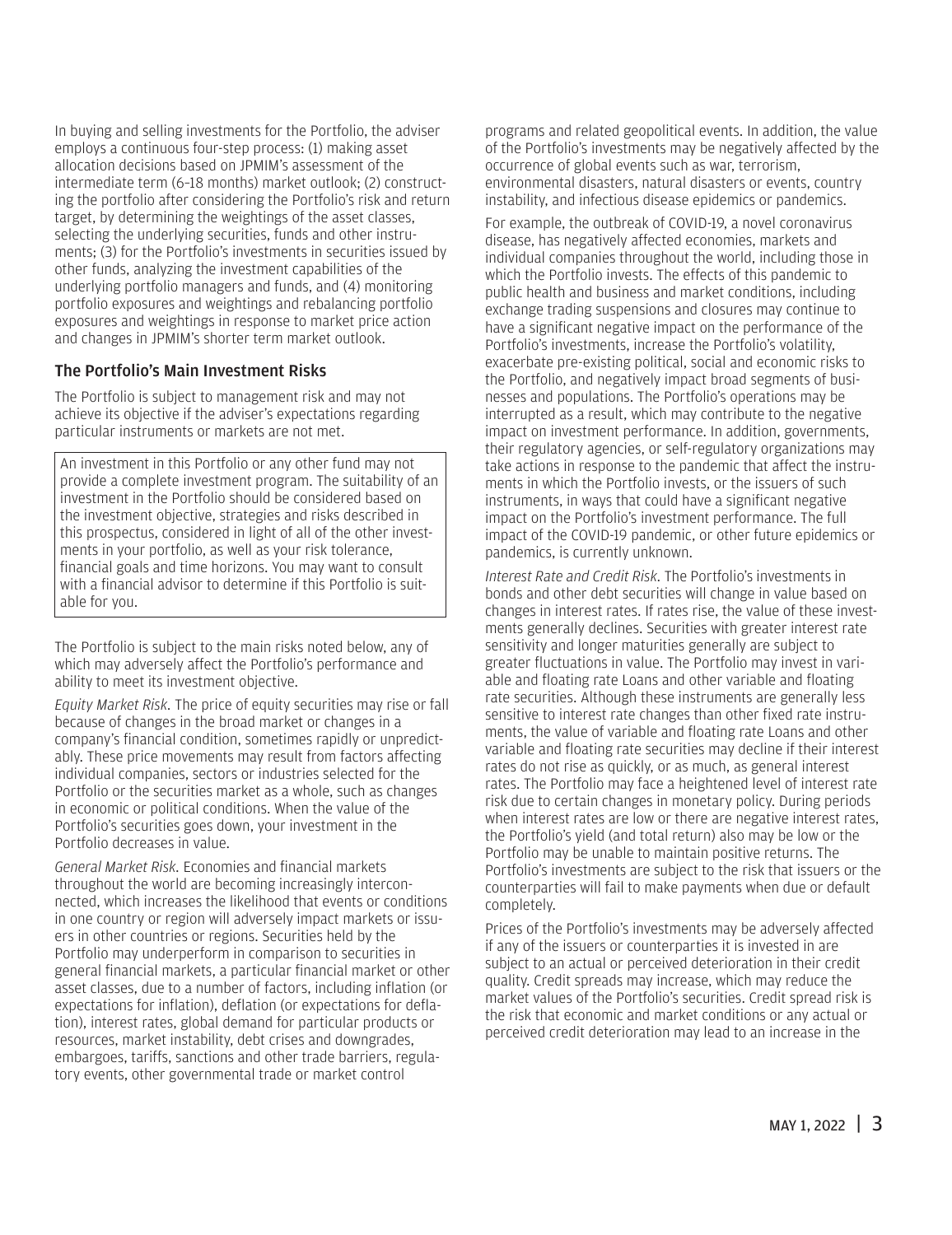### Risk/Return Summary JPMorgan Insurance Trust Global Allocation Portfolio (continued)

credit spreads (i.e., the difference in yield between two securities of similar maturity but different credit quality) and a decline in price of the issuer's securities.

*Industry and Sector Focus Risk.* At times the Portfolio may increase the relative emphasis of its investments in a particular industry or sector. The prices of securities of issuers in a particular industry or sector may be more susceptible to fluctuations due to changes in economic or business conditions, government regulations, availability of basic resources or supplies, or other events that affect that industry or sector more than securities of issuers in other industries and sectors. To the extent that the Portfolio increases the relative emphasis of its investments in a particular industry or sector, its shares' values may fluctuate in response to events affecting that industry or sector.

*Foreign Securities, Emerging Markets and Currency Risk.* The Portfolio may invest all of its assets in securities denominated in foreign currencies. Investments in foreign currencies, foreign issuers and foreign securities (including depositary receipts) are subject to additional risks, including political and economic risks, civil conflicts and war, greater volatility, expropriation and nationalization risks, sanctions or other measures by the United States or other governments, currency fluctuations, higher transaction costs, delayed settlement, possible foreign controls on investment and less stringent investor protection and disclosure standards of foreign markets. In certain markets where securities and other instruments are not traded "delivery versus payment," the Portfolio may not receive timely payment for securities or other instruments it has delivered or receive delivery of securities paid for and may be subject to increased risk that the counterparty will fail to make payments or delivery when due or default completely.

Events and evolving conditions in certain economies or markets may alter the risks associated with investments tied to countries or regions that historically were perceived as comparatively stable becoming riskier and more volatile. These risks are magnified in countries in "emerging markets." Emerging market countries typically have less-established market economies than developed countries and may face greater social, economic, regulatory and political uncertainties. In addition, emerging markets typically present greater illiquidity and price volatility concerns due to smaller or limited local capital markets and greater difficulty in determining market valuations of securities due to limited public information on issuers. Certain emerging market countries may be subject to less stringent requirements regarding accounting, auditing, financial reporting and record keeping and therefore, material information related to an investment may not be available or reliable. In addition, the Portfolio is limited in its ability to exercise its legal rights or enforce a counterparty's legal obligations in certain jurisdictions outside of the United States, in particular, in emerging markets countries. While the Portfolio may engage in various strategies to hedge against currency risk, it is not required to do so.

*Geographic Focus Risk.* The Portfolio may focus its investments in one or more regions or small groups of countries. As a result, the Portfolio's performance may be subject to greater volatility than a more geographically diversified fund.

*Derivatives Risk.* Derivatives, including futures contracts, options, forwards, swaps, and commodity linked derivatives, may be riskier than other types of investments because they may be more sensitive to changes in economic or market conditions than other types of investments and could result in losses that significantly exceed the Portfolio's original investment. Many derivatives create leverage thereby causing the Portfolio to be more volatile than it would be if it had not used derivatives. Certain derivatives also expose the Portfolio to counterparty risk (the risk that the derivative counterparty will not fulfill its contractual obligations), and includes the credit risk of the derivative counterparty. Certain derivatives are synthetic instruments that attempt to replicate performance of certain reference assets. With regard to such derivatives, the Portfolio does not have a claim on the reference assets and is subject to enhanced counterparty risk.

In addition to the risks associated with derivatives in general, the Portfolio may also be subject to risks related to swap agreements, including total return swaps. Total return swaps are contracts in which one party agrees to make periodic payments based on the change in market value of the underlying assets, which may include a specified security, basket of securities or securities indices during the specified period, in return for periodic payments based on a fixed or variable interest rate or the total return from other underlying assets. Total return swaps may be used to obtain exposure to a security or market without owning or taking physical custody of such security or market and may be used to establish both long and short positions in order to gain the desired exposure.

Because swap agreements are not exchange-traded, but are private contracts into which the Portfolio and a swap counterparty enter as principals, the Portfolio may experience a loss or delay in recovering assets if the counterparty defaults on its obligations. The Portfolio's returns are reduced or its losses increased by the costs associated with the swap, which may be significant. In addition, there is the risk that the swap may be terminated by the Portfolio or the counterparty in accordance with its terms or as a result of regulatory changes. If the swap were to terminate, the Portfolio may suffer losses. The Portfolio will segregate or earmark liquid assets at its custodian bank in an amount sufficient to cover its obligations under swap agreements.

*High Yield Securities and Loan Risk.* The Portfolio may invest in instruments including junk bonds, Loans and instruments that are issued by companies that are highly leveraged, less creditworthy or financially distressed. These investments are considered to be speculative and may be subject to greater risk of loss, greater sensitivity to economic changes, valuation difficulties and potential illiquidity. Such investments are subject to additional risks including subordination to other creditors, no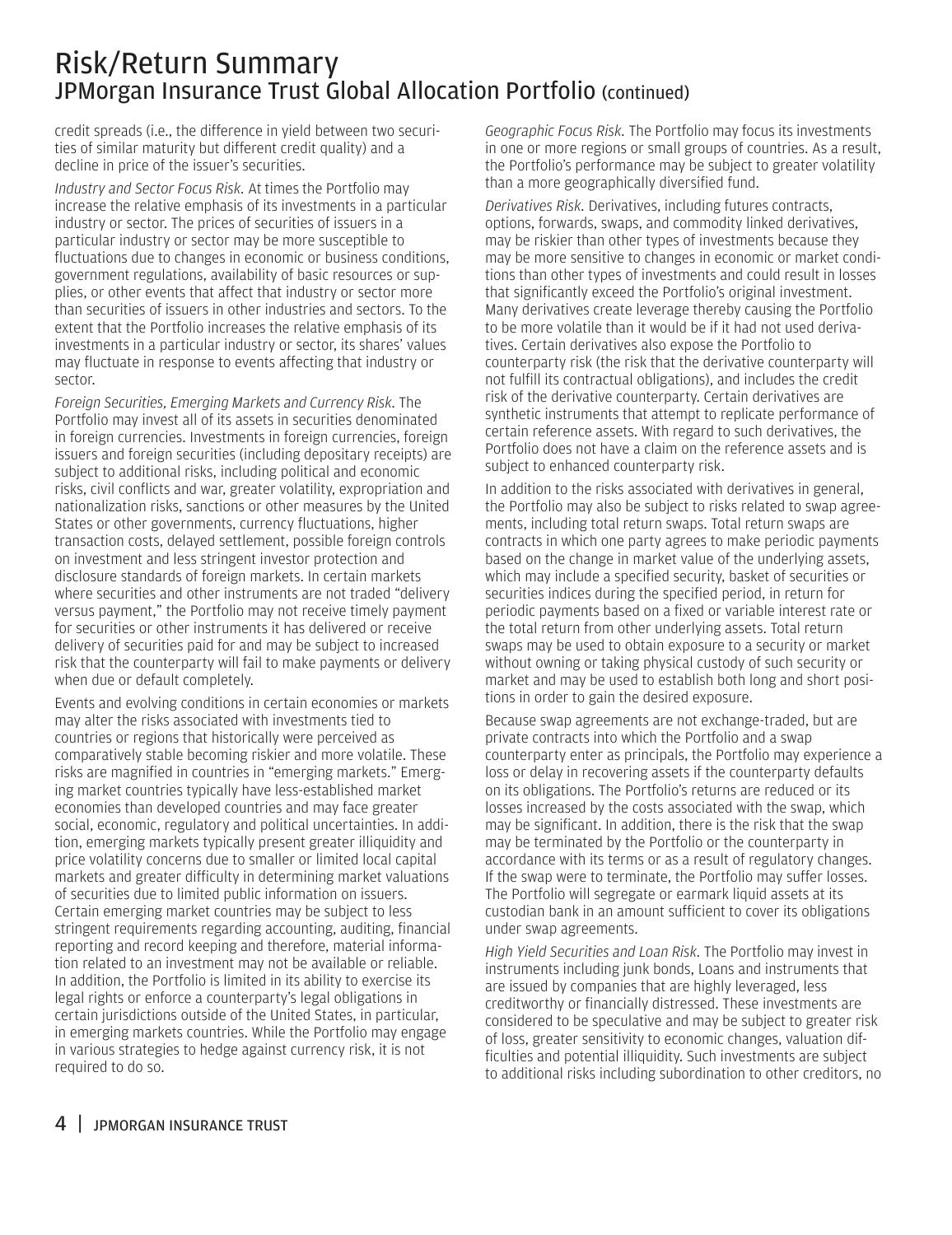collateral or limited rights in collateral, lack of a regular trading market, extended settlement periods, liquidity risks, prepayment risks, potentially less protections under the federal securities laws and lack of publicly available information. High yield securities and Loans that are deemed to be liquid at the time of purchase may become illiquid.

In recent years, there has been a broad trend of weaker or less restrictive covenant protections in both the Loan and high yield markets. Among other things, under such weaker or less restrictive covenants, borrowers might be able to exercise more flexibility with respect to certain activities than borrowers who are subject to stronger or more protective covenants. For example, borrowers might be able to incur more debt, including secured debt, return more capital to shareholders, remove or reduce assets that are designated as collateral securing Loans or high yield securities, increase the claims against assets that are permitted against collateral securing Loans or high yield securities or otherwise manage their business in ways that could impact creditors negatively. In addition, certain privately held borrowers might be permitted to file less frequent, less detailed or less timely financial reporting or other information, which could negatively impact the value of the Loans or high yield securities issued by such borrowers. Each of these factors might negatively impact the Loans and high yield instruments held by the Portfolio.

No active trading market may exist for some instruments and certain investments may be subject to restrictions on resale. In addition, the settlement period for Loans is uncertain as there is no standardized settlement schedule applicable to such investments. Certain Loans may take more than seven days to settle. The inability to dispose of the Portfolio's securities and other investments in a timely fashion could result in losses to the Portfolio. Because some instruments may have a more limited secondary market, liquidity and valuation risk is more pronounced for the Portfolio than for funds that invest primarily in other types of fixed income instruments or equity securities. When Loans and other instruments are prepaid, the Portfolio may have to reinvest in instruments with a lower yield or fail to recover additional amounts (i.e., premiums) paid for these securities, resulting in an unexpected capital loss and/or a decrease in the amount of dividends and yield. Certain Loans may not be considered securities under the federal securities laws and, therefore, investments in such Loans may not be subject to certain protections under those laws. In addition, the adviser may not have access to material non-public information to which other investors may have access.

*Mortgage-Related and Other Mortgage-Backed Securities Risk.* The Portfolio may invest in both residential and commercial mortgage-related and mortgage-backed securities, including so called "sub-prime" mortgages, that are subject to certain other risks including prepayment and call risks. When mortgages and other obligations are prepaid and when securities are called, the Portfolio may have to reinvest in securities with a lower yield or fail to recover additional amounts (i.e., premiums) paid

for securities with higher interest rates, resulting in an unexpected capital loss and/or a decrease in the amount of dividends and yield. In periods of either rising or declining interest rates, the Portfolio may be subject to extension risk, and may receive principal later than expected. As a result, in periods of rising interest rates, the Portfolio may exhibit additional volatility. During periods of difficult or frozen credit markets, significant changes in interest rates or deteriorating economic conditions, such securities may decline in value, face valuation difficulties, become more volatile and/or become illiquid. Additionally, asset-backed, mortgage-related and mortgage-backed securities are subject to risks associated with their structure and the nature of the assets underlying the securities and the servicing of those assets. Certain assetbacked, mortgage-related and mortgage-backed securities may face valuation difficulties and may be less liquid than other types of asset-backed, mortgage-related and mortgage-backed securities, or debt securities.

*Real Estate Securities Risk.* The Portfolio's investments in real estate securities, including REITs, are subject to the same risks as direct investments in real estate and mortgages, and their value will depend on the value of the underlying real estate interests. These risks include default, prepayments, changes in value resulting from changes in interest rates and demand for real and rental property, decreases in real estate values, overbuilding, increased competition and other risks related to local or general economic conditions, increases in operating costs and property taxes, changes in zoning laws, casualty or condemnation losses, possible environmental liabilities, regulatory limitations on rent, possible lack of availability of mortgage financing, market saturation, fluctuations in rental income and the value of underlying properties and extended vacancies of properties, and the management skill and credit-worthiness of REIT issuers. The Portfolio will indirectly bear its proportionate share of expenses, including management fees, paid by each REIT in which it invests in addition to the expenses of the Portfolio.

*MLP Risk.* MLPs may trade infrequently and in limited volume and they may be subject to more abrupt or erratic price movements than securities of larger or more broadly-based companies. MLPs are subject to "commodity risks" as well as the risks associated with the specific industry or industries in which the partnership invests. In addition, the managing general partner of an MLP may receive an incentive allocation based on increases in the amount and growth of cash distributions to investors in the MLP. This method of compensation may create an incentive for the managing general partner to make investments that are riskier or more speculative than would be the case in the absence of such compensation arrangements. Certain MLPs may operate in, or have exposure to, the energy sector. The energy sector can be significantly affected by changes in the prices and supplies of oil and other energy fuels, energy conservation, the success of exploration projects, and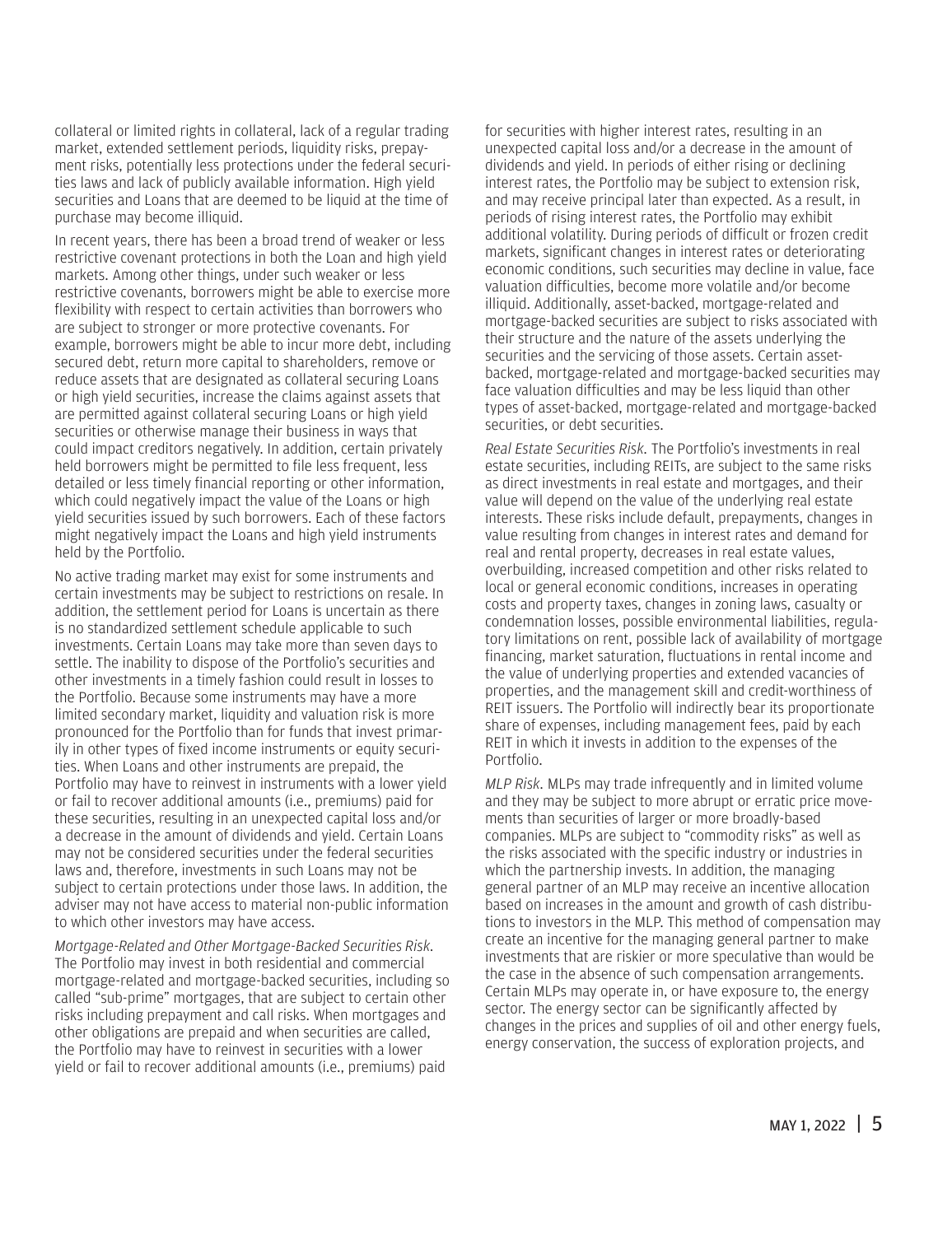### Risk/Return Summary JPMorgan Insurance Trust Global Allocation Portfolio (continued)

tax and other government regulations, policies of the Organization of Petroleum Exporting Countries (OPEC) and relationships among OPEC members and between OPEC and oil importing nations.

*ETF and Other Investment Company Risk.* The Portfolio may invest in shares of other investment companies, including J.P. Morgan Funds, unaffiliated closed-end funds, unaffiliated passive ETFs and other pooled investment vehicles, including those holding commodities, currencies or commodity futures. Shareholders bear both their proportionate share of the Portfolio's expenses and similar expenses of the investment company or pooled investment vehicle. ETFs and other investment companies or pooled investment vehicles that invest in commodities or currencies are subject to the risks associated with direct investments in commodities or currencies. The price and movement of an ETF, closed-end fund or pooled investment vehicle designed to track an index may not track the index and may result in a loss. In addition, closed-end funds that trade on an exchange often trade at a price below their net asset value (also known as a discount). Certain ETFs, closed-end funds or pooled investment vehicles traded on exchanges may be thinly traded and experience large spreads between the "ask" price quoted by a seller and the "bid" price offered by a buyer. There may be no active market for shares of certain closed-end funds or pooled investment vehicles (especially those not traded on exchanges) and such shares may be highly illiquid. Certain pooled investment vehicles do not have the protections applicable to other types of investments under federal securities or commodities laws and may be subject to counterparty or credit risk. In addition, the adviser's authority to allocate investments among J.P. Morgan Funds and unaffiliated funds creates conflicts of interest. For example, investing in J.P. Morgan Funds could cause the Portfolio to incur higher fees and could cause the adviser and/or its affiliates to receive greater compensation, increase assets under management or support particular investment strategies or J.P. Morgan Funds.

*Government Securities Risk.* The Portfolio invests in securities issued or guaranteed by the U.S. government or its agencies and instrumentalities (such as securities issued by the Government National Mortgage Association (Ginnie Mae), the Federal National Mortgage Association (Fannie Mae), or the Federal Home Loan Mortgage Corporation (Freddie Mac)). U.S. government securities are subject to market risk, interest rate risk and credit risk. Securities, such as those issued or guaranteed by Ginnie Mae or the U.S. Treasury, that are backed by the full faith and credit of the United States are guaranteed only as to the timely payment of interest and principal when held to maturity and the market prices for such securities will fluctuate. Notwithstanding these securities are backed by the full faith and credit of the United States, circumstances could arise that would prevent the payment of interest or principal. This would result in losses to the Portfolio. Securities issued or guaranteed by U.S. government-related organizations, such as Fannie Mae and Freddie Mac, are not backed by the full faith and credit of the U.S. government and no assurance can be given that the

U.S. government will provide financial support. Therefore, U.S. government-related organizations may not have the funds to meet their payment obligations in the future.

*Inflation-Linked Securities Risk.* Inflation-linked debt securities are subject to the effects of changes in market interest rates caused by factors other than inflation (real interest rates). In general, the price of an inflation-linked security tends to decline when real interest rates increase. Unlike conventional bonds, the principal and interest payments of inflation-linked securities such as TIPS are adjusted periodically to a specified rate of inflation (e.g., Non-Seasonally Adjusted Consumer Price Index for all Urban Consumers (CPI-U)). There can be no assurance that the inflation index used will accurately measure the real rate of inflation. These securities may lose value in the event that the actual rate of inflation is different than the rate of the inflation index.

*ETN Risk.* Generally, ETNs are structured as senior, unsecured notes in which an issuer such as a bank agrees to pay a return based on the target commodity index less any fees. ETNs are synthetic instruments that allow individual investors to have access to derivatives linked to commodities and assets such as oil, currencies and foreign stock indexes. ETNs combine certain aspects of bonds and ETFs. Similar to ETFs, ETNs are traded on a major exchange (e.g., the New York Stock Exchange) during normal trading hours. However, investors can also hold the ETN until maturity. At maturity, the issuer pays to the investor a cash amount equal to the principal amount, subject to the day's index factor. ETN returns are based upon the performance of a market index minus applicable fees. The value of an ETN may be influenced by time to maturity, level of supply and demand for the ETN, volatility and lack of liquidity in underlying commodities markets, changes in the applicable interest rates, changes in the issuer's credit rating and economic, legal, political or geographic events that affect the referenced commodity. The value of the ETN may drop due to a downgrade in the issuer's credit rating, even if the underlying index remains unchanged. Investments in ETNs are subject to the risks facing income securities in general including the risk that a counterparty will fail to make payments when due or default. In addition, investors in ETNs generally have no right with respect to the instruments underlying the index or any right to receive delivery of the instruments underlying the index.

*Short Selling Risk.* The Portfolio will incur a loss as a result of a short sale if the price of the security sold short increases in value between the date of the short sale and the date on which the Portfolio purchases the security to replace the borrowed security. In addition, a lender may request, or market conditions may dictate, that securities sold short be returned to the lender on short notice, and the Portfolio may have to buy the securities sold short at an unfavorable price. If this occurs, any anticipated gain to the Portfolio may be reduced or eliminated or the short sale may result in a loss. The Portfolio's losses are potentially unlimited in a short sale transaction. Short sales are speculative transactions and involve special risks, including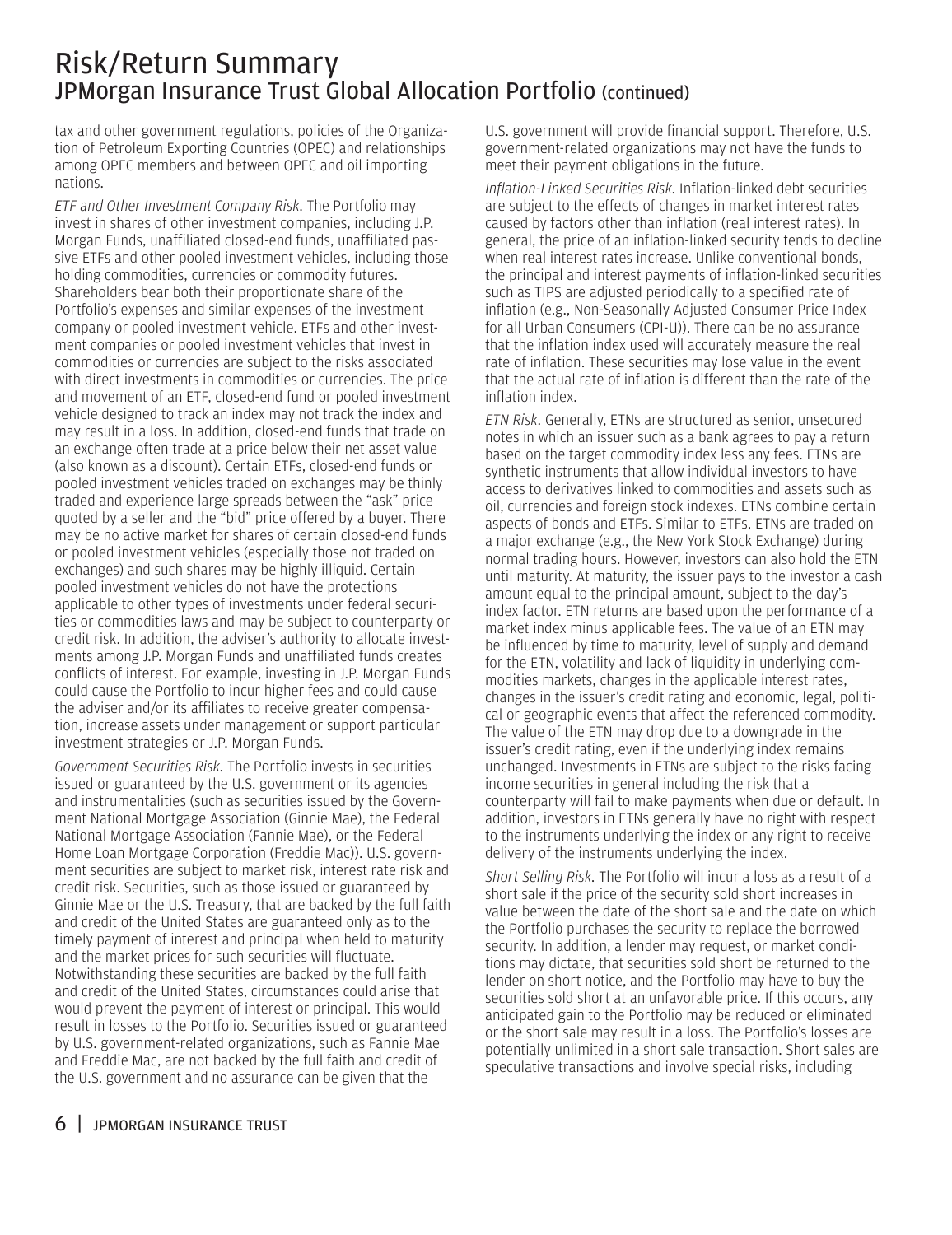greater reliance on the adviser's ability to accurately anticipate the future value of a security. Furthermore, taking short positions in securities results in a form of leverage, which may cause the Portfolio to be more volatile.

*Commodity Risk.* Exposure to commodities, commodity-related securities and derivatives may subject the Portfolio to greater volatility than investments in traditional securities, particularly if the instruments involve leverage. The value of commoditylinked investments may be affected by changes in overall market movements, commodity index volatility, changes in interest rates, or factors affecting a particular industry or commodity.

*Convertible Securities Risk.* The value of convertible securities tends to decline as interest rates rise and, because of the conversion feature, tends to vary with fluctuations in the market value of the underlying securities. Convertible securities generally rank senior to common stock in a corporation's capital structure but are usually subordinated to comparable non-convertible securities. Convertible securities generally do not participate directly in any dividend increases or decreases of the underlying securities, although the market prices of convertible securities may be affected by any dividend changes or other changes in the underlying securities.

*High Portfolio Turnover Risk.* The Portfolio may engage in active and frequent trading leading to increased portfolio turnover and higher transaction costs.

*Risk Associated with the Portfolio Holding Cash, Money Market Instruments and Other Short-Term Investments*. The Portfolio will, at times, hold assets in cash, money market instruments and other short-term investments, which may hurt the Portfolio's performance. These positions may also subject the Portfolio to additional risks and costs.

*Transactions Risk.* The Portfolio could experience a loss and its liquidity may be negatively impacted when selling securities to meet redemption requests. The risk of loss increases if the redemption requests are unusually large or frequent or occur in times of overall market turmoil or declining prices. Similarly, large purchases of Portfolio shares may adversely affect the Portfolio's performance to the extent that the Portfolio is delayed in investing new cash and is required to maintain a larger cash position than it ordinarily would.

Investments in the Portfolio are not deposits or obligations of, or guaranteed or endorsed by, any bank and are not insured or guaranteed by the FDIC, the Federal Reserve Board or any other government agency.

You could lose money investing in the Portfolio.

#### The Portfolio's Past Performance

This section provides some indication of the risks of investing in the Portfolio. The bar chart shows how the performance of the Portfolio's Class 2 Shares has varied from year to year for the

past seven calendar years. The table shows the average annual total returns for the past one year, five years, and life of the Portfolio. The table compares the Portfolio's performance to the performance of the MSCI All Country World Index (net of foreign withholding taxes), the Bloomberg Global Aggregate Index—Unhedged USD, and a customized blend of unmanaged indexes weighted as follows: 60% MSCI All Country World Index "ACWI" (net of foreign withholding taxes) and 40% Bloomberg Global Aggregate Index (Unhedged USD). Past performance is not necessarily an indication of how any class of the Portfolio will perform in the future.*Updated performance information is available by calling 1-800-480-4111.*

The performance figures shown do not reflect charges imposed by variable insurance contracts or Eligible Plans through which the Portfolio is offered. The Portfolio's performance will be lower when any such charges are deducted.



| <b>Best Ouarter</b>  | 2nd quarter, 2020 | 13.45%    |
|----------------------|-------------------|-----------|
| <b>Worst Ouarter</b> | 1st quarter, 2020 | $-15.24%$ |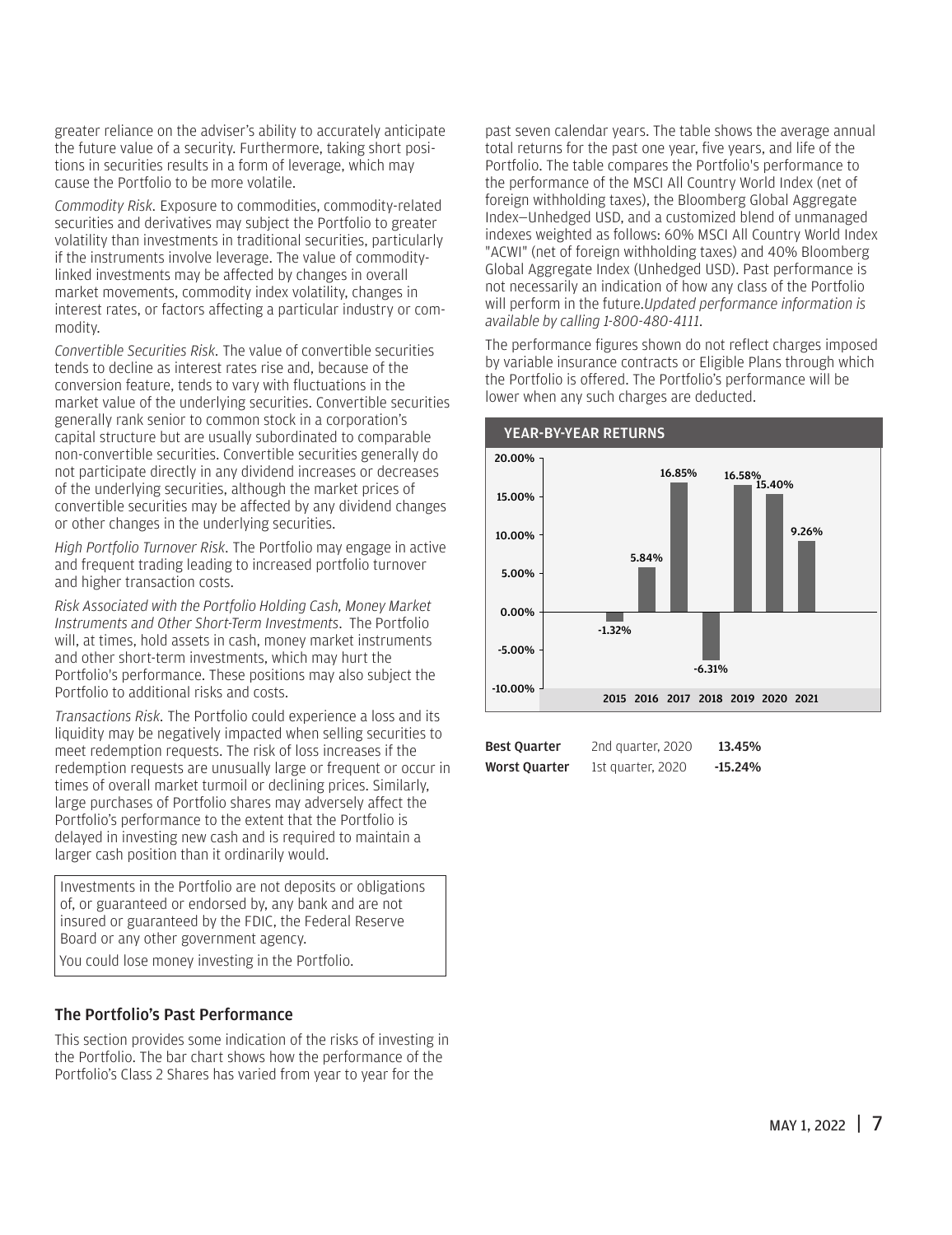### Risk/Return Summary JPMorgan Insurance Trust Global Allocation Portfolio (continued)

#### AVERAGE ANNUAL TOTAL RETURNS

#### (For periods ended December 31, 2021)

|                                                                                                                                                                      | Past<br>1 Year | Past<br>5 Years | Life of Portfolio<br>since<br>12/09/2014 |
|----------------------------------------------------------------------------------------------------------------------------------------------------------------------|----------------|-----------------|------------------------------------------|
| <b>CLASS 2 SHARES</b>                                                                                                                                                | 9.26%          | 9.98%           | 7.59%                                    |
| <b>MSCLALL COUNTRY WORLD</b><br><b>INDEX</b><br>(Net of Foreign Withholding<br>Taxes)<br>(Reflects No Deduction for Fees.                                            |                |                 |                                          |
| Expenses, or Taxes, Except<br>Foreign Withholding Taxes)                                                                                                             | 18.54          | 14.40           | 10.70                                    |
| <b>BLOOMBERG GLOBAL</b><br><b>AGGREGATE INDEX - UNHEDGED</b><br><b>USD</b><br>(Reflects No Deduction for Fees.<br>Expenses, or Taxes)                                | $-4.71$        | 3.36            | 2.14                                     |
| <b>60% MSCI ALL COUNTRY</b><br><b>WORLD INDEX</b> (Net of Foreign<br>Withholding Taxes) / 40%<br><b>BLOOMBERG GLOBAL</b><br>AGGREGATE INDEX - Unhedged<br><b>USD</b> |                |                 |                                          |
| (Reflects No Deduction for Fees.<br>Expenses, or Taxes, , Except<br>Foreign Withholding - Taxes on<br>MSCI All Country World Index)                                  | 8.78           | 10.11           | 7.44                                     |

#### Management

J.P. Morgan Investment Management Inc. (the adviser)

| <b>Portfolio Manager</b> | <b>Managed the</b><br><b>Portfolio Since</b> | <b>Primary Title with</b><br><b>Investment Adviser</b> |
|--------------------------|----------------------------------------------|--------------------------------------------------------|
| Jeffrey A. Geller        | 2014                                         | Managing Director                                      |
| Michael H. Feser         | 2020                                         | Managing Director                                      |
| Eric J. Bernbaum         | 2014                                         | Executive Director                                     |
| Grace Koo                | 2014                                         | Executive Director                                     |
| Philip Camporeale Jr.    | 2020                                         | Managing Director                                      |

#### Purchase and Sale of Portfolio Shares

The Portfolio sells its shares at net asset value on any business day directly to the separate accounts of various insurance companies issuing variable annuity contracts and variable life

insurance policies (variable insurance contracts) and certain qualified retirement plans. You may invest indirectly in the Portfolio through your purchase of a variable insurance contract or through a qualified retirement plan. Any minimum or subsequent investment requirements and redemption procedures are governed by the applicable separate account or retirement plan through which you invest.

#### Tax Information

Under current law, owners of variable insurance contracts and qualified retirement plan participants that have invested in the Portfolio are not subject to federal income tax on Portfolio earnings and distributions on gains realized upon the sale or redemption of Portfolio shares until such amounts are withdrawn from the retirement plan or variable contract.

#### Payments to Insurance Companies and to Broker-Dealers and Other Financial Intermediaries

Portfolio shares are available only through an insurance company's variable insurance contracts or an employer or other retirement plan (Retirement Products). The Portfolio or its related companies may make payments to an insurance company (and/or its related companies) for distribution and/or related services. Such insurance companies (or their related companies) may pay broker-dealers or other financial intermediaries that sell the variable insurance contracts for the sale of Portfolio shares and/or related services. These payments to insurance companies may be a factor that the insurance company considers in including the Portfolio as an underlying investment in a variable insurance contract. The prospectus or other disclosures relating to a variable insurance contract may contain additional information about these payments. When received by a broker-dealer or other financial intermediary from an insurance company (or its related companies) or in connection with Retirement Products, such payments may create a conflict of interest by influencing the financial intermediary to recommend the Portfolio over another investment. Ask your financial intermediary or visit its website for more information.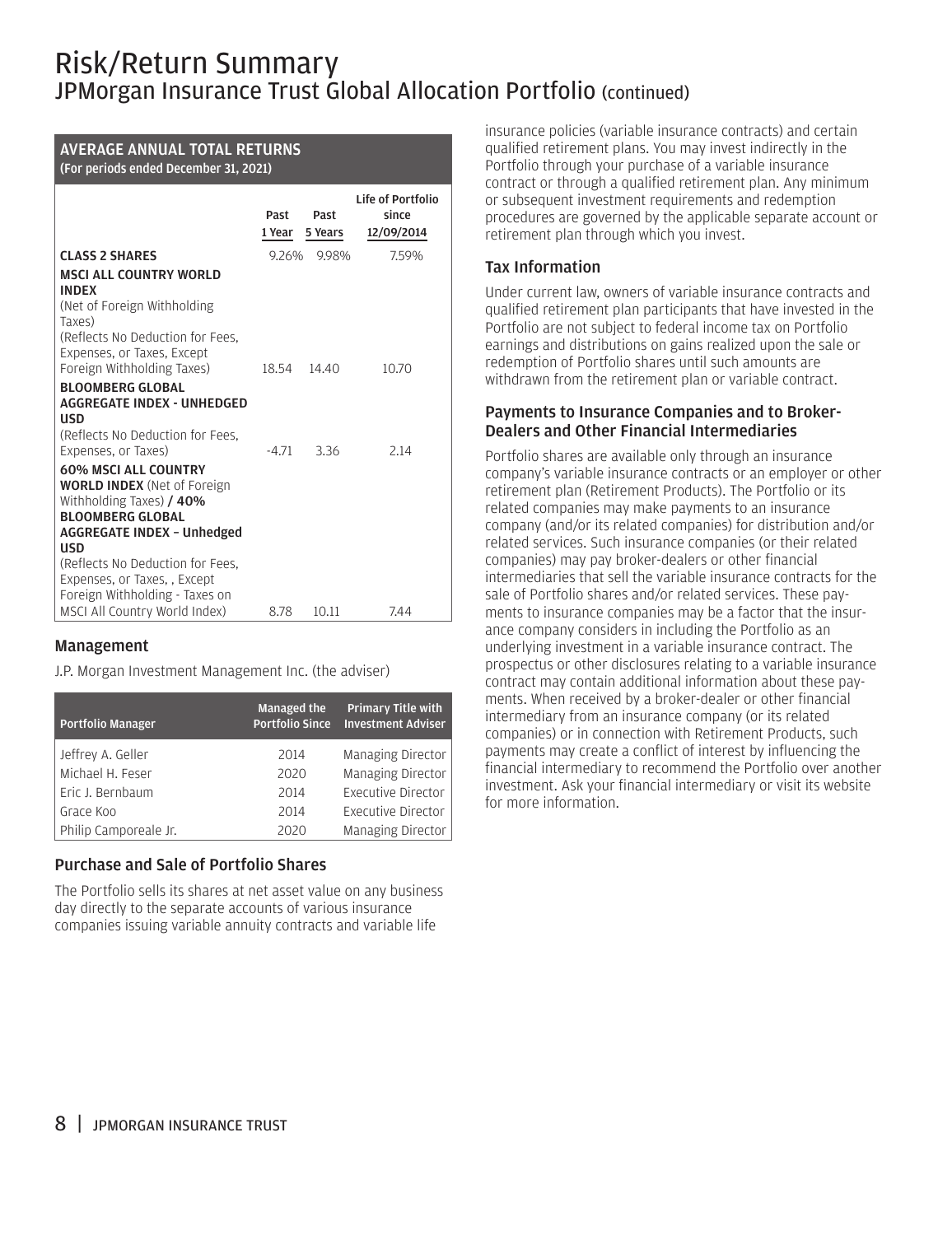### <span id="page-10-0"></span>More About the Portfolio

#### ADDITIONAL INFORMATION ABOUT THE PORTFOLIO'S INVESTMENT STRATEGIES

The Portfolio has significant flexibility to invest in a broad range of equity, fixed income and alternative asset classes in the U.S. and other markets throughout the world, both developed and emerging. J.P. Morgan Investment Management Inc. (JPMIM or the adviser) uses a flexible asset allocation approach in constructing the Portfolio. Under normal circumstances, the Portfolio will invest at least 40% of its total assets in countries other than the United States (Non-U.S. Countries) unless the adviser determines, in its sole discretion, that conditions are not favorable. If the adviser determines that conditions are not favorable, the Portfolio may invest under 40% of its total assets in Non-U.S. Countries provided that the Portfolio will not invest less than 30% of its total assets in Non-U.S. Countries under normal circumstances except for temporary defensive purposes. In managing the Portfolio, the adviser will invest in issuers in at least three countries other than the U.S. under normal circumstances. For purposes of the Portfolio's investment policies, an issuer of a security will be deemed to be located in a particular country if: (i) the principal trading market for the security is in such country, (ii) the issuer is organized under the laws of such country, or (iii) the issuer derives at least 50% of its revenues or profits from such country or has at least 50% of its total assets situated in such country. The Portfolio will invest across the full range of asset classes. Ranges for broad asset classes are:

| Global Equity             | 10-90%     |
|---------------------------|------------|
| Global Fixed Income       | 10-90%     |
| Alternatives              | $0 - 60\%$ |
| Cash and Cash Equivalents | $0 - 80%$  |

The Portfolio's equity investments may include common stock, preferred stock, convertible securities, depositary receipts, warrants to buy common stocks, master limited partnerships (MLPs), ETFs and mutual funds within the same group of investment companies (i.e., J.P. Morgan Funds) and, for the limited purposes described below, passive ETFs that are managed by unaffiliated investment advisers (unaffiliated passive ETFs) (together with J.P. Morgan Funds, underlying funds). A passive ETF is a registered investment company that seeks to track the performance of a particular market index. These indices include not only broad-based market indices but also more specific indices, including those relating to particular sectors, markets, factors, regions or industries. The Portfolio is generally unconstrained by any particular capitalization with regard to its equity investments.

The Portfolio's fixed income investments may include bank obligations, convertible securities, U.S. government securities (including agencies and instrumentalities), mortgage-backed and mortgage-related securities (which may include securities that are issued by non-governmental entities), domestic and foreign corporate bonds, high yield securities (junk bonds), loan assignments and participations (Loans), debt obligations issued or guaranteed by a foreign sovereign government or its agencies, authorities or political subdivisions, floating rate securities, inflation-indexed bonds, inflation-linked securities such as TIPS, J.P. Morgan Funds and, for the limited purposes described below, unaffiliated passive ETFs. The Portfolio is generally unconstrained with regard to the duration of its fixed income investments.

The Portfolio's alternative investments include securities that are not a part of the Portfolio's global equity or global fixed income investments. These investments may include individual securities (such as convertible securities, inflation-sensitive securities and preferred stock), ETNs, ETCs, J.P. Morgan Funds and, for the limited purposes described below, unaffiliated passive ETFs. The investments in this asset class may give the Portfolio exposure to: market neutral strategies, long/ short strategies, real estate (including REITS), currencies and commodities.

To the extent the Portfolio invests in underlying funds, the adviser expects to select J.P. Morgan Funds without considering or canvassing the universe of unaffiliated underlying funds available, even though there may (or may not) be one or more unaffiliated underlying funds that investors might regard as more attractive for the Portfolio or that have superior returns. For passive ETFs, the adviser expects to use a J.P. Morgan ETF unless the adviser determines the investment is not available. To the extent the adviser determines, in its sole discretion, that an investment in a J.P. Morgan passive ETF is not available, only then will the adviser consider an unaffiliated passive ETF. For actively-managed underlying funds, the adviser limits its selection to J.P. Morgan Funds. In addition, the Portfolio may seek to gain passive exposure to one or more markets by investing directly in the securities underlying a particular index.

In addition to direct investments in securities, derivatives, which are instruments that have a value based on another instrument, exchange rate or index, may also be used as substitutes for securities in which the Portfolio can invest. The Portfolio may use futures contracts, options, forwards, and swaps, including total return swaps, to more effectively gain targeted equity and fixed income exposure from its cash positions, to hedge investments, for risk management and to attempt to increase the Portfolio's gain. The Portfolio may use futures contracts, forward contracts, options (including options on interest rate futures contracts and interest rate swaps), swaps, and credit default swaps to help manage duration, sector and yield curve exposure and credit and spread volatility.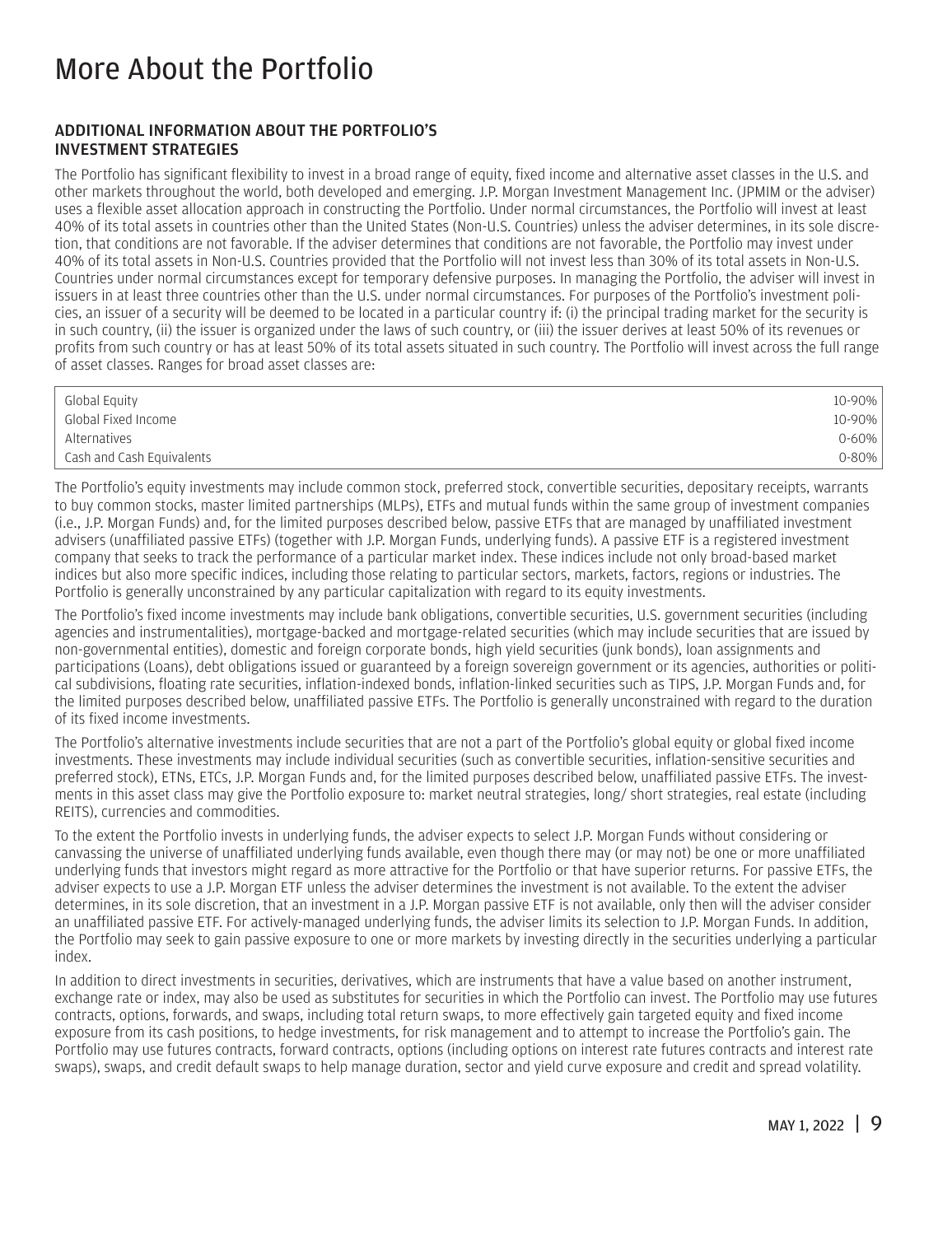The Portfolio may utilize exchange traded futures contracts for cash management and to gain exposure to equities pending investment in individual securities. To the extent that the Portfolio does not utilize underlying funds to gain exposure to commodities, it may utilize commodity linked derivatives or commodity swaps to gain exposure to commodities.

The Portfolio may invest in securities denominated in any currency. The Portfolio may utilize forward currency transactions to hedge exposure to non-dollar investments back to the U.S. dollar.

As part of the underlying strategies, the Portfolio may enter into short sales. In short selling transactions, the Portfolio sells a security it does not own in anticipation of a decline in the market value of the security. To complete the transaction, the Portfolio must borrow the security to make delivery to the buyer. The Portfolio is obligated to replace the security borrowed by purchasing it subsequently at the market price at the time of replacement.

The Portfolio will likely engage in active and frequent trading.

The main investment strategies for the Portfolio are summarized above. These may include:

- equity investments
- fixed-income investments
- alternative investments
- cash or cash equivalents

The frequency with which the Portfolio buys and sells securities will vary from year to year, depending on market conditions.

The Portfolio's investments in high yield securities may include so called "distressed debt" (i.e., securities of issuers experiencing financial or operating difficulties or operating in troubled industries that present attractive risk-reward characteristics). The Portfolio's investments in fixed income securities may also include asset-backed securities.

The Portfolio may invest in exchange-traded funds (ETFs) in order to gain exposure to particular markets including foreign and emerging markets or asset classes. ETFs, which are pooled investment vehicles whose ownership interests are purchased and sold on a securities exchange, may be passively or actively managed. Passively managed ETFs generally seek to track the performance of a particular market index, including broad-based market indexes, as well as indexes relating to particular sectors, markets, regions or industries. Actively managed ETFs do not seek to track the performance of a particular market index. Ordinarily, the Portfolio must limit its investments in a single ETF to 3% of the ETFs total assets, 5% of the Portfolio's total assets and in all ETFs and other investment companies to 10% of its total assets. The Securities and Exchange Commission adopted an exemptive rule that allows any fund to disregard these 3%, 5% and 10% limitations, subject to certain conditions. ETFs that are not structured as investment companies as defined in the Investment Company Act of 1940 are not subject to these percentage limitations. The price movement of an indexbased ETF may not track the underlying index and may result in a loss. In addition, ETFs may trade at a price above (premium) or below (discount) their net asset value, especially during periods of significant market volatility or stress, causing investors to pay significantly more or less than the value of the ETF's underlying portfolio.

The Portfolio's ability to invest from 10% to 90% of its assets in equity and fixed income investments may allow the Portfolio to participate in rising equity and fixed income markets, but may prevent the Portfolio from having all of its assets exposed to the risks of equities or fixed income during declining markets.

Although not part of its principal investment strategy, the Portfolio may invest in structured investments, including equity-linked notes (ELNs). Structured investments are securities having a return tied to an underlying index or other security or asset class. ELNs are structured as notes that are issued by counterparties, including banks, broker-dealers or their affiliates, and that are designed to offer a return linked to the underlying instruments within the ELN.

Securities Lending. The Portfolio may engage in securities lending to increase its income. Securities lending involves the lending of securities owned by the Portfolio to financial institutions such as certain broker-dealers in exchange for cash collateral. The Portfolio will invest cash collateral in one or more money market funds advised by the adviser or its affiliates. The adviser or its affiliates will receive additional compensation from the affiliated money market funds on the Portfolio's investment in such money market funds. During the term of the loans, the Portfolio is entitled to receive amounts equivalent to distributions paid on the loaned securities as well as the return on the cash collateral investments. Upon termination of the loans, the Portfolio is required to return the cash collateral to the borrower plus any agreed upon rebate. Cash collateral investments will be subject to market depreciation or appreciation, and the Portfolio will be responsible for any loss that might result from its investment of cash collateral. If the adviser determines to make securities loans, the value of the securities loaned may not exceed 331 ⁄3% of the value of total assets of the Portfolio. Loan collateral (including any investment of that collateral) is not subject to the percentage limitations regarding the Portfolio's investments described elsewhere in this Prospectus.

The Portfolio may utilize these investment strategies to a greater or lesser degree.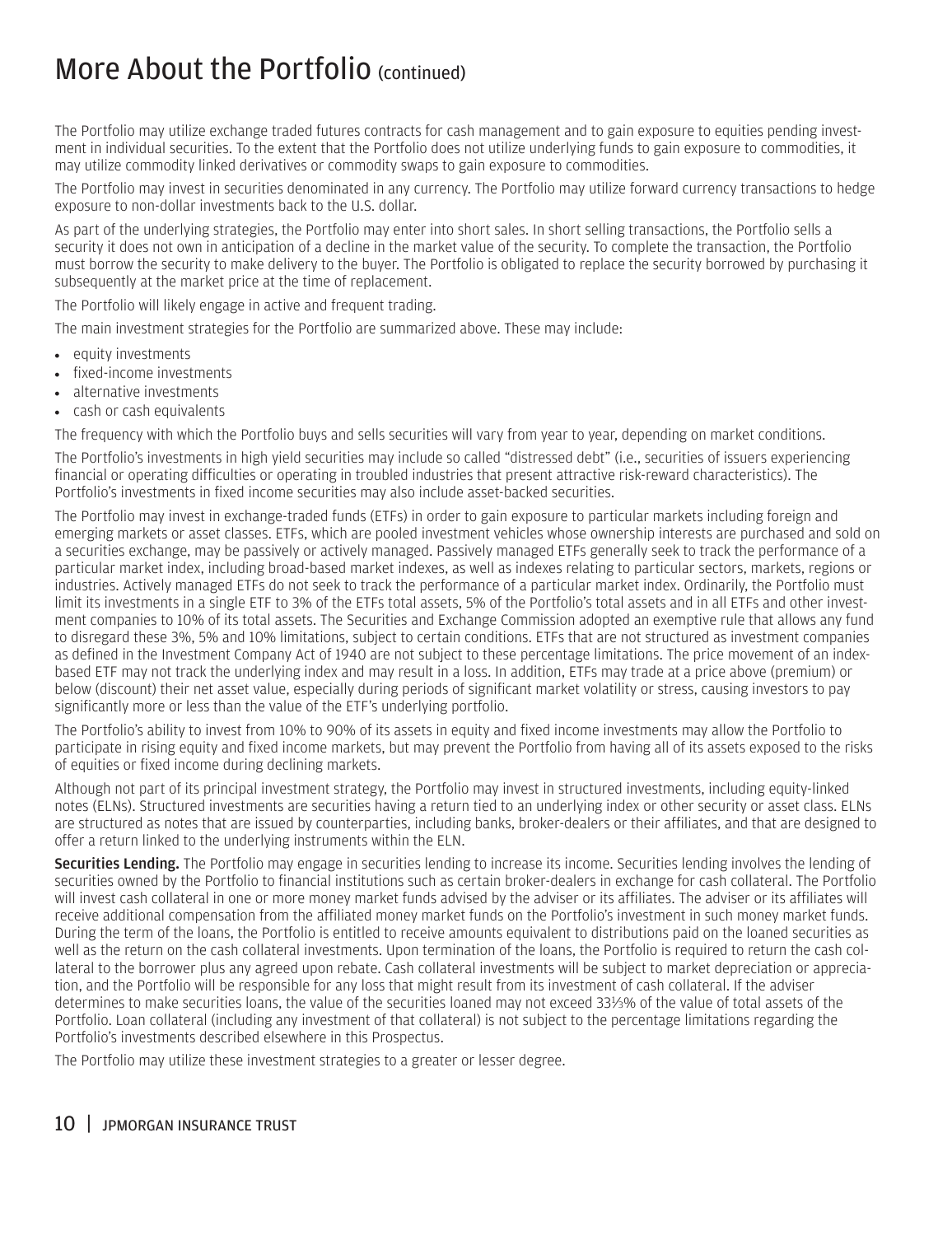<span id="page-12-0"></span>Investment Process: As attractive investments across asset classes and strategies arise, the adviser attempts to capture these opportunities and has wide latitude to allocate the Portfolio's assets among strategies and asset classes. The adviser establishes the strategic and tactical allocation for the Portfolio and makes decisions concerning strategies, sectors and overall portfolio construction. The adviser develops its investment insights through the combination of top-down macro views, together with the bottom-up views of the separate asset class specialists within J.P. Morgan Asset Management globally. As a part of this analysis, the adviser seeks to assess the risks presented by certain environmental, social and governance factors (ESG). In connection with this analysis, the adviser will assess how ESG risks are considered within an active underlying fund's/manager's investment process and how the active underlying fund/manager defines and mitigates material ESG risks. Although these particular risks are considered, underlying funds and securities of issuers presenting such risks may be purchased and retained by the Portfolio.

In buying and selling investments for the Portfolio, the adviser employs a continuous four-step process: (1) making asset allocation decisions based on JPMIM's assessment of the intermediate term (6–18 months) market outlook; (2) constructing the portfolio after considering the Portfolio's risk and return target, by determining the weightings of the asset classes, selecting the underlying securities, funds and other instruments; (3) for the Portfolio's investments in securities issued by other funds, analyzing the investment capabilities of the underlying portfolio managers and funds, and (4) monitoring portfolio exposures and weightings and rebalancing portfolio exposures and weightings in response to market price action and changes in JPMIM's shorter term market outlook. The Portfolio may utilize these instruments and investment strategies to a greater or lesser degree.

If a strategy is a main investment strategy for the Portfolio, it is summarized above. The frequency with which the Portfolio buys and sells securities will vary from year to year, depending on market conditions.

#### NON-FUNDAMENTAL INVESTMENT OBJECTIVES

An investment objective is fundamental if it cannot be changed without the consent of a majority of the outstanding shares of the Portfolio. The investment objective for the Portfolio is non-fundamental and may be changed without the consent of a majority of the outstanding shares of that Portfolio.

Please note that the Portfolio also may use strategies that are not described herein, but which are described in the Statement of Additional Information.

#### INVESTMENT RISKS

There can be no assurance that the Portfolio will achieve its investment objective.

The main risks associated with investing in the Portfolio are summarized in the Risk/Return Summary at the front of this prospectus. In addition to the Portfolio's main risks, the Portfolio may be subject to additional risks in connection with investments and stratgeies used by the Portfolio from time to time. The table below identifies the main risks and some of the additional risks of the Portfolio. The Portfolio may also be subject to additional risks that are not described herein but which are described in the Statement of Additional Information.

The Portfolio also may use other non-principal strategies that are not described herein, but which are described in the Statement of Additional Information.

An investment in the Portfolio or any other fund may not provide a complete investment program. The suitability of an investment in the Portfolio should be considered based on the investment objective, strategies and risks described in this Prospectus, considered in light of all of the other investments in your portfolio, as well as your risk tolerance, financial goals and time horizons. You may want to consult with a financial advisor to determine if the Portfolio is suitable for you.

The Portfolio is subject to the risks noted below, any of which may adversely affect the Portfolio's net asset value (NAV), performance and ability to meet its investment objective.

|                             | <b>Global Allocation</b><br>Portfolio |
|-----------------------------|---------------------------------------|
| Asia Pacific Market Risk    |                                       |
| Commodity Risk              |                                       |
| Convertible Securities Risk |                                       |

• Main Risks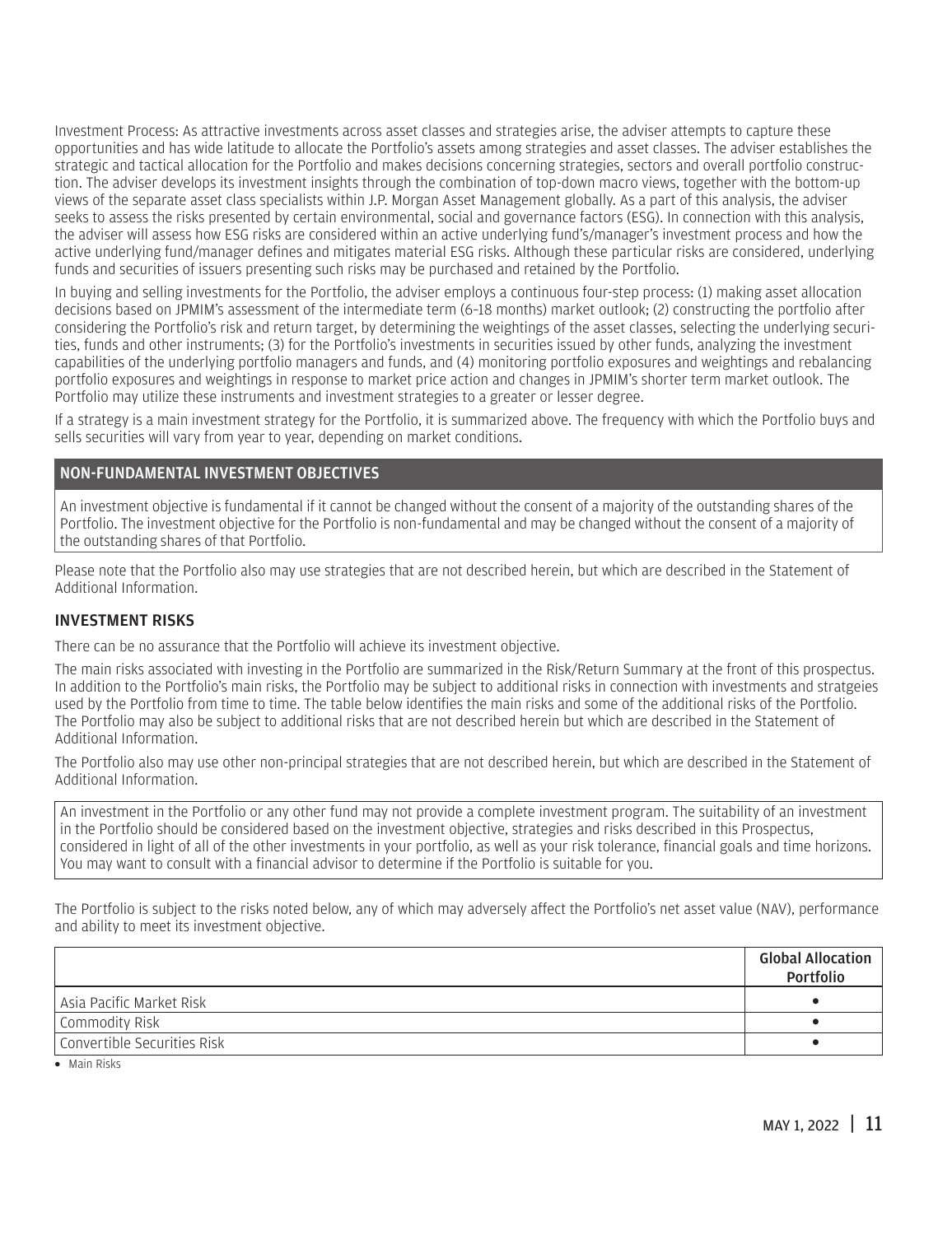|                                                                                                        | <b>Global Allocation</b><br>Portfolio |
|--------------------------------------------------------------------------------------------------------|---------------------------------------|
|                                                                                                        | $\bullet$                             |
| Credit Risk<br>Currency Risk                                                                           | $\bullet$                             |
|                                                                                                        | $\circ$                               |
| Cyber Security Risk<br>Depositary Receipts Risk                                                        | $\bullet$                             |
| Derivatives Risk                                                                                       | $\bullet$                             |
|                                                                                                        | $\bullet$                             |
| ETF and Other Investment Company Risk<br><b>ETN Risk</b>                                               | $\bullet$                             |
| Equity-Linked Notes Risk                                                                               | $\circ$                               |
| Equity Market Risk                                                                                     | $\bullet$                             |
| European Market Risk                                                                                   | $\circ$                               |
| Foreign Securities and Emerging Markets Risk                                                           | $\bullet$                             |
| <b>General Market Risk</b>                                                                             | $\bullet$                             |
| Geographic Focus Risk                                                                                  | $\bullet$                             |
| Government Securities Risk                                                                             | $\bullet$                             |
| High Portfolio Turnover Rate Risk                                                                      | $\bullet$                             |
| High Yield Securities Risk                                                                             | $\bullet$                             |
| Industry and Sector Focus Risk                                                                         | $\bullet$                             |
| Inflation-Linked Securities Risk                                                                       | $\bullet$                             |
| Interest Rate Risk                                                                                     | $\bullet$                             |
| Latin American Market Risk                                                                             | $\circ$                               |
| Loan Risk                                                                                              | $\bullet$                             |
| <b>MLP Risk</b>                                                                                        | $\bullet$                             |
| Mortgage-Related and Other Asset-Backed Securities Risk                                                | $\bullet$                             |
| Prepayment and Call Risk                                                                               | $\circ$                               |
| Real Estate Securities Risk                                                                            | $\bullet$                             |
| Risk Associated with the Portfolio Holding Cash, Money Market Instruments and Other Short Term Invest- |                                       |
| ments                                                                                                  | $\bullet$                             |
| Securities Lending Risk                                                                                | $\circ$                               |
| Short Selling Risk                                                                                     | $\bullet$                             |
| Smaller Company Risk                                                                                   | $\circlearrowright$                   |
| Transactions and Liquidity Risk                                                                        | $\bullet$                             |
| Volcker Rule Risk                                                                                      | $\circ$                               |
| $\bullet$ Main Risks                                                                                   |                                       |

o Additional Risks

Equity Market Risk. The price of equity securities may rise or fall because of changes in the broad market or changes in a company's financial condition, sometimes rapidly or unpredictably. These price movements may result from factors affecting individual companies, sectors or industries selected for the Portfolio or the securities market as a whole, such as changes in economic or political conditions. Equity securities are subject to "stock market risk" meaning that stock prices in general (or in particular, the prices of the types of securities in which the Portfolio invests) may decline over short or extended periods of time. When the value of the Portfolio's securities goes down, your investment in the Portfolio decreases in value.

General Market Risk. Economies and financial markets throughout the world are becoming increasingly interconnected, which increases the likelihood that events or conditions in one country or region will adversely impact markets or issuers in other countries or regions. Securities in the Portfolio's portfolio may underperform in comparison to securities in general financial markets, a particular financial market or other asset classes, due to a number of factors, including inflation (or expectations for inflation), deflation (or expectations for deflation), interest rates, global demand for particular products or resources, market instability, debt crises and downgrades, embargoes, tariffs, sanctions and other trade barriers, regulatory events, other governmental trade or market

#### 12 | JPMORGAN INSURANCE TRUST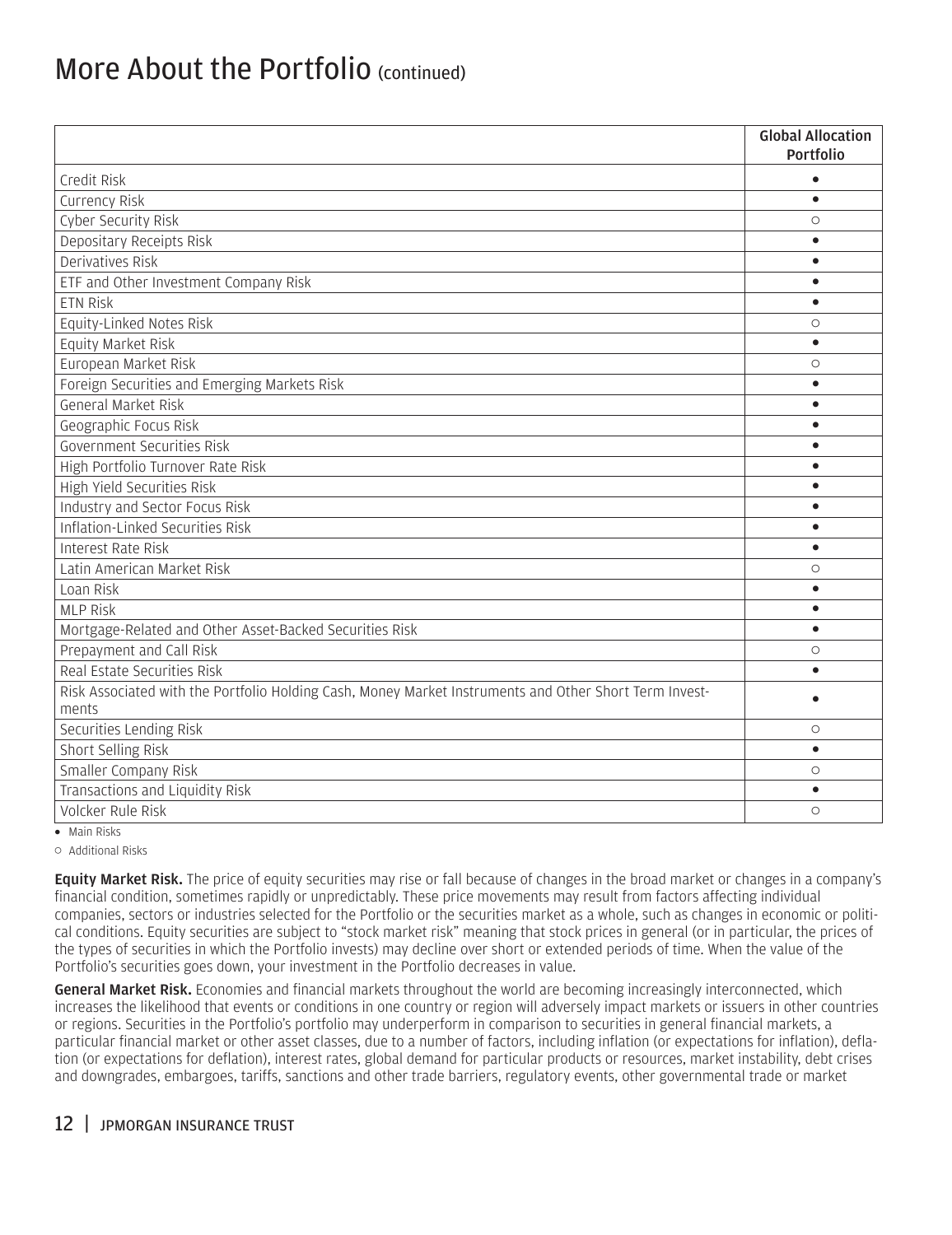control programs and related geopolitical events. In addition, the value of the Portfolio's investments may be negatively affected by the occurrence of global events such as war, terrorism, environmental disasters, natural disasters or events, country instability, and infectious disease epidemics or pandemics.

For example, the outbreak of COVID-19, a novel coronavirus disease, has negatively affected economies, markets and individual companies throughout the world, including those in which the Portfolio invests. The effects of this pandemic to public health and business and market conditions, including exchange trading suspensions and closures may continue to have a significant negative impact on the performance of the Portfolio's investments, increase the Portfolio's volatility, exacerbate pre-existing political, social and economic risks to the Portfolio, and negatively impact broad segments of businesses and populations. The Portfolio's operations may be interrupted as a result, which may contribute to the negative impact on investment performance. In addition, governments, their regulatory agencies, or self-regulatory organizations may take actions in response to the pandemic that affect the instruments in which the Portfolio invests, or the issuers of such instruments, in ways that could have a significant negative impact on the Portfolio's investment performance. The full impact of the COVID-19 pandemic, or other future epidemics or pandemics, is currently unknown.

Real Estate Securities Risk. The value of real estate securities in general, and REITs in particular, are subject to the same risks as direct investments in real estate and mortgages which include, but are not limited to, sensitivity to changes in real estate values and property taxes, interest rate risk, tax and regulatory risk, fluctuations in rent schedules and operating expenses, adverse changes in local, regional or general economic conditions, deterioration of the real estate market and the financial circumstances of tenants and sellers, unfavorable changes in zoning, building, environmental and other laws, the need for unanticipated renovations, unexpected increases in the cost of energy and environmental factors. Furthermore, a REIT could fail to qualify for tax free pass-through of its income under the Internal Revenue Code or fail to maintain its exemption from registration under the 1940 Act, which could produce adverse economic consequences for the REIT and its investors, including the Portfolio.

The underlying mortgage loans may be subject to the risks of default or of prepayments that occur earlier or later than expected, and such loans may also include so-called "sub-prime" mortgages. The value of REITs will also rise and fall in response to the management skill and creditworthiness of the issuer. In particular, the value of these securities may decline when interest rates rise and will also be affected by the real estate market and by the management of the underlying properties. REITs may be more volatile and/or more illiquid than other types of equity securities. The Portfolio will indirectly bear its proportionate share of expenses, including management fees, paid by each REIT in which it invests in addition to the expenses of the Portfolio.

In addition, certain of the companies in which the Portfolio intends to invest may have developed or commenced development on properties and may develop additional properties in the future. Real estate development involves significant risks in addition to those involved in the ownership and operation of established properties, including the risks that financing, if needed, may not be available on favorable terms for development projects, that construction may not be completed on schedule (resulting in increased debt service expense and construction costs), that estimates of the costs of construction may prove to be inaccurate and that properties may not be leased, rented or operated on profitable terms and therefore will fail to perform in accordance with expectations. As a result, the value of the Portfolio's investment may decrease in value. Real estate securities have limited diversification and are, therefore, subject to risks inherent in operating and financing a limited number of projects. Real estate securities are also subject to heavy cash flow dependency and defaults by borrowers or tenants.

Industry and Sector Focus Risk. At times, the Portfolio may increase the relative emphasis of its investments in a particular industry or sector. The prices of securities of issuers in a particular industry or sector may be more susceptible to fluctuations due to changes in economic or business conditions, government regulations, availability of basic resources or supplies, or other events that affect that industry or sector more than securities of issuers in other industries and sectors. To the extent that the Portfolio increases the relative emphasis of its investments in a particular industry or sector, its shares' values may fluctuate in response to events affecting that industry or sector.

Foreign Securities and Emerging Markets Risk. To the extent the Portfolio invests in foreign securities (including depositary receipts), these investments are subject to special risks in addition to those of U.S. investments. These risks include political and economic risks, civil conflicts and war, greater volatility, sanctions or other measures by the United States or other governments, currency fluctuations, expropriation and nationalization risks, higher transaction costs, delayed settlement, possible foreign controls on investment, and less stringent investor protection and disclosure standards of foreign markets. The securities markets of many foreign countries are relatively small, with a limited number of companies representing a small number of industries. If foreign securities are denominated and traded in a foreign currency, the value of the Portfolio's foreign holdings can be affected by currency exchange rates and exchange control regulations. In certain markets where securities and other instruments are not traded "delivery versus payment," the Portfolio may not receive timely payment for securities or other instruments it has delivered or receive delivery of securities paid for and may be subject to increased risk that the counterparty will fail to make payments or delivery when due or default completely.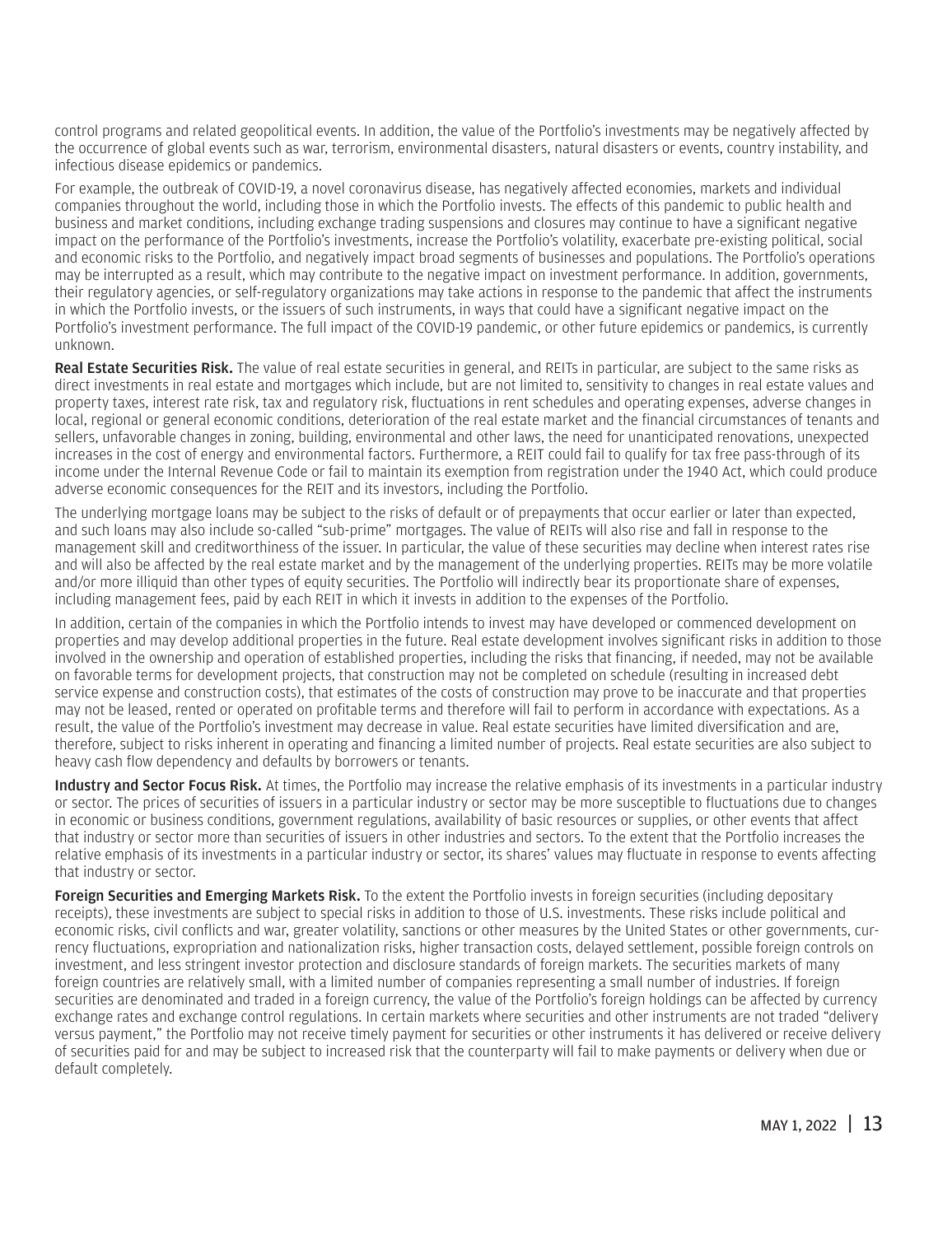Securities registration, custody, and settlement may in some instances be subject to delays and legal and administrative uncertainties. Foreign investment in the securities markets of certain foreign countries is restricted or controlled to varying degrees. These restrictions or controls may at times limit or preclude investment in certain securities and may increase the costs and expenses of a Portfolio. In addition, the repatriation of investment income, capital or the proceeds of sales of securities from certain of the countries is controlled under regulations, including in some cases the need for certain advance government notification or authority, and if a deterioration occurs in a country's balance of payments, the country could impose temporary restrictions on foreign capital remittances. A Portfolio also could be adversely affected by delays in, or a refusal to grant, any required governmental approval for repatriation, as well as by the application to it of other restrictions on investment.

Events and evolving conditions in certain economies or markets may alter the risks associated with investments tied to countries or regions that historically were perceived as comparatively stable becoming riskier and more volatile. The risks associated with foreign securities are magnified in countries in "emerging markets." These countries may have relatively unstable governments and lessestablished market economies than developed countries. Emerging markets may face greater social, economic, regulatory and political uncertainties. These risks make emerging market securities more volatile and less liquid than securities issued in more developed countries and you may sustain sudden, and sometimes substantial, fluctuations in the value of your investments. Certain emerging market countries may be subject to less stringent requirements regarding accounting, auditing, financial reporting and record keeping and therefore, material information related to an investment may not be available or reliable. In addition, a Portfolio is limited in its ability to exercise its legal rights or enforce a counterparty's legal obligations in certain jurisdictions outside of the United States, in particular, in emerging markets countries. In addition, due to jurisdictional limitations, U.S. regulators may be limited in their ability to enforce regulatory or legal obligations in emerging market countries. The Portfolio's investments in foreign and emerging market securities may also be subject to foreign withholding taxes and/or other taxes, which would decrease the Portfolio's yield on these securities.

Geographic Focus Risk. In addition to the more general Foreign Securities and Emerging Markets Risk above, the Portfolio may focus its investments in one or more foreign regions or small group of companies. As a result, the Portfolio's performance may be subject to greater volatility than a more geographically diversified fund and may be subject to the risks in the following regional areas.

Asia Pacific Market Risk. The small size of securities markets and the low trading volume in some countries in the Asia Pacific Region may lead to a lack of liquidity. Also, some Asian Pacific economies and financial markets have been extremely volatile in recent years. Many of the countries in the region are developing, both politically and economically. They may have relatively unstable governments and economies based on only a few commodities or industries. The share prices of companies in the region tend to be volatile and there is a significant possibility of loss. Also, some companies in the region may have less established product markets or a small management group and they may be more vulnerable to political or economic conditions, like nationalization. In addition, some countries have restricted the flow of money in and out of the country.

Certain of the currencies in the Asia Pacific region have experienced extreme volatility relative to the U.S. dollar. For example, Thailand, Indonesia, the Philippines and South Korea have had currency crises and have sought help from the International Monetary Fund. Holding securities in currencies that are devalued (or in companies whose revenues are substantially in currencies that are devalued) will likely decrease the value of the Portfolio.

The trading volume on some Asia Pacific region stock exchanges is much lower than in the United States, and Asia Pacific region securities of some companies are less liquid and more volatile than similar U.S. securities. In addition, brokerage commissions on regional stock exchanges are fixed and are generally higher than the negotiated commissions in the United States. If the Portfolio concentrates in the Asia Pacific region, the Portfolio's performance may be more volatile than that of a fund that invests globally. If Asia Pacific securities fall out of favor, it may cause a fund that concentrates in the Asia Pacific region to underperform funds that do not concentrate in the Asia Pacific region. The imposition of tariffs or other trade barriers or a downturn in the economy of a significant trading partner could adversely impact Chinese companies.

European Market Risk. The Portfolio's performance will be affected by political, social and economic conditions in Europe, such as growth of the economic output (the gross national product), the rate of inflation, the rate at which capital is reinvested into European economies, the success of governmental actions to reduce budget deficits, the resource self-sufficiency of European countries and interest and monetary exchange rates between European countries. European financial markets may experience volatility due to concerns about high government debt levels, credit rating downgrades, rising unemployment, the future of the euro as a common currency, possible restructuring of government debt and other government measures responding to those concerns, and fiscal and monetary controls imposed on member countries of the European Union. The risk of investing in Europe may be heightened due to steps taken by the United Kingdom to exit the European Union. On January 31, 2020, the United Kingdom officially withdrew from the European Union. On December 30, 2020, the European Union and the United Kingdom signed the EU-UK Trade and Cooperation Agreement ("TCA"), an agreement on the terms governing certain aspects of the European Union's and the United Kingdom's relationship, many of which are still to be determined, including those related to financial services. Notwithstanding the TCA, significant

#### 14 | JPMORGAN INSURANCE TRUST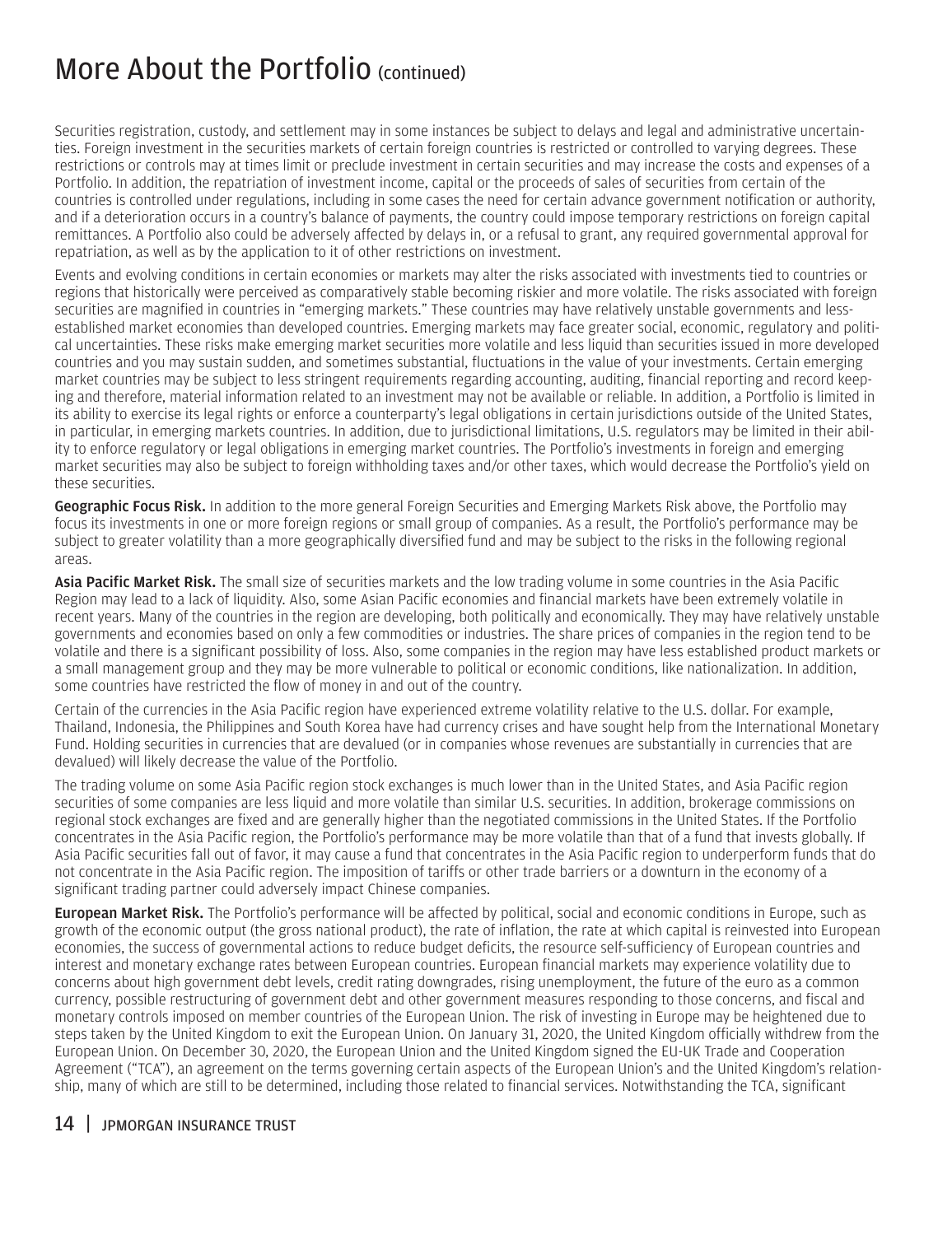uncertainty remains in the market regarding the ramifications of the United Kingdom's withdrawal from the European Union. The impact on the United Kingdom and European economies and the broader global economy could be significant, resulting in increased volatility and illiquidity, currency fluctuations, impacts on arrangements for trading and on other existing cross-border cooperation arrangements (whether economic, tax, fiscal, legal, regulatory or otherwise), and in potentially lower growth for companies in the United Kingdom. Europe and globally, which could have an adverse effect on the value of the Portfolio's investments. In addition, if one or more other countries were to exit the European Union or abandon the use of the euro as a currency, the value of investments tied to those countries or the euro could decline significantly and unpredictably.

The Portfolio's performance may also be impacted by civil conflicts and more, including the recent invasion of Ukraine by Russia.Any such disruptions caused by Russian military action or other actions (including cyberattacks and espionage) or resulting actual and threatened responses to such activity, including purchasing and financing restrictions, boycotts or changes in consumer or purchaser preferences, sanctions, tariffs or cyberattacks could have a severe adverse effect on the region, including significant negative impacts on the economy and the markets for certain securities and commodities, such as oil and natural gas, as well as other sectors. These and any related events could have significant impact on a Portfolio's performance and the value of an investment in the Portfolio.

Latin American Market Risk. The economies of countries in Latin America are all considered emerging market economies. High interest, inflation (in some cases substantial and prolonged), and unemployment rates, as well as government overspending and political instability generally characterize each economy. Because commodities such as agricultural products, minerals, and metals represent a significant percentage of exports of many Latin American countries, the economies of those countries are particularly sensitive to fluctuations in commodity prices. Investments in the region may also be subject to currency risks, such as restrictions on the flow of money in and out of the country, extreme volatility relative to the U.S. dollar and devaluation, all of which could decrease the value of the Portfolio. Governments of many Latin American countries exercise substantial influence over many aspects of the private sector, and any such exercise could have a significant effect on companies in which the Portfolio may invest. Other Latin American market risks include foreign exchange controls, less developed regulatory, accounting, auditing and financial standards, difficulties in pricing securities, defaults on sovereign debt, difficulties in enforcing favorable legal judgments in local courts and political and social instability and the significant percentage of the market represented by a small number of issuers.

Derivatives Risk. The Portfolio may use derivatives in connection with its investment strategies. Derivatives may be riskier than other types of investments because they may be more sensitive to changes in economic or market conditions than other types of investments and could result in losses that significantly exceed the Portfolio's original investment. Derivatives are subject to the risk that changes in the value of a derivative may not correlate perfectly with the underlying asset, rate or index. The use of derivatives may not be successful, resulting in losses to the Portfolio, and the cost of such strategies may reduce the Portfolio's returns. Certain derivatives also expose the Portfolio to counterparty risk (the risk that the derivative counterparty will not fulfill its contractual obligations), and includes the credit risk of the derivative counterparty. In addition, the Portfolio may use derivatives for non-hedging purposes, which increases the Portfolio's potential for loss. Certain derivatives are synthetic instruments that attempt to replicate the performance of certain reference assets. With regard to such derivatives, the Portfolio does not have a claim on the reference assets and is subject to enhanced counterparty risk.

Investing in derivatives will result in a form of leverage. Leverage involves special risks. The Portfolio may be more volatile than if the Portfolio had not been leveraged because leverage tends to exaggerate any effect of the increase or decrease in the value of the Portfolio's securities. Registered investment companies are limited in their ability to engage in derivative transactions and are required to identify and earmark assets to provide asset coverage for derivative transactions.

The possible lack of a liquid secondary market for derivatives and the resulting inability of the Portfolio to sell or otherwise close a derivatives position could expose the Portfolio to losses and could make derivatives more difficult for the Portfolio to value accurately.

In addition to the risks associated with derivatives in general, the Portfolio may also be subject to risks related to swap agreements, including total return swaps. Total return swaps are contracts in which one party agrees to make periodic payments based on the change in market value of the underlying assets, which may include a specified security, basket of securities or securities indices during the specified period, in return for periodic payments based on a fixed or variable interest rate or the total return from other underlying assets. Total return swaps may be used to obtain exposure to a security or market without owning or taking physical custody of such security or market and may be used to establish both long and short positions in order to gain the desired exposure. Because swap agreements are not exchange-traded, but are private contracts into which the Portfolio and a swap counterparty enter as principals, the Portfolio may experience a loss or delay in recovering assets if the counterparty defaults on its obligations. The Portfolio's returns are reduced or its losses increased by the costs associated with the swap, which may be significant. In addition, there is the risk that the swap may be terminated by the Portfolio or the counterparty in accordance with its terms or as a result of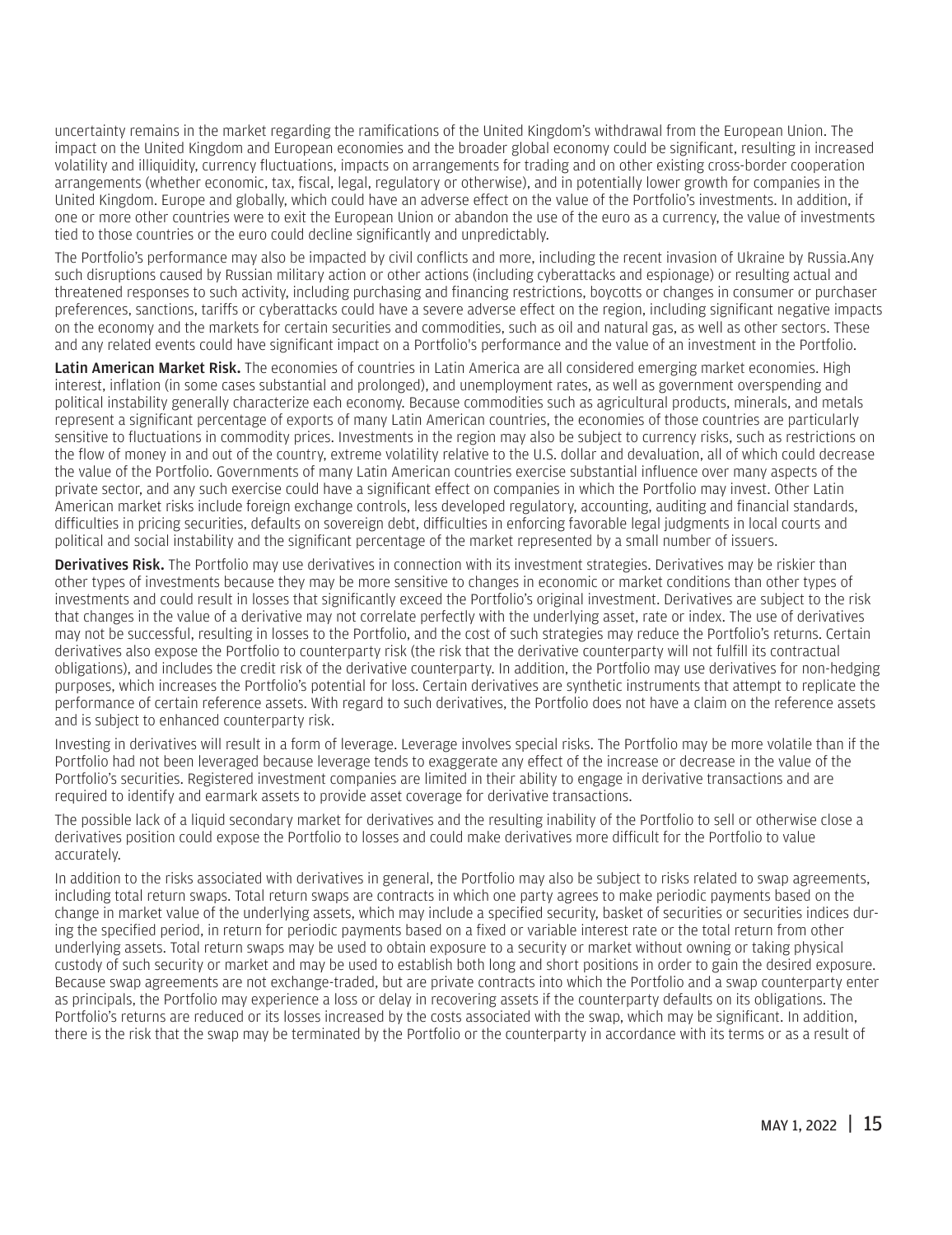regulatory changes. If the swap were to terminate, the Portfolio may be unable to employ its investment strategy and may suffer losses. The Portfolio will segregate or earmark liquid assets at its custodian bank in an amount sufficient to cover its obligations under swap agreements.

The Portfolio's transactions in futures contracts, swaps and other derivatives will be subject to special tax rules, the effect of which may be to accelerate income to the Portfolio, defer losses to the Portfolio and cause adjustments in the holding periods of the Portfolio's securities. These rules could therefore affect the amount and timing of distributions to shareholders.

#### WHAT IS A DERIVATIVE?

Derivatives are securities or contracts (for example futures and options) that derive their value from the performance of underlying assets or securities.

Convertible Securities Risk. A convertible security generally entitles the holder to receive interest paid or accrued on debt securities or the dividend paid on preferred stock until the convertible security matures or is redeemed, converted or exchanged. Before conversion, convertible securities generally have characteristics similar to both debt and equity securities. The value of convertible securities tends to decline as interest rates rise and, because of the conversion feature, tends to vary with fluctuations in the market value of the underlying securities. Convertible securities are usually subordinated to comparable nonconvertible securities. Convertible securities ordinarily provide a stream of income with generally higher yields than those of common stock of the same or similar issuers. Convertible securities generally rank senior to common stock in a corporation's capital structure but are usually subordinated to comparable nonconvertible securities. Convertible securities generally do not participate directly in any dividend increases or decreases of the underlying securities, although the market prices of convertible securities may be affected by any dividend changes or other changes in the underlying securities.

Interest Rate Risk. The Portfolio invests in debt securities that increase or decrease in value based on changes in interest rates. If rates increase, the value of these investments generally declines. On the other hand, if rates fall, the value of these investments generally increases. Your investment will decline in value if the value of these investments decreases. Securities with greater interest rate sensitivity and longer maturities generally are subject to greater fluctuations in value. The Portfolio may invest in variable and floating rate Loans and other variable and floating rate securities. Although these instruments are generally less sensitive to interest rate changes than fixed rate instruments, the value of variable and floating rate Loans and other securities may decline if their interest rates do not rise as quickly or as much as general interest rates. Many factors can cause interest rates to rise. Some examples include central bank monetary policy, rising inflation rates and general economic conditions. The Portfolio may face a heightened level of interest rate risk due to certain changes or uncertainty in monetary policy.

Certain countries have experienced negative interest rates on certain debt securities. Negative or very low interest rates could magnify the risks associated with changes in interest rates. In general, changing interest rates, including rates that fall below zero, could have unpredictable effects on markets and may expose debt and related markets to heightened volatility. During periods when interest rates are low or there are negative interest rates, a Portfolio's yield (and total return) also may be low or the Portfolio may be unable to maintain positive returns.

Debt market conditions are highly unpredictable and some parts of the market are subject to dislocations. In response to the outbreak of COVID-19, as with other serious economic disruptions, governmental authorities and regulators are enacting significant fiscal and monetary policy changes, including providing direct capital infusions into companies, creating new monetary programs and lowering interest rates considerably. These actions present heightened risks to debt instruments, and such risks could be even further heightened if these actions are unexpectedly or suddenly reversed or are ineffective in achieving their desired outcomes. In light of these actions and current conditions, interest rates and bond yields in the U.S. and many other countries are at or near historic lows, and in some cases, such rates and yields are negative. The current very low or negative interest rates subject the Portfolio to the risks described above. In addition, the current environment is exposing debt markets to significant volatility and reduced liquidity for Portfolio investments.

Credit Risk. There is a risk that issuers and/or a counterparty to a security, contract, repurchase agreement or other investment will not make payments on securities, repurchase agreements or other investments held by the Portfolio. The risk of defaults across issuers and/or counterparties increases in adverse market and economic conditions, including the conditions resulting from the COVID-19 pandemic. Such defaults could result in losses to the Portfolio. In addition, the credit quality of securities held by the Portfolio may be lowered if an issuer's or counterparty's financial condition changes. Lower credit quality may lead to greater volatility in the price of a security and in shares of the Portfolio. Lower credit quality also may affect liquidity and make it difficult for the Portfolio to sell the security. The Portfolio may invest in securities that are rated in the lowest investment grade category. Such securities are considered to have speculative characteristics similar to high yield securities, and issuers or counterparties of such securities are more vulnerable to changes in economic conditions than issuers or counterparties of higher grade securities. Prices of the Portfolio's investments

#### 16 | JPMORGAN INSURANCE TRUST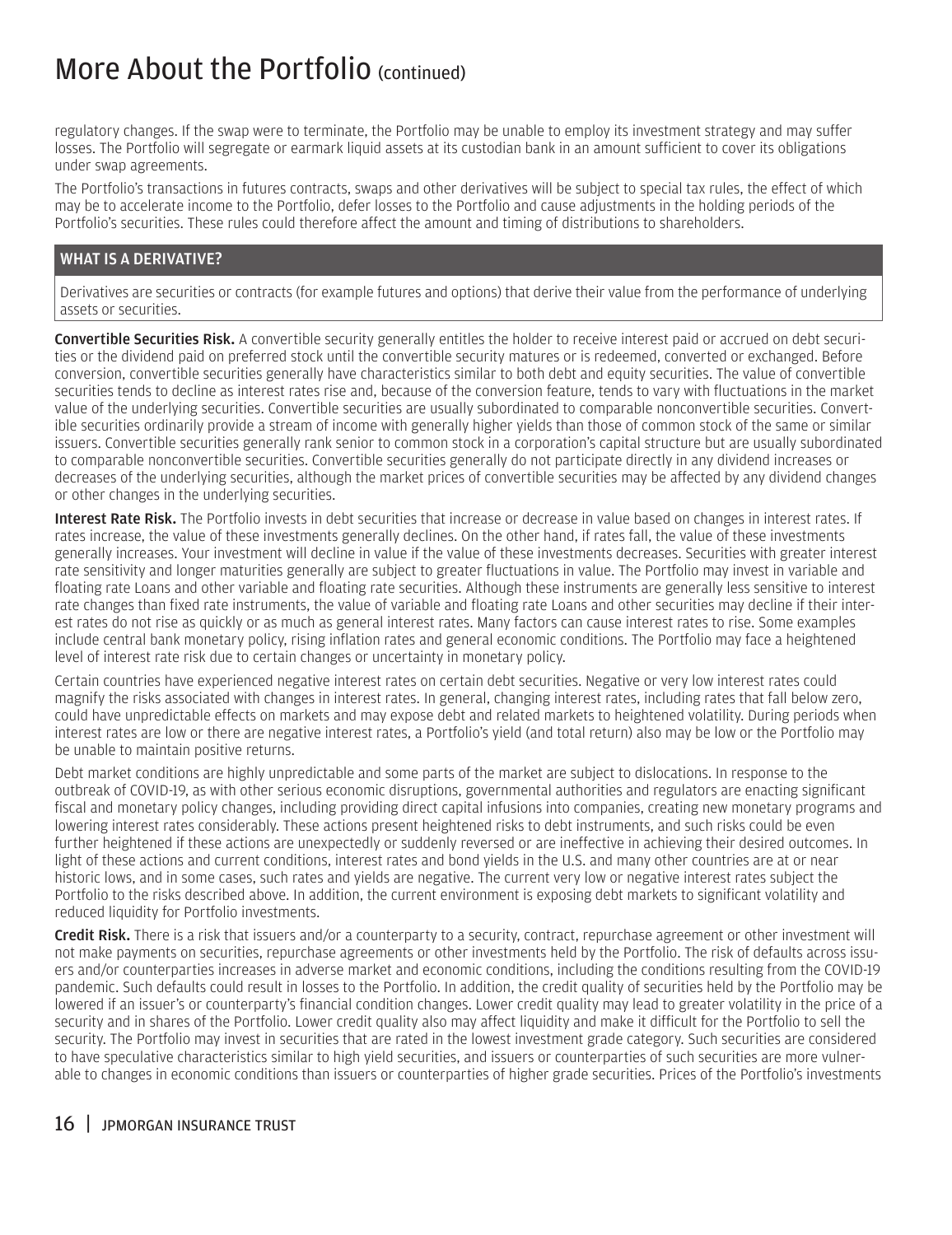may be adversely affected if any of the issuers or counterparties it is invested in are subject to an actual or perceived deterioration in their credit quality. Credit spreads may increase, which may reduce the market values of the Portfolio's securities. Credit spread risk is the risk that economic and market conditions or any actual or perceived credit deterioration may lead to an increase in the credit spreads (i.e., the difference in yield between two securities of similar maturity but different credit quality) and a decline in price of the issuer's securities.

Mortgage-Related and Other Asset-Backed Securities Risk. The Portfolio may invest in both residential or commercial mortgagerelated and asset-backed securities including so-called "sub-prime" mortgages that are subject to certain other risks including prepayment and call risks. The value of mortgage-backed and asset-backed securities will be influenced by the factors affecting the residential and commercial property market and the assets underlying such securities. As a result, during periods of declining asset value, difficult or frozen credit markets, swings in interest rates, or deteriorating economic conditions, mortgage-related and assetbacked securities may decline in value, face valuation difficulties, become more volatile and/or become illiquid. Additionally, during such periods and also under normal conditions, these securities are also subject to prepayment and call risk. Gains and losses associated with prepayments will increase or decrease the Portfolio's yield and the income available for distribution by the Portfolio. When mortgages and other obligations are prepaid and when securities are called, the Portfolio may have to reinvest in securities with a lower yield or fail to recover additional amounts (i.e., premiums) paid for securities with higher interest rates, resulting in an unexpected capital loss and/or a decrease in the amount of dividends and yield. In periods of either rising or declining interest rates, the Portfolio may be subject to extension risk, and may receive principal later than expected. As a result, in periods of rising interest rates, the Portfolio may exhibit additional volatility. Some of these securities may receive little or no collateral protection from the underlying assets and are thus subject to the risk of default described under "Credit Risk." The risk of such defaults is generally higher in the case of asset-backed, mortgage-backed and mortgage-related investments that include so-called "sub-prime" mortgages (which are loans made to borrowers with low credit ratings or other factors that increase the risk of default). The structure of some of these securities may be complex and there may be less available information than other types of debt securities. Additionally, asset-backed, mortgage-related and mortgage-backed securities are subject to risks associated with their structure and the nature of the assets underlying the securities and the servicing of those assets. Certain asset-backed, mortgage-related and mortgage-backed securities may face valuation difficulties and may be less liquid than other types of asset-backed, mortgage-related and mortgage-backed securities, or debt securities.

The mortgage loans underlying privately issued mortgage-related securities may not be subject to the same underwriting requirements for the underlying mortgages that are applicable to those mortgage-related securities that have government or governmentsponsored entity guarantees. As a result, the mortgage loans underlying privately issued mortgage-related securities may have less favorable collateral, credit risk or other underwriting characteristics than government or government-sponsored mortgage-related securities and have wider variances in a number of terms including interest rate, term, size, purpose and borrower characteristics. In addition, certain mortgage-related securities which may include loans that originally qualified under standards established by government-sponsored entities (for example, certain REMICs that include Fannie Mae mortgages) are not considered as government securities for purposes of the Portfolio's investment strategies or policies. There is no government or government-sponsored guarantee for such privately issued investments.

The Portfolio may invest in collateralized mortgage obligations (CMOs). CMOs are debt obligations collateralized by mortgage loans or mortgage pass-through securities. CMOs are issued in multiple classes, and each class may have its own interest rate and/or final payment date. A class with an earlier final payment date may have certain preferences in receiving principal payments or earning interest. As a result, the value of some classes in which the Portfolio invests may be more volatile and may be subject to higher risk of nonpayment. The Portfolio may invest in interest-only (IO) and principal-only (PO) mortgage-related securities.

The values of IO and PO mortgage-backed securities are more volatile than other types of mortgage-related securities. They are very sensitive not only to changes in interest rates, but also to the rate of prepayments. A rapid or unexpected increase in prepayments can significantly depress the price of interest-only securities, while a rapid or unexpected decrease could have the same effect on principal-only securities. In addition, because there may be a drop in trading volume, an inability to find a ready buyer or the imposition of legal restrictions on the resale of securities, these instruments may be illiquid.

Government Securities Risk. The Portfolio may invest in securities issued or guaranteed by the U.S. government or its agencies and instrumentalities (such as securities issued by Ginnie Mae, Fannie Mae, or Freddie Mac). U.S. government securities are subject to market risk, interest rate risk and credit risk. Securities, such as those issued or guaranteed by Ginnie Mae or the U.S. Treasury, that are backed by the full faith and credit of the United States are guaranteed only as to the timely payment of interest and principal when held to maturity and the market prices for such securities will fluctuate. Notwithstanding these securities are backed by the full faith and credit of the United States, circumstances could arise that would prevent the payment of interest or principal. This would result in losses to the Portfolio. Securities issued or guaranteed by U.S. government-related organizations, such as Fannie Mae and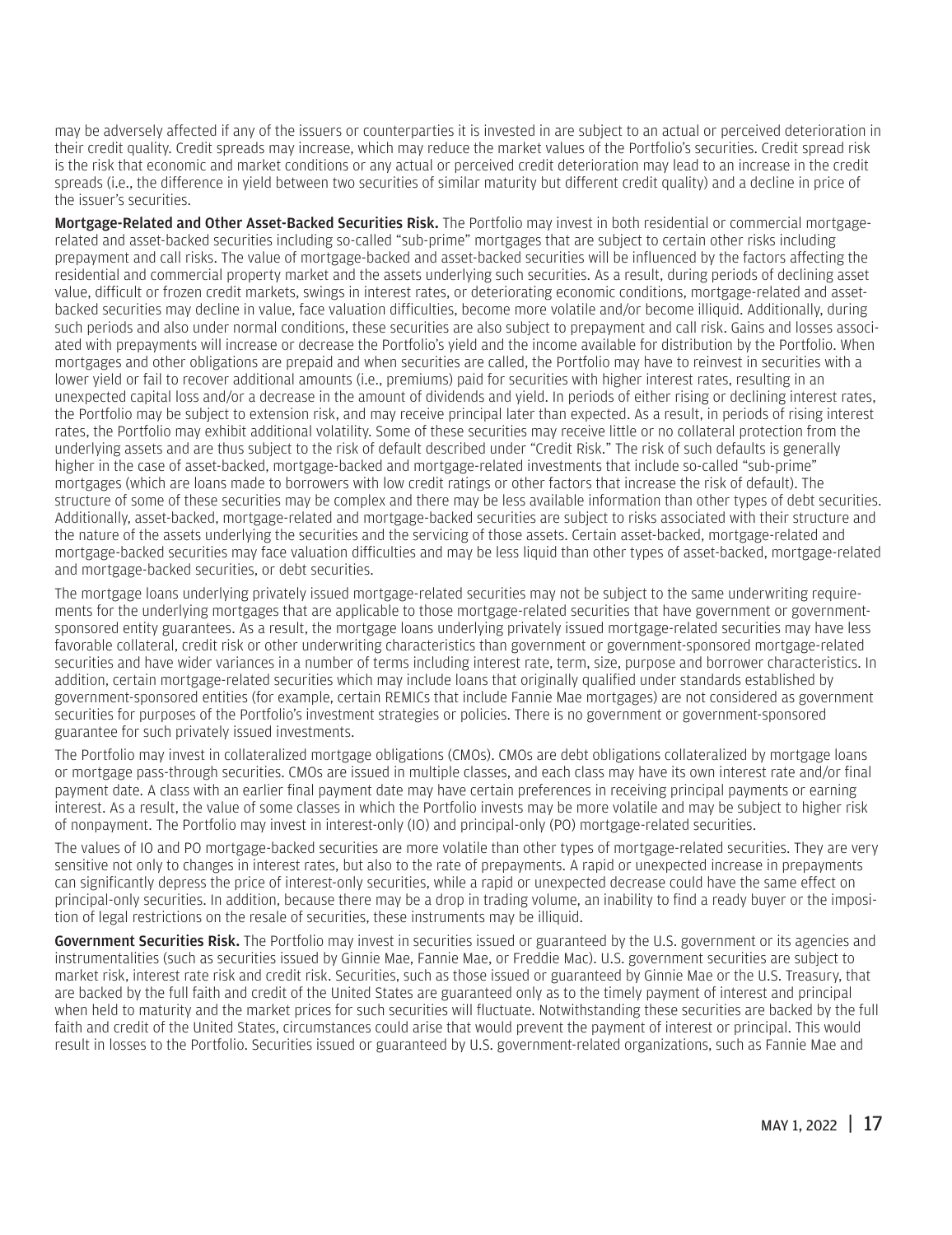Freddie Mac, are not backed by the full faith and credit of the U.S. government and no assurance can be given that the U.S. government will provide financial support. Therefore, U.S. government-related organizations may not have the funds to meet their payment obligations in the future. U.S. government securities include zero coupon securities, which tend to be subject to greater market risk than interest-paying securities of similar maturities.

High Yield Securities Risk. The Portfolio may invest in debt securities and other types of investments that are rated below investment grade. High yield, high risk securities and below investment grade securities are also known as junk bonds. Non-investment grade debt securities can be more sensitive to short-term corporate, economic and market developments. During periods of economic uncertainty and change, the market price of the Portfolio's investments and the Portfolio's net asset value may be volatile. Furthermore, though these investments generally provide a higher yield than higher-rated debt securities, the high degree of risk involved in these investments can result in substantial or total losses. These securities are considered to be high-risk investments, are speculative with respect to the capacity to pay interest and repay principal and may be issued by companies that are highly leveraged, less creditworthy or financially distressed. These securities are subject to greater risk of loss, greater sensitivity to economic changes, valuation difficulties, and a potential lack of a secondary or public market for the securities. The market price of these securities can change suddenly and unexpectedly. You should not invest in the Portfolio unless you are willing to assume the greater risk associated with high yield securities. As a result, the Portfolio is intended for investors who are able and willing to assume a high degree of risk.

**Currency Risk.** Changes in foreign currency exchange rates will affect the value of the Portfolio's securities and the price of the Portfolio's Shares. Generally, when the value of the U.S. dollar rises in value relative to a foreign currency, an investment in that country loses value because that currency is worth less in U.S. dollars. Currency exchange rates may fluctuate significantly over short periods of time for a number of reasons, including changes in interest rates. Devaluation of a currency by a country's government or banking authority also will have a significant impact on the value of any investments denominated in that currency. Currency markets generally are not as regulated as securities markets, may be riskier than other types of investments and may increase the volatility of the Portfolio. The Portfolio may engage in various strategies to hedge against currency risk. These strategies may consist of use of forward currency contracts including non-deliverable forward contracts and foreign currency futures contracts. To the extent the Portfolio enters into such transactions in markets other than in the United States, the Portfolio may be subject to certain currency, settlement, liquidity, trading and other risks similar to those described in this prospectus with respect to the Portfolio's investments in foreign securities. There can be no assurance that the Portfolio's hedging activities will be effective, and the Portfolio will incur costs in connection with the hedging. Currency hedging may limit the Portfolio's return if the relative values of currencies change. Furthermore, the Portfolio may only engage in hedging activities from time to time and may not necessarily be engaging in hedging activities when movements in currency exchange rates occur.

Loan Risk. The Portfolio may invest in Loans that are rated below investment grade or the unrated equivalent. Like other high yield, corporate debt instruments, such Loans are subject to an increased risk of default in the payment of principal and interest as well as the other risks described under "Interest Rate Risk," "Credit Risk," "High Yield Securities Risk" and "Foreign Securities and **Emerging Markets Risk."** Although certain Loans are secured by collateral, the Portfolio could experience delays or limitations in realizing on such collateral or have its interest subordinated to other indebtedness of the obligor. Loans are vulnerable to market sentiment such that economic conditions or other events may reduce the demand for Loans and cause their value to decline rapidly and unpredictably. Although the Portfolio limits its investments in illiquid securities to no more than 15% of the Portfolio's net assets at the time of purchase, Loans that are deemed to be liquid at the time of purchase may become illiquid.

In recent years, there has been a broad trend of weaker or less restrictive covenant protections in the Loan market. Among other things, under such weaker or less restrictive covenants, borrowers might be able to exercise more flexibility with respect to certain activities than borrowers who are subject to stronger or more protective covenants. For example, borrowers might be able to incur more debt, including secured debt, return more capital to shareholders, remove or reduce assets that are designated as collateral securing Loans, increase the claims against assets that are permitted against collateral securing Loans or otherwise manage their business in ways that could impact creditors negatively. In addition, certain privately held borrowers might be permitted to file less frequent, less detailed or less timely financial reporting or other information, which could negatively impact the value of the Loans issued by such borrowers. Each of these factors might negatively impact the Loans held by the Portfolio.

No active trading market may exist for some of the Loans and certain Loans may be subject to restrictions on resale. The inability to dispose of Loans in a timely fashion could result in losses to the Portfolio. In addition, the settlement period for Loans is uncertain as there is no standardized settlement schedule applicable to such investments. Certain Loans may take more than seven days to settle. Because some Loans that the Portfolio invests in may have a more limited secondary market, liquidity and valuation risk is more pronounced for the Portfolio than for funds that invest primarily in other types of fixed income instruments or equity securities. Typically, Loans are not registered securities and are not listed on any national securities exchange. Consequently, there may be less public information available about the Portfolio's investments and the market for certain Loans may be subject to irregular trading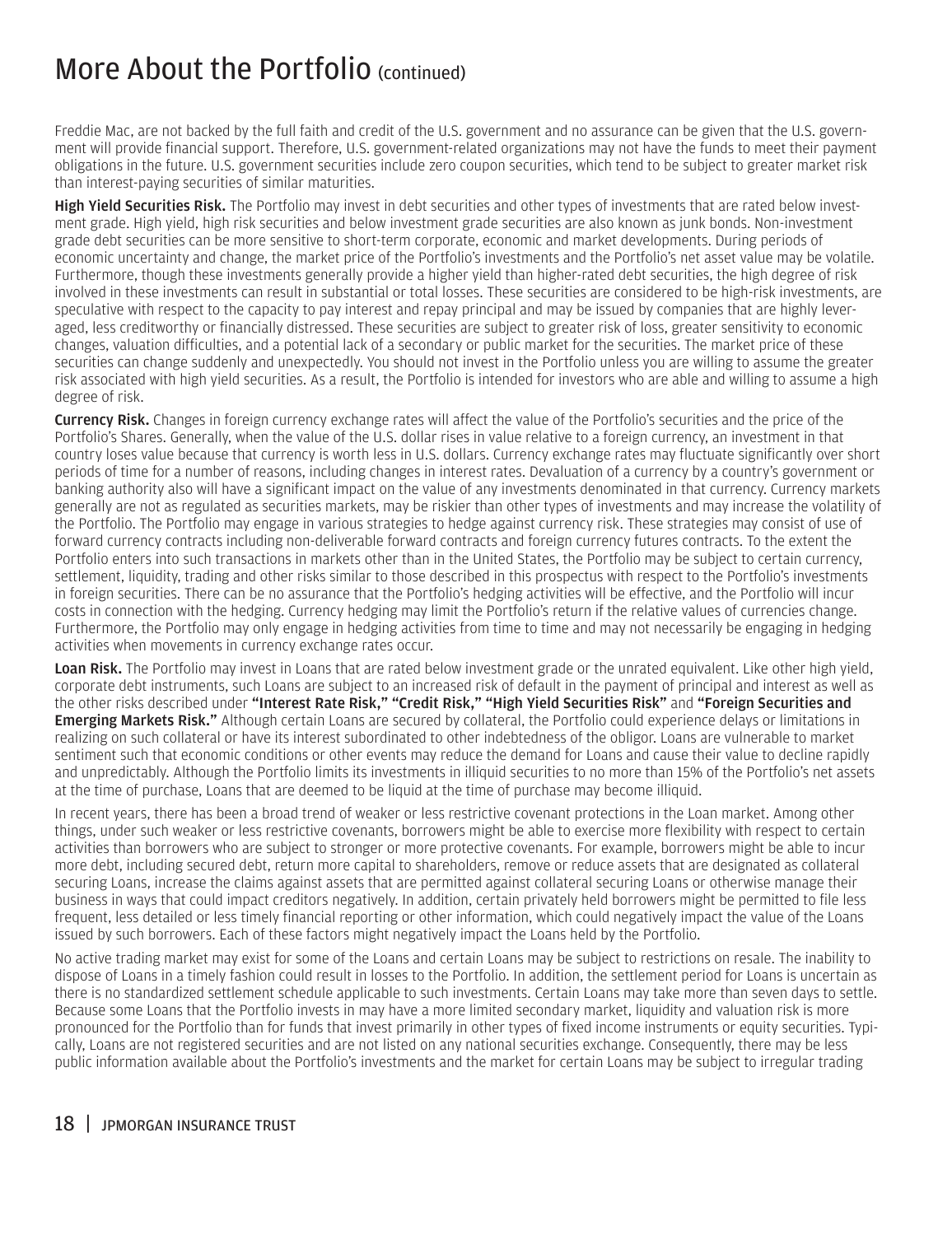activity, wide bid/ask spreads and extended trade settlement periods. As a result, the Portfolio may be more dependent upon the analytical ability of its adviser. In addition, certain Loans may not be considered securities under the federal securities laws and, therefore, investments in such Loans may not be subject to certain protections under those laws.

When the Portfolio acquires a loan participation, the Portfolio typically enters into a contractual relationship with the lender or third party selling such participations, but not the borrower. As a result, in addition to the credit risk of the borrower, the Portfolio assumes the credit risk of the seller of the loan participation and any other party's interposition between the Portfolio and the borrower. Under a loan participation, the Portfolio may have no direct rights to enforce the terms of the loan against the borrower. The Portfolio may not benefit directly from the collateral supporting the loan in which it has purchased the loan participation or assignment.

Affiliates of the adviser may participate in the primary and secondary market for Loans. Because of limitations imposed by applicable law, the presence of the adviser's affiliates in the Loan market may restrict the Portfolio's ability to acquire some Loans, affect the timing of such acquisition or affect the price at which the Loan is acquired. Also, because the adviser may wish to invest in the publicly traded securities of an obligor, it may not have access to material non-public information regarding the obligor to which other investors have access. Loans are subject to prepayment risks. Gains and losses associated with prepayments will increase or decrease the Portfolio's yield and the income available for distribution by the Portfolio. When Loans are prepaid, the Portfolio may have to reinvest in securities with a lower yield or fail to recover additional amounts (i.e., premiums) paid for Loans, resulting in an unexpected capital loss and/or a decrease in the amount of dividends and yield.

Depositary Receipts Risk. The Portfolio's investments may take the form of depositary receipts, including unsponsored depositary receipts. Unsponsored depositary receipts may not provide as much information about the underlying issuer and may not carry the same voting privileges as sponsored depositary receipts. Unsponsored depositary receipts are issued by one or more depositaries in response to market demand, but without a formal agreement with the company that issues the underlying securities.

Inflation-Linked Securities Risk. Inflation-linked debt securities are subject to the effects of changes in market interest rates caused by factors other than inflation (real interest rates). In general, the price of an inflation-linked security tends to decrease when real interest rates increase and can increase when real interest rates decrease. Interest payments on inflation-linked securities are unpredictable and will fluctuate as the principal and interest are adjusted for inflation. Any increase in the principal amount of an inflation-linked debt security will be considered taxable ordinary income, even though the Portfolio will not receive the principal until maturity. There can be no assurance that the inflation index used will accurately measure the real rate of inflation in the prices of goods and services. The Portfolio's investments in inflation-linked securities may lose value in the event that the actual rate of inflation is different than the rate of the inflation index. In addition, inflation-linked securities are subject to the risk that the CPI-U or other relevant index may be discontinued, fundamentally altered in a manner materially adverse to the interests of an investor in the securities, altered by legislation or Executive Order in a materially adverse manner to the interests of an investor in the securities or substituted with an alternative index.

High Portfolio Turnover Rate Risk. The Portfolio may engage in active and frequent trading leading to increased portfolio turnover and high transaction costs.

Risk Associated with the Portfolio Holding Cash, Money Market Instruments and Other Short-Term Investments. The Portfolio will, at times, hold assets in cash, money market instruments and other short-term investments, which may hurt the Portfolio's performance. These positions may also subject the Portfolio to additional risks and costs.

Transactions and Liquidity Risk. The Portfolio could experience a loss when selling securities to meet redemption requests and its liquidity may be negatively impacted. The risk of loss increases if the redemption requests are large or frequent, occur in times of overall market turmoil or declining prices for the securities sold, or when the securities the Portfolio wishes to, or is required to, sell are illiquid. To the extent a large proportion of shares of the Portfolio are held by a small number of shareholders (or a single shareholder) including funds or accounts over which the adviser or its affiliates have investment discretion, the Portfolio is subject to the risk that these shareholders will purchase or redeem Portfolio shares in large amounts rapidly or unexpectedly, including as a result of an asset allocation decision made by the adviser or its affiliates. In addition to the other risks described in this section, these transactions could adversely affect the ability of the Portfolio to conduct its investment program. The Portfolio may be unable to sell illiquid securities at its desired time or price or the price at which the securities have been valued for purposes of the Portfolio's net asset value. Illiquidity can be caused by a drop in overall market trading volume, an inability to find a ready buyer or legal restrictions on the securities' resale. Other market participants may be attempting to sell debt securities at the same time as the Portfolio, causing downward pricing pressure and contributing to illiquidity. The capacity for bond dealers to engage in trading or "make a market" in debt securities has not kept pace with the growth of bond markets. This could potentially lead to decreased liquidity and increased volatility in the debt markets. Liquidity and valuation risk may be magnified in a rising interest rate environment, when credit quality is deteriorating or in other circumstances where investor redemptions from fixed income mutual funds may be higher than normal. Certain securities that were liquid when purchased may later become illiquid, particularly in times of overall economic distress.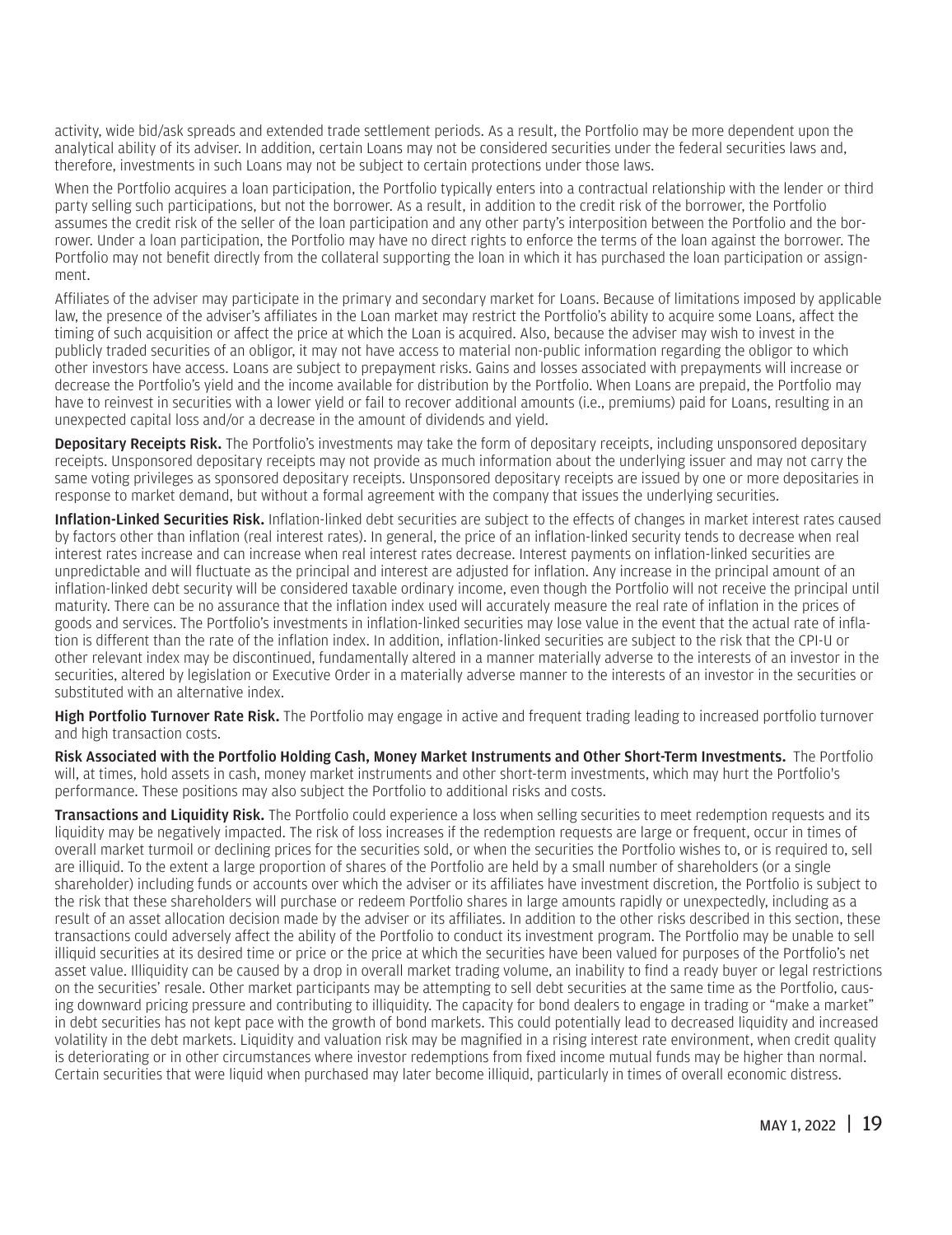Similarly, large purchases of Portfolio shares may adversely affect the Portfolio's performance to the extent that the Portfolio is delayed in investing new cash and is required to maintain a larger cash position than it ordinarily would. Large redemptions also could accelerate the realization of capital gains, increase the Portfolio's transaction costs and impact the Portfolio's performance.

**ETF and Other Investment Company Risk.** The Portfolio may invest in shares of other investment companies, including ETFs. Shareholders bear both their proportionate share of the Portfolio's expenses and similar expenses of the underlying investment company or ETF when the Portfolio invests in shares of another investment company or ETF. The Portfolio is subject to the risks associated with the ETF or investment company's investments. The price and movement of an ETF or closed-end fund designed to track an index may not track the index and may result in a loss. In addition, ETFs and closed-end investment companies may trade at a price above (premium) or below (discount) their net asset value, especially during periods of significant market volatility or stress, causing investors to pay significantly more or less than the value of the ETF's underlying portfolio. Certain ETFs or closed-end funds traded on exchanges may be thinly traded and experience large spreads between the "ask" price quoted by a seller and the "bid" price offered by a buyer. The Portfolio may invest in investment companies that include common and preferred shares of closed-end funds. In addition to the risks applicable to investment companies generally, to the extent that the Portfolio invests in auction rate preferred shares of closed-end funds, such securities are subject to additional risks.

The Portfolio may also invest in pooled investment vehicles that are not registered investment companies or commodity pools. These pooled investment vehicles do not have the protections available to those types of investments under federal securities or commodities laws. For example, unlike registered investment companies, these vehicles are not subject to federal securities laws that limit transactions with affiliates, require redemption of shares, or limit sales load. Although shares of these vehicles may be traded on an exchange, there may be no active market for such shares and such shares may be highly illiquid.

Short Selling Risk. The Portfolio's strategy may involve more risk than other funds that do not engage in short selling. The Portfolio's use of short sales in combination with long positions in the Portfolio's portfolio in an attempt to improve performance or to reduce overall portfolio risk may not be successful and may result in greater losses or lower positive returns than if the Portfolio held only long positions. It is possible that the Portfolio's long equity positions will decline in value at the same time that the value of its short equity positions increase, thereby increasing potential losses to the Portfolio.

In order to establish a short position in a security, the Portfolio must first borrow the security from a lender, such as a broker or other institution. The Portfolio may not always be able to obtain the security at a particular time or at an acceptable price. Thus, there is risk that the Portfolio may be unable to implement its investment strategy due to the lack of available securities or for other reasons.

After short selling a security, the Portfolio may subsequently seek to close this position by purchasing and returning the security to the lender on a later date. The Portfolio may not always be able to complete or "close out" the short position by replacing the borrowed securities at a particular time or at an acceptable price.

In addition, the Portfolio may be prematurely forced to close out a short position if the lender demands the return of the borrowed security. The Portfolio incurs a loss as a result of a short sale if the market value of the borrowed security increases between the date of the short sale and the date when the Portfolio replaces the security. The Portfolio's loss on a short sale is potentially unlimited because there is no upward limit on the price a borrowed security could attain. Further, if other short sellers of the same security want to close out their positions at the same time, a "short squeeze" can occur. A short squeeze occurs when demand exceeds the supply for the security sold short. A short squeeze makes it more likely that the Portfolio will need to replace the borrowed security at an unfavorable price, thereby increasing the likelihood that the Portfolio will lose some or all of the potential profit from, or incur a loss on, the short sale. Furthermore, taking short positions in securities results in a form of leverage. Leverage involves special risks described under **"Derivatives Risk."** The SEC and financial industry regulatory authorities in other countries may impose prohibitions, restrictions or other regulatory requirements on short sales, which could inhibit the ability of the adviser to sell securities short on behalf of the Portfolio.

**ETN Risk.** Generally, ETNs are structured as senior, unsecured notes in which an issuer such as a bank agrees to pay a return based on the target commodity index less any fees. ETNs are synthetic instruments that allow individual investors to have access to derivatives linked to commodities and assets such as oil, currencies and foreign stock indexes. ETNs combine certain aspects of bond and ETFs. Similar to ETFs, ETNs are traded on a major exchange (e.g., the New York Stock Exchange) during normal trading hours. However, investors can also hold the ETN until maturity. At maturity, the issuer pays to the investor a cash amount equal to the principal amount, subject to the day's index factor. ETN returns are based upon the performance of a market index minus applicable fees. The value of an ETN may be influenced by time to maturity, level of supply and demand for the ETN, volatility and lack of liquidity in underlying commodities markets, changes in the applicable interest rates, changes in the issuer's credit rating and economic, legal, political or geographic events that affect the referenced commodity. The value of the ETN may drop due to a downgrade in the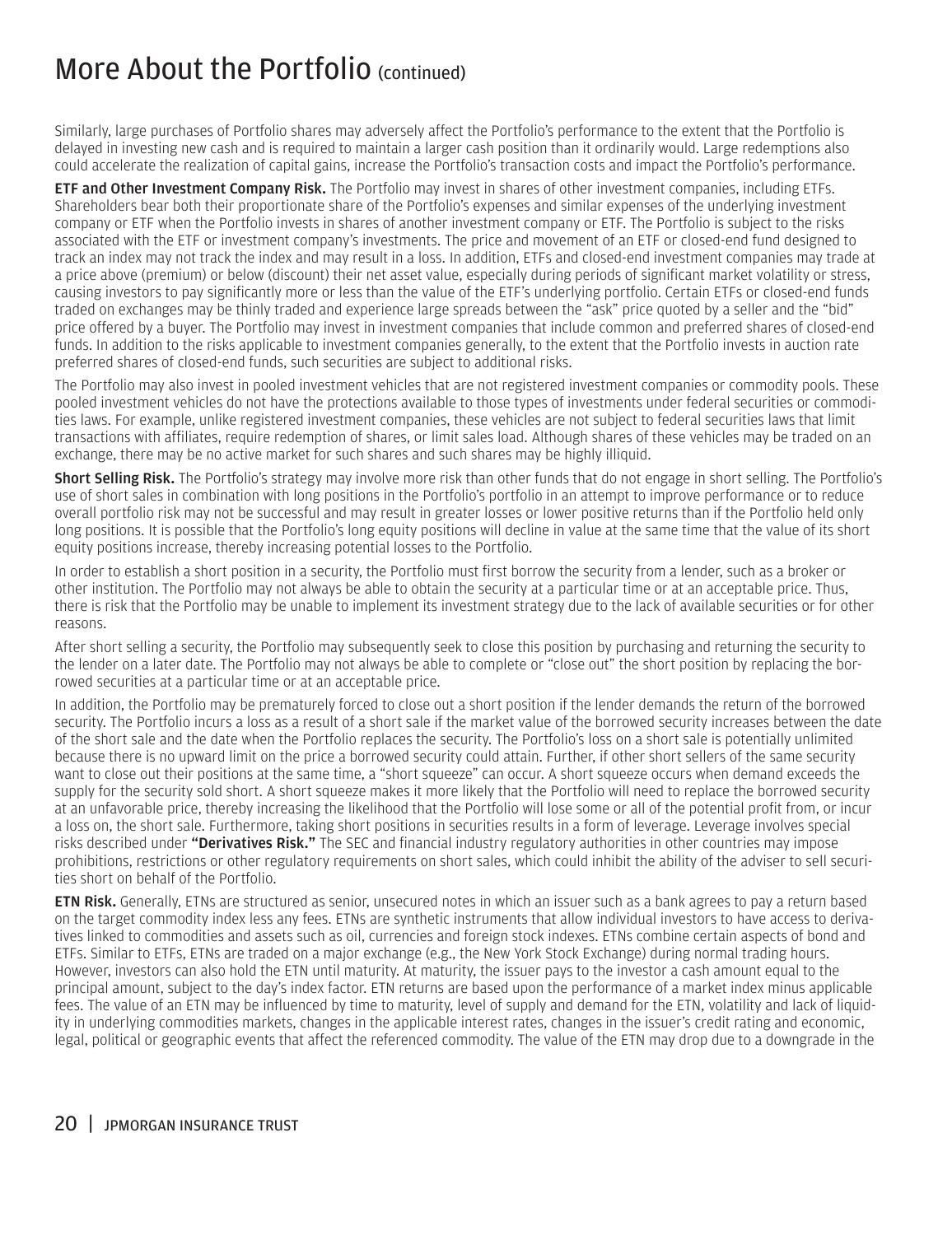issuer's credit rating, even if the underlying index remains unchanged. Investments in ETNs are subject to the risks facing income securities in general including the risk that a counter-party will fail to make payments when due or default. In addition, investors in ETNs generally have no right with respect to the instruments underlying the index or any right to receive delivery of the instruments underlying the index.

Commodity Risk. The Portfolio's investment in commodities, commodity-linked securities and derivatives may subject the Portfolio to greater volatility than investments in traditional securities, particularly if the instruments involve leverage. The value of commodities, commodity-linked securities and derivatives may be affected by changes in overall market movements, commodity index volatility, changes in interest rates, or factors affecting a particular industry or commodity, such as drought, floods, weather, livestock disease, embargoes, tariffs and international economic, political and regulatory developments. The natural resources and energy sector can be significantly affected by changes in the prices and supplies of oil, gas and other energy fuels, exploration and production spending and the success of energy spending, energy conservation, and tax and other government regulations and policies of the Organization of Petroleum Exporting Countries (OPEC) and oil importing nations. Therefore, the securities of companies in the energy and natural resources sectors may experience more price volatility than companies in other industries. The metals sector can be affected by sharp price volatility over short periods caused by global economic, financial and political factors, resource availability, government regulation, economic cycles, changes in inflation or expectations about inflation in various countries, interest rates, currency fluctuations, metal sales by governments, central banks or international agencies, investment speculation and fluctuations in industrial and commercial supply and demand. Use of leveraged commodity-linked derivatives creates an opportunity for increased return but, at the same time, creates the possibility for greater loss, and there can be no assurance that the use of leverage will be successful.

MLP Risk. MLPs may trade infrequently and in limited volume and they may be subject to more abrupt or erratic price movements than securities of larger or more broadly-based companies. The managing general partner of an MLP may receive an incentive allocation based on increases in the amount and growth of cash distributions to investors in the MLP. This method of compensation may create an incentive for the managing general partner to make investments that are riskier or more speculative than would be the case in the absence of such compensation arrangements. Debt securities of MLPs are subject to the risks of debt securities in general. For example, such securities are more sensitive to interest rates than equity securities of MLPs.

Cyber Security Risk. As the use of technology has become more prevalent in the course of business, the Portfolio has become more susceptible to operational and financial risks associated with cyber security, including: theft, loss, misuse, improper release, corruption and destruction of, or unauthorized access to, confidential or highly restricted data relating to a Portfolio and its shareholders; and compromises or failures to systems, networks, devices and applications relating to the operations of a Portfolio and its service providers. Cyber security risks may result in financial losses to a Portfolio and its shareholders; the inability of a Portfolio to transact business with its shareholders; delays or mistakes in the calculation of a Portfolio's NAV or other materials provided to shareholders; the inability to process transactions with shareholders or other parties; violations of privacy and other laws; regulatory fines, penalties and reputational damage; and compliance and remediation costs, legal fees and other expenses. A Portfolio's service providers (including, but not limited to, the Adviser, any sub-advisers, administrator, transfer agent, and custodian or their agents), financial intermediaries, companies in which a Portfolio invests and parties with which a Portfolio engages in portfolio or other transactions also may be adversely impacted by cyber security risks in their own businesses, which could result in losses to a Portfolio or its shareholders. While measures have been developed which are designed to reduce the risks associated with cyber security, there is no guarantee that those measures will be effective, particularly since the Portfolio does not directly control the cyber security defenses or plans of their service providers, financial intermediaries and companies in which they invest or with which they do business.

Volcker Rule Risk. Pursuant to section 619 of the Dodd-Frank Wall Street Reform and Consumer Protection Act and certain rules promulgated thereunder known as the Volcker Rule, if the adviser and/or its affiliates own 25% or more of the outstanding ownership interests of the Portfolio after the permitted seeding period from the implementation of the Portfolio's investment strategy, the Portfolio could be subject to restrictions on trading that would adversely impact the Portfolio's ability to execute its investment strategy. Generally, the permitted seeding period is three years from the implementation of the Portfolio's investment strategy. As a result, the adviser and/or its affiliates may be required to reduce their ownership interests in the Portfolio at a time that is sooner than would otherwise be desirable, which may result in the Portfolio's liquidation or, if the Portfolio is able to continue operating, may result in losses, increased transaction costs and adverse tax consequences as a result of the sale of portfolio securities.

Securities Lending Risk. To generate additional income, certain underlying funds may lend up to 33 1⁄3% of such underlying fund's total assets pursuant to agreements requiring that the loan be continuously secured by collateral equal to at least 100% of the market value plus accrued interest on the securities lent. Securities lending involves counterparty risk, including the risk that the loaned securities may not be returned or returned in a timely manner and/or a loss of rights in the collateral if the borrower or the lending agent defaults or fails financially. This risk is increased when an underlying fund's loans are concentrated with a single or limited number of borrowers. The earnings on the collateral invested may not be sufficient to pay fees incurred in connection with the loan. Also, the principal value of the collateral invested may decline and may not be sufficient to pay back the borrower for the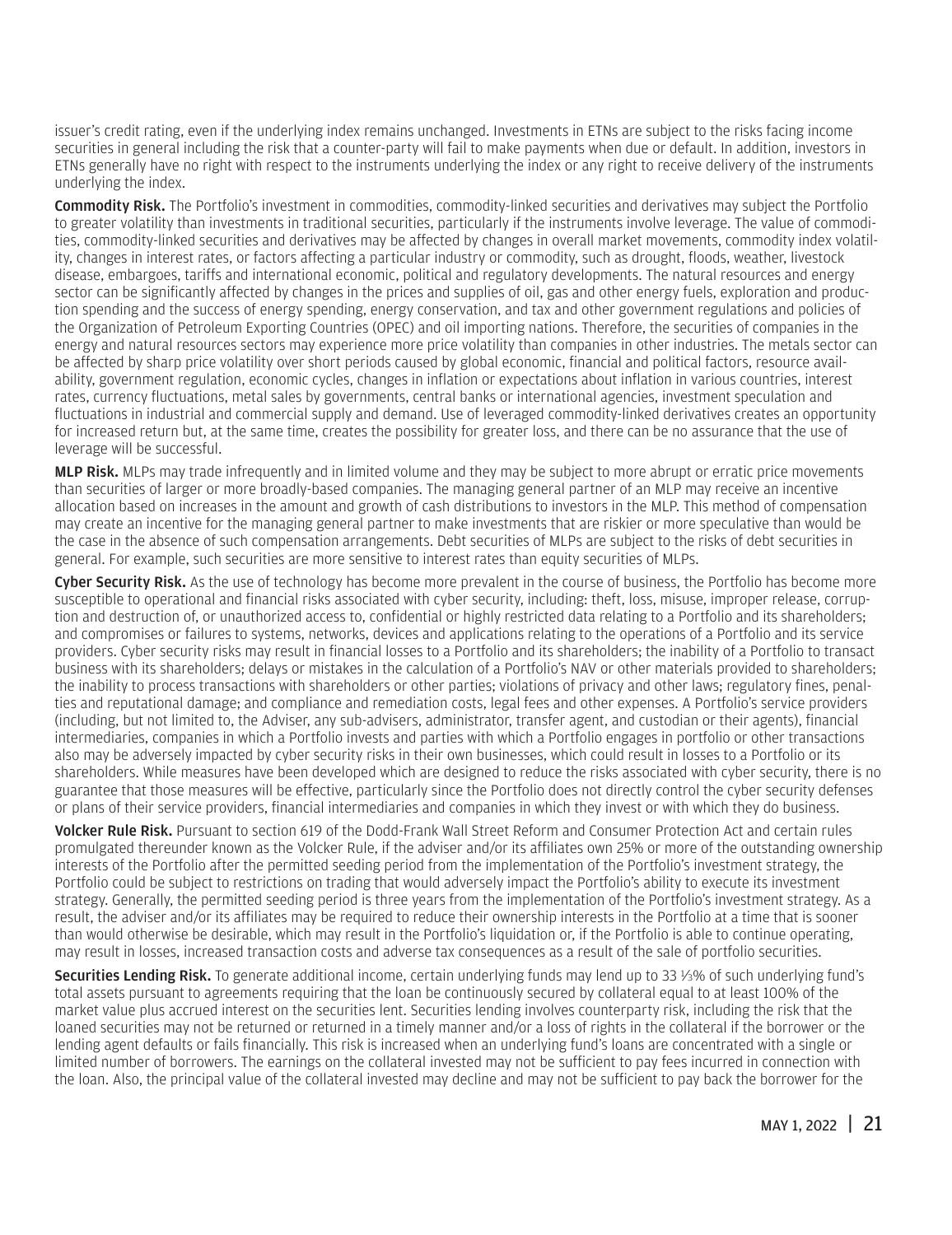<span id="page-23-0"></span>amount of the collateral posted. There are no limits on the number of borrowers an underlying fund may use and an underlying fund may lend securities to only one or a small group of borrowers. Underlying funds participating in securities lending bear the risk of loss in connection with investments of the cash collateral received from the borrower, which do not trigger additional collateral requirements from the borrower. To the extent that the value or return of an underlying fund's investments of the cash collateral declines below the amount owed to a borrower, the underlying fund may incur losses that exceed the amount it earned on lending the security. In situations where the adviser does not believe that it is prudent to sell the cash collateral investments in the market, an underlying fund may borrow money to repay the borrower the amount of cash collateral owed to the borrower upon return of the loaned securities. This will result in financial leverage, which may cause the underlying fund to be more volatile because financial leverage tends to exaggerate the effect of any increase or decrease in the value of the underlying fund's portfolio securities.

**Smaller Company Risk.** Investments in smaller, newer companies may be riskier, less liquid, more volatile and more vulnerable to economic, market and industry changes than investments in larger, more-established companies. The securities of smaller companies may trade less frequently and in smaller volumes than securities of larger companies. In addition, smaller companies may be more vulnerable to economic, market and industry changes. As a result, in the price of debtor equity issued by such companies changes may be more sudden or erratic than the prices of other securities, especially over the short term. Because smaller companies may have limited product lines, markets or financial resources or may depend on a few key employees, they may be more susceptible to particular economic events or competitive factors than large capitalization companies. This may cause unexpected and frequent decreases in the value of the Portfolio's investments.

Prepayment and Call Risk. The issuers of mortgage-backed and asset-backed securities and other callable securities may be able to repay principal in advance, especially when interest rates fall. Changes in prepayment rates can affect the return on investment and yield of mortgage-backed and asset-backed securities. When mortgages and other obligations are prepaid and when securities are called, the Portfolio may have to reinvest in securities with a lower yield. The Portfolio also may fail to recover additional amounts (i.e., premiums) paid for securities with higher interest rates, resulting in an unexpected capital loss. Furthermore, some assetbacked securities may have additional risk because they may receive little or no collateral protection from the underlying assets, and are also subject to the risk of default described under "Credit Risk." The risk of such defaults is generally higher in the case of mortgage-backed investments that include so-called "sub-prime" mortgages.

Equity-Linked Notes Risk. Investing in ELNs may be more costly to the Portfolio than if the Portfolio had invested in the underlying instruments directly. Investments in ELNs often have risks similar to the underlying instruments, which include market risk. In addition, since ELNs are in note form, ELNs are subject to certain debt securities risks, such as credit or counterparty risk. Should the prices of the underlying instruments move in an unexpected manner, the Portfolio may not achieve the anticipated benefits of an investment in an ELN, and may realize losses, which could be significant and could include the Portfolio's entire principal investment. Investments in ELNs are also subject to liquidity risk, which may make ELNs difficult to sell and value. A lack of liquidity may also cause the value of the ELN to decline. In addition, ELNs may exhibit price behavior that does not correlate with the underlying securities. The Portfolio's ELN investments are subject to the risk that issuers and/or counterparties will fail to make payments when due or default completely. Prices of the Portfolio's ELN investments may be adversely affected if any of the issuers or counterparties it is invested in are subject to an actual or perceived deterioration in their credit quality.

#### CONFLICTS OF INTEREST

An investment in the Portfolio is subject to a number of actual or potential conflicts of interest. For example, the adviser and/ or its affiliates provide a variety of different services to the Portfolio, for which the Portfolio compensates them. As a result, the adviser and/or its affiliates have an incentive to enter into arrangements with the Portfolio, and face conflicts of interest when balancing that incentive against the best interests of the Portfolio. In addition, the adviser's authority to allocate investments among J.P. Morgan Funds and unaffiliated ETFs creates conflicts of interest. For actively-managed underlying funds, the adviser limits its selection to J.P. Morgan Funds. For passive ETFs, the adviser expects to use a J.P. Morgan ETF unless the adviser determines the investment is not available. To the extent the adviser determines that an investment in a J.P. Morgan passive ETF is not available, only then will the adviser consider an unaffiliated underlying fund. Investment in J.P. Morgan Funds could cause the Portfolio to incur higher fees and could cause the adviser and/or its affiliates to receive greater compensation, increase assets under management or support particular investment strategies or J.P. Morgan Funds. These conflicts also could cause the adviser to adjust its asset class target or actual allocation to provide for increased use of J.P. Morgan Funds. The adviser and/or its affiliates also face conflicts of interest in their service as investment adviser to other clients, and, from time to time, make investment decisions that differ from and/or negatively impact those made by the adviser on behalf of the Portfolio. In addition, affiliates of the adviser provide a broad range of services and products to their clients and are major participants in the global currency, equity, commodity, fixed income and other markets in which the Portfolio invests or will invest. In certain circumstances by providing services and products to their clients, these affiliates' activities will disadvantage or restrict the Portfolio and/or benefit these affiliates. The adviser may also acquire material nonpublic information which would negatively affect the adviser's ability to transact in securities for the Portfolio. JPMorgan and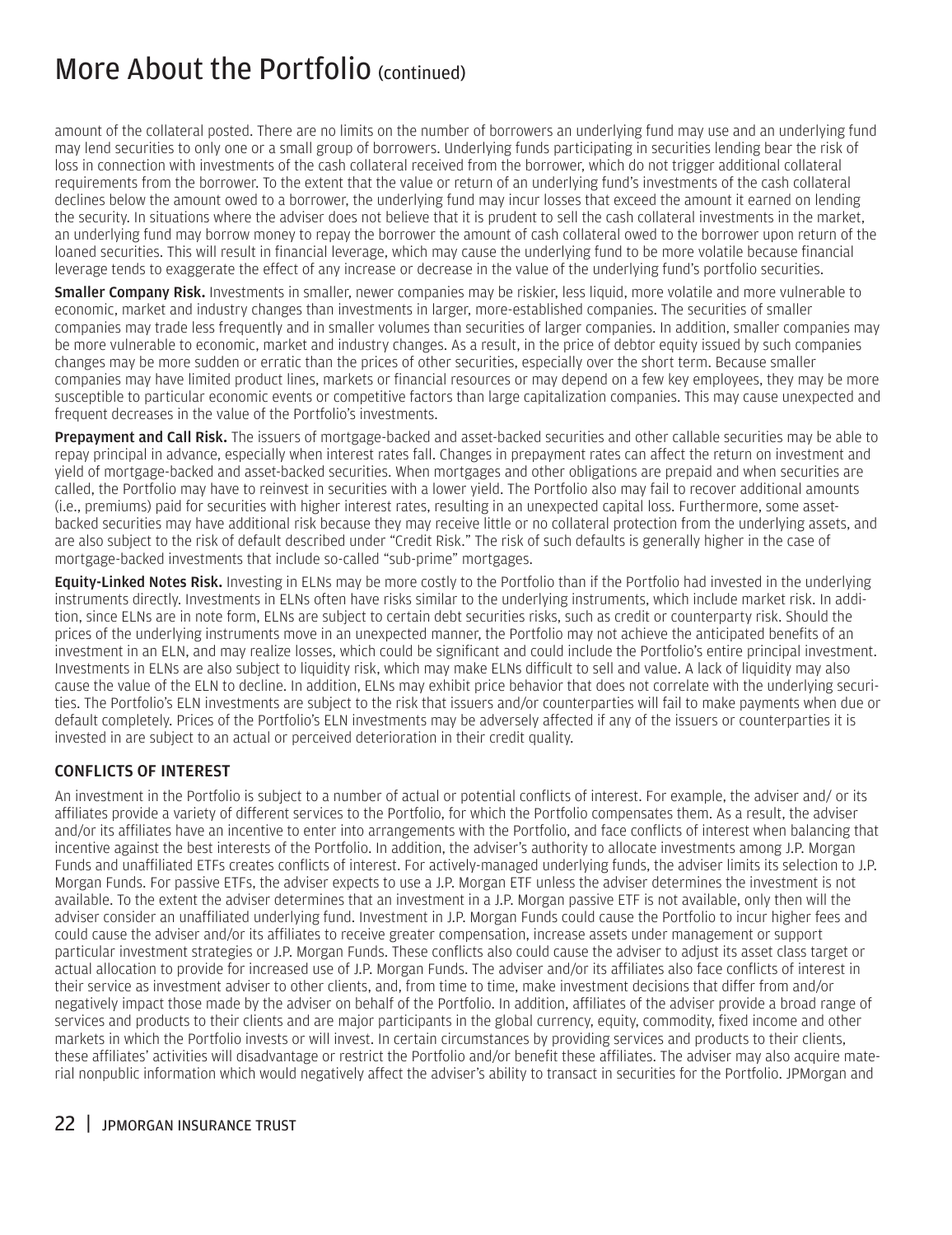<span id="page-24-0"></span>the Portfolio have adopted policies and procedures reasonably designed to appropriately prevent, limit or mitigate conflicts of interest. In addition, many of the activities that create these conflicts of interest are limited and/or prohibited by law, unless an exception is available. For more information about conflicts of interest, see the Potential Conflicts of Interest section in the Statement of Additional Information.

#### TEMPORARY DEFENSIVE POSITIONS

For liquidity and to respond to unusual market conditions, the Portfolio may invest all or most of its total assets in cash and cash equivalents for temporary defensive purposes. These investments may result in a lower yield than lower-quality or longer-term investments.

#### WHAT IS A CASH EQUIVALENT?

Cash equivalents are highly liquid, high-quality instruments with maturities of three months or less on the date they are purchased. They include securities issued by the U.S. government, its agencies and instrumentalities, repurchase agreements, certificates of deposit, bankers' acceptances, commercial paper, money market mutual funds and bank deposit accounts.

While the Portfolio is engaged in a temporary defensive position, it may not meet its investment objective. These investments may also be inconsistent with the Portfolio's main investment strategies. Therefore, the Portfolio will pursue a temporary defensive position only when market conditions warrant.

#### ADDITIONAL FEE WAIVER AND/OR EXPENSE REIMBURSEMENT

Service providers to the Portfolio may, from time to time, voluntarily waive all or a portion of any fees to which they are entitled and/or reimburse certain expenses as they may determine from time to time. The Portfolio's service providers may discontinue or modify these voluntary actions at any time without notice. Performance for the Portfolio reflects the voluntary waiver of fees and/or reimbursement of expenses, if any. Without these voluntary waivers and/or expense reimbursements, performance would have been less favorable.

#### EXPENSE LIMITATIONS

The shares of the J.P. Morgan Funds in which the Portfolio may invest a portion of its assets impose a separate investment advisory fee. To avoid charging an investment advisory fee at an effective rate above 0.55% for the Portfolio on affiliated investments, the adviser will waive investment advisory fees with respect to the Portfolio in an amount equal to the weighted average pro rata amount of affiliated investment advisory fees charged by the underlying J.P. Morgan Funds. These waivers may be in addition to any waiver required to meet the Portfolio's contractual expense limitation, but will not exceed the Portfolio's advisory fee.

#### EXPENSES OF UNDERLYING FUNDS

The Portfolio invests in Class R6 Shares or the equivalent of the underlying funds to the extent that they are available. To the extent that an underlying fund does not offer Class R6 Shares, the Portfolio will invest in Class R5 Shares. To the extent that an underlying fund does not offer Class R5 Shares, the Portfolio may invest in Institutional Class or Class L Shares, as applicable, or to the extent that an underlying fund does not have Institutional Class or Class L Shares, the Portfolio may invest in Class I Shares of an underlying fund. Institutional Class or Class L and Class I Shares have higher expenses than Class R5 and Class R6 Shares, and Class R5 Shares have higher expenses than Class R6 Shares. To the extent that the Portfolio invests in shares of the underlying funds that do not offer Class R6 Shares, the Portfolio's total expenses will be higher. Acquired Fund Fees and Expenses will vary with changes in expenses of the underlying funds, as well as allocations of the Portfolio's assets, and may be higher or lower than those shown. Acquired Fund Fees and Expenses include dividend expenses related to short sales by the underlying funds.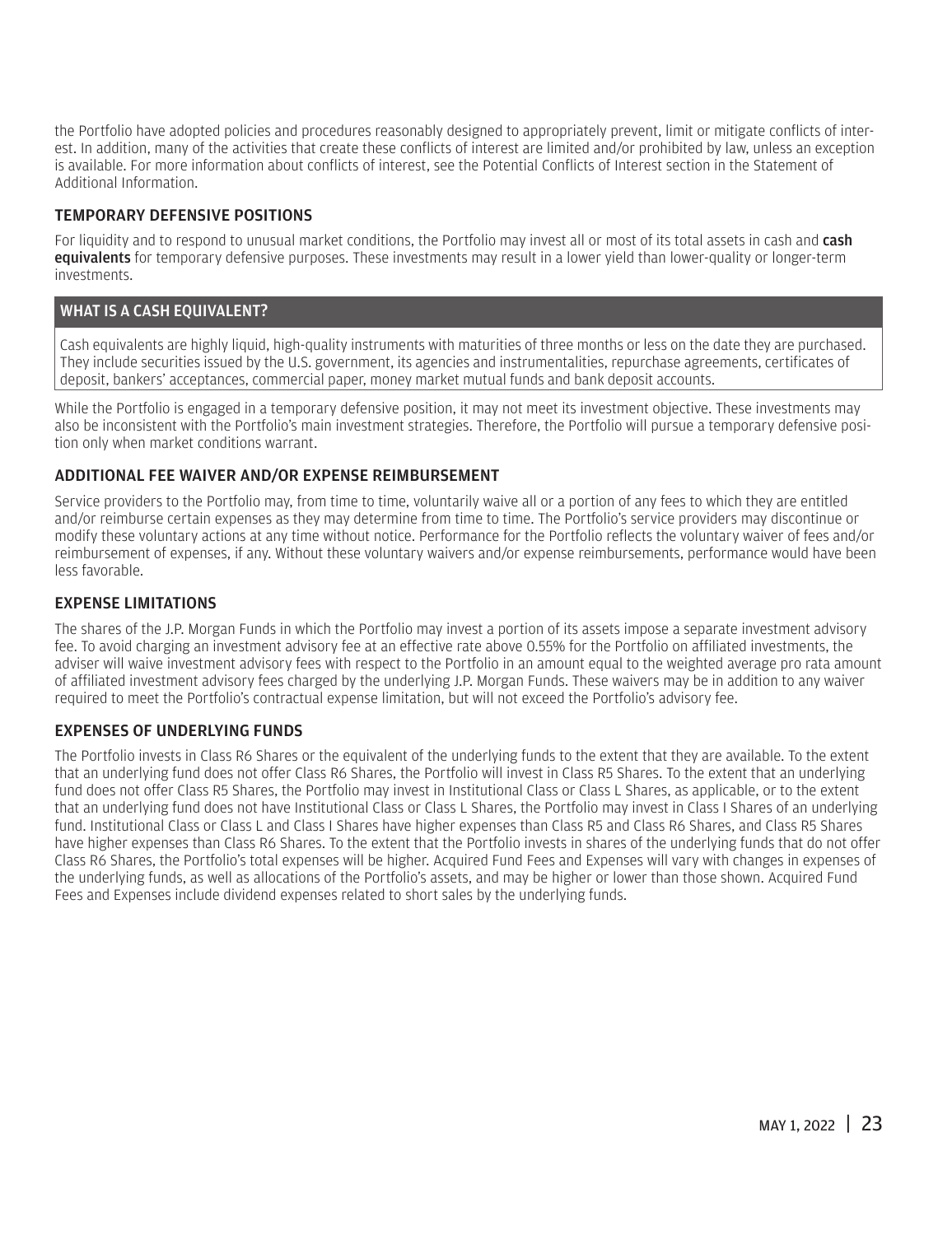# <span id="page-25-0"></span>The Portfolio's Management and Administration

The Portfolio is a series of JPMorgan Insurance Trust, a Massachusetts business trust (the Trust). The Trust is governed by the Board of Trustees which is responsible for overseeing all business activities of the Portfolio.

The Portfolio operates in a multiple class structure. A multiple class portfolio is an open-end investment company that issues two or more classes of securities representing interests in the same investment portfolio.

Each class in a multiple class portfolio can set its own transaction minimums and may vary with respect to expenses for distribution, administration and shareholder services. This means that one class could offer access to the Portfolio on different terms than another class. Certain classes may be more appropriate for a particular investor.

The Portfolio may issue other classes of shares that have different expense levels and performance and different requirements for who may invest. Call 1-800-480-4111 to obtain more information concerning the Portfolio's other share classes. A Financial Intermediary who receives compensation for selling Portfolio shares may receive a different amount of compensation for sales of different classes of shares.

#### The Portfolio's Investment Adviser

J.P. Morgan Investment Management Inc. (JPMIM) acts as investment adviser to the Portfolio and makes the day-to-day investment decisions for the Portfolio. In rendering investment advisory services to certain Portfolios, JPMIM uses the portfolio management, research and other resources of a foreign (non-U.S.) affiliate of JPMIM and may provide services to a Portfolio through a "participating affiliate" arrangement, as that term is used in relief granted by the staff of the SEC. Under this relief, U.S. registered investment advisers are allowed to use portfolio management or research resources of advisory affiliates subject to the regulatory supervision of the registered investment adviser.

JPMIM is a wholly-owned subsidiary of JPMorgan Asset Management Holdings Inc., which is a wholly-owned subsidiary of JPMorgan Chase & Co. (JPMorgan Chase), a bank holding company. JPMIM is located at 383 Madison Avenue, New York, NY 10179.

During the most recent fiscal year ended 12/31/21, JPMIM was paid a management fee of 0.54% of the Portfolio's average daily net assets.

A discussion of the basis the Board of Trustees of the Trust used in reapproving the investment advisory agreement for the Portfolio is available in the annual report for the most recent fiscal year ended December 31.

#### The Portfolio Managers

The Portfolio is managed by JPMIM's Multi-Asset Solutions Team (MAS). The members of MAS who are primarily responsible for management and oversight of the Portfolio are Jeffrey A. Geller, Managing Director and CFA charterholder, Michael H. Feser, Managing Director and CFA Charterholder, Eric J. Bernbaum, Executive Director and CFA charterholder, Grace Koo, Executive Director, and Philip Camporeale Jr., Managing Director. The portfolio managers establish and monitor the strategy and tactical allocations for the Portfolio. Additionally, they are assisted by multiple specialist teams who support the strategies of the Portfolio within the parameters established by the portfolio management team. Mr. Geller joined JPMIM in 2006 and has been a portfolio manager of the Portfolio since its inception. Mr. Geller focuses on asset allocation, portfolio construction, manager selection and risk management. Additionally, as CIO for the Americas of MAS, Mr. Geller has investment oversight responsibility for all accounts managed by MAS. Mr. Feser is the Head of Risk Managed strategies for MAS and co-author of the adviser's long-term capital market assumptions. An employee of JPMIM since 1994 and portfolio manager of the Portfolio since 2020, Mr. Feser focuses on the tactical asset allocation opportunity set globally. Mr. Bernbaum has been an employee of JPMIM and a member of MAS since 2008 and portfolio manager of the Portfolio since 2014. Mr. Bernbaum focuses on portfolio construction and the implementation of tactical asset allocation. Ms. Koo joined the firm in 2007 and has been a member of MAS since 2011 and portfolio manager of the Portfolio since 2014. Ms. Koo is responsible for quantitative multi-asset portfolio strategies, dynamic asset allocation and long-term capital market assumptions. Mr. Camporeale joined the firm in 2000 and has been a portfolio manager of the Portfolio since 2020. Prior to joining MAS in 2011, Mr. Camporeale was a portfolio manager in the global fixed income currency and commodity team. Mr. Camporeale is responsible for developing and implementing global macro investment insights.

The Statement of Additional Information provides additional information about the portfolio managers' compensation, other accounts managed by the portfolio managers and the portfolio managers' ownership of securities in the Portfolio.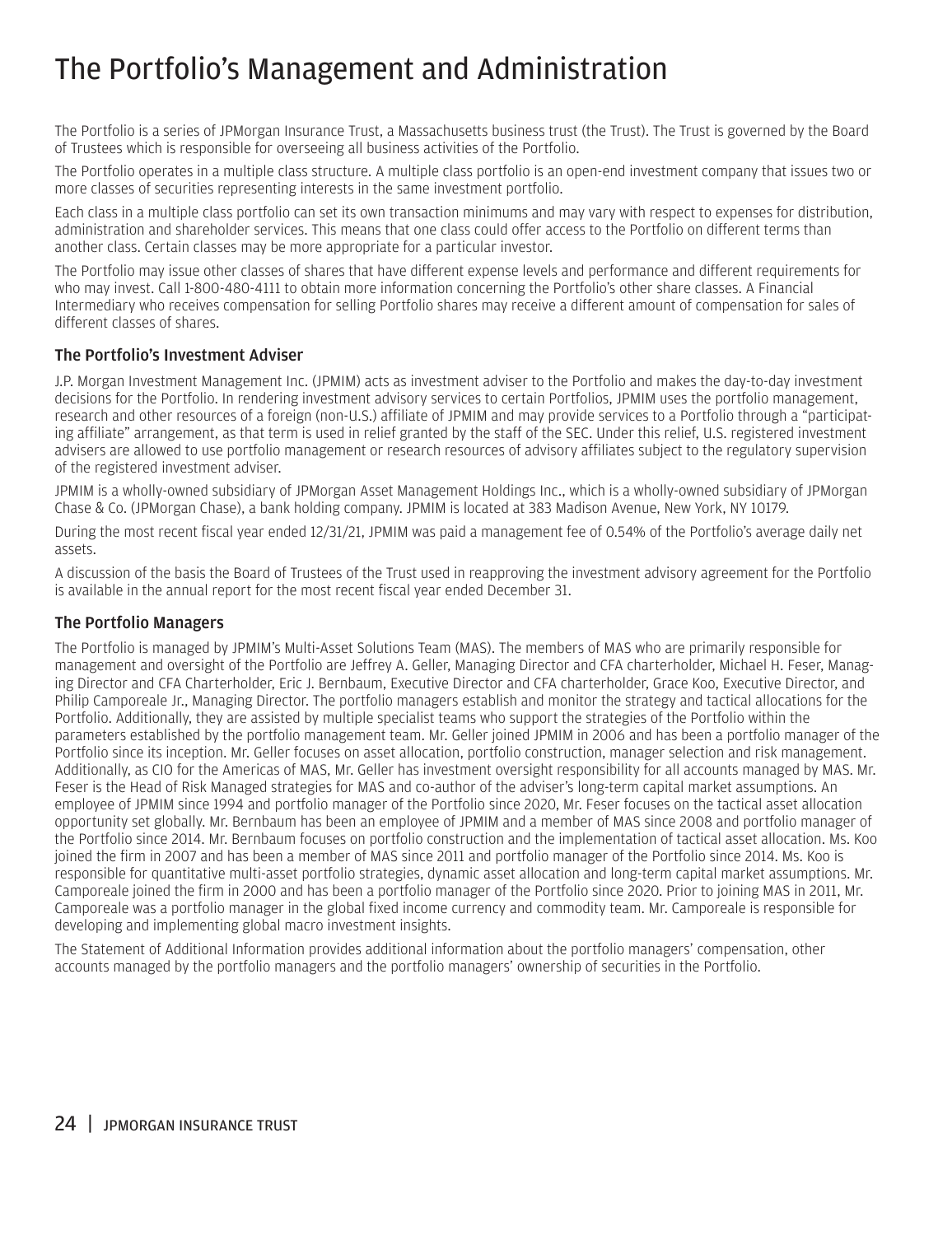#### The Portfolio's Administrator

JPMIM (the Administrator) provides administration services and oversees the Portfolio's other service providers. JPMIM receives the following annual fee from the Portfolio for administration services: 0.075% of the first \$10 billion of average daily net assets of the Portfolio, plus 0.050% of average daily net assets of the Portfolio between \$10 billion and \$20 billion, plus 0.025% of average daily net assets of the Portfolio between \$20 billion and \$25 billion, plus 0.010% of average daily net assets of the Portfolio over \$25 billion.

#### The Portfolio's Distributor

JPMorgan Distribution Services, Inc. (the Distributor or JPMDS) is the distributor for the Portfolio. The Distributor is an affiliate of JPMIM.

#### Additional Compensation to Financial Intermediaries

JPMIM, JPMDS, and, from time to time, other affiliates of JPMorgan Chase may also, at their own expense and out of their own legitimate profits, provide additional cash payments to Financial Intermediaries who sell shares of the Portfolio. For the Portfolio, Financial Intermediaries include insurance companies and their affiliated broker-dealers, retirement or 401(k) plan administrators and others, including various affiliates of JPMorgan Chase, that have entered into an agreement with the Distributor. These additional cash payments are generally made to Financial Intermediaries that provide shareholder or administrative services to variable insurance contract owners or Eligible Plan participants or marketing support.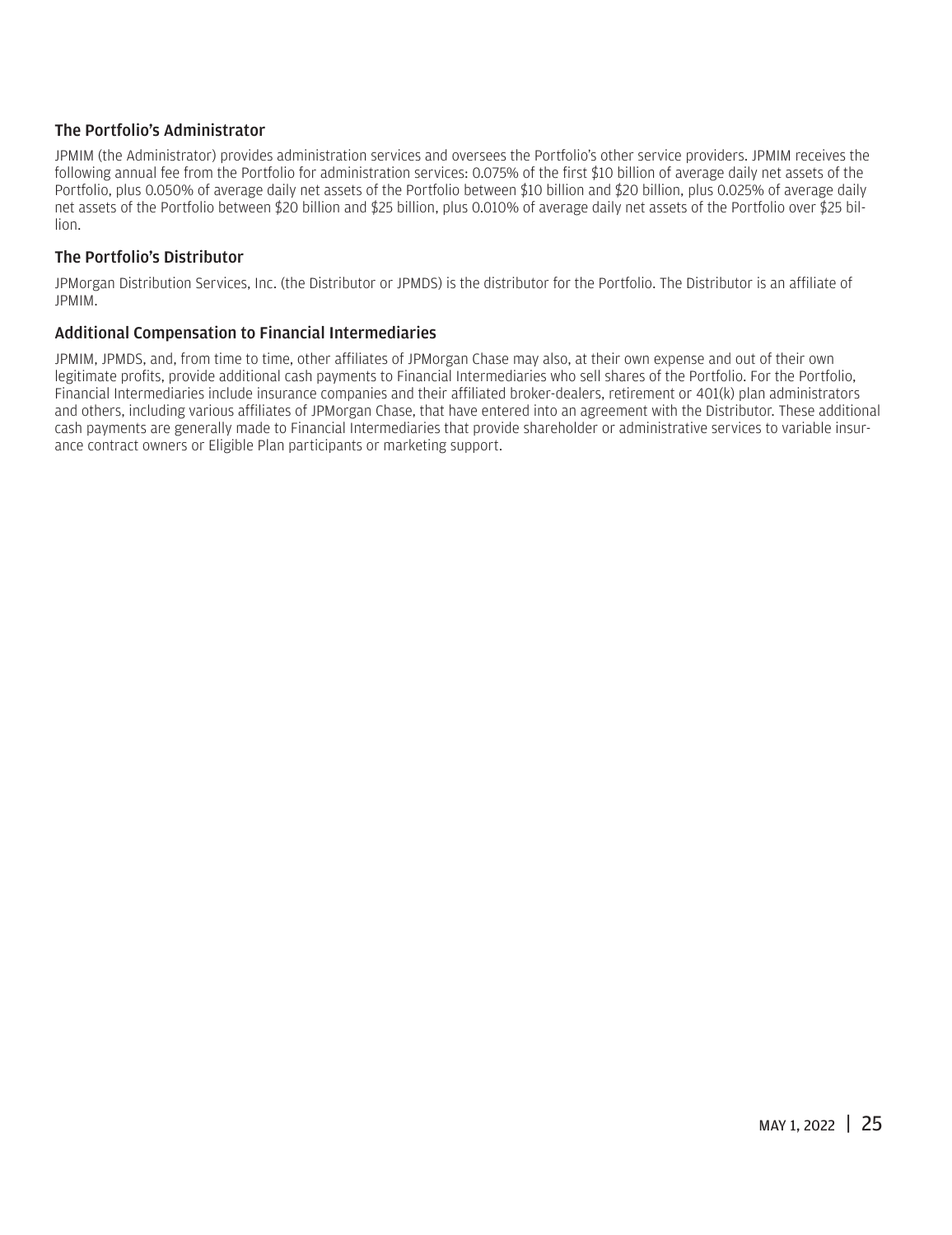# <span id="page-27-0"></span>Shareholder Information

#### PRICING PORTFOLIO SHARES

#### How are Portfolio Shares Priced?

Shares are sold at net asset value (NAV) per share. Shares are also redeemed at NAV. The NAV of each class within the Portfolio varies, primarily because each class has different class specific expenses such as distribution fees.

The NAV per share of a class of the Portfolio is equal to the value of all the assets attributable to that class, minus the liabilities attributable to that class, divided by the number of outstanding shares of that class. The following is a summary of valuation procedures generally used to value the J.P. Morgan Funds' investments.

Securities for which market quotations are readily available are generally valued at their current market value. Other securities and assets, including securities for which market quotations are not readily available; market quotations are determined not to be reliable; or, their value has been materially affected by events occurring after the close of trading on the exchange or market on which the security is principally traded but before the Portfolio's NAV is calculated, may be valued at fair value in accordance with policies and procedures adopted by the J.P. Morgan Funds' Board of Trustees. Fair value represents a good faith determination of the value of a security or other asset based upon specifically applied procedures. Fair valuation may require subjective determinations. There can be no assurance that the fair value of an asset is the price at which the asset could have been sold during the period in which the particular fair value was used in determining the Portfolio's NAV.

Equity securities listed on a North American, Central American, South American or Caribbean securities exchange are generally valued at the last sale price on the exchange on which the security is principally traded. Other foreign equity securities are fair valued using quotations from an independent pricing service, as applicable. The value of securities listed on the NASDAQ Stock Market, Inc. is generally the NASDAQ official closing price.

Fixed income securities are valued using prices supplied by an approved independent third party or affiliated pricing services or broker/dealers. Those prices are determined using a variety of inputs and factors as more fully described in the Statement of Additional Information.

Assets and liabilities initially expressed in foreign currencies are converted into U.S. dollars at the prevailing market rates from an approved independent pricing service as of 4:00 p.m. ET.

Shares of ETFs are generally valued at the last sale price on the exchange on which the ETF is principally traded. Shares of open-end investment companies are valued at their respective NAVs.

Options traded on U.S. securities exchanges are valued at the composite mean price, using the National Best Bid and Offer quotes.

Options traded on foreign exchanges are valued at the settled price, or if no settled price is available, at the last sale price available prior to the calculation of the Portfolio's NAV and will be fair valued by applying fair value factors provided by independent pricing services, as applicable, for any options involving equity reference obligations listed on exchanges other than North American, Central American, South American or Caribbean securities exchanges.

Exchange traded futures are valued at the last sale price available prior to the calculation of the Portfolio's NAV. Any futures involving equity reference obligations listed on exchanges other than North American, Central American, South American or Caribbean securities exchanges will be fair valued by applying fair value factors provided by independent pricing services, as applicable.

Non-listed over-the-counter options and futures are valued utilizing market quotations provided by approved pricing services.

Swaps and structured notes are priced generally by an approved independent third party or affiliated pricing service or at an evaluated price provided by a counterparty or broker/ dealer.

Any derivatives involving equity reference obligations listed on exchanges other than North American, Central American, South American or Caribbean securities exchanges will be fair valued by applying fair value factor provided by independent pricing services, as applicable.

NAV is calculated each business day as of the close of the NYSE, which is typically 4:00 p.m. ET. On occasion, the NYSE will close before 4:00 p.m. ET. When that happens, NAV will be calculated as of the time the Portfolio closes. The Portfolio will not treat an intraday unscheduled disruption or closure in NYSE trading as a closure of the NYSE and will calculate NAV as of 4:00 p.m., ET if the particular disruption or closure directly affects only the NYSE. The price at which a purchase is effected is based on the next calculation of NAV after the order is received in proper form in accordance with this prospectus. To the extent the Portfolio invests in securities that are primarily listed on foreign exchanges or other markets that trade on weekends or other days when the Portfolio does not price its shares, the value of the Portfolio's shares may change on days when you will not be able to purchase or redeem your shares.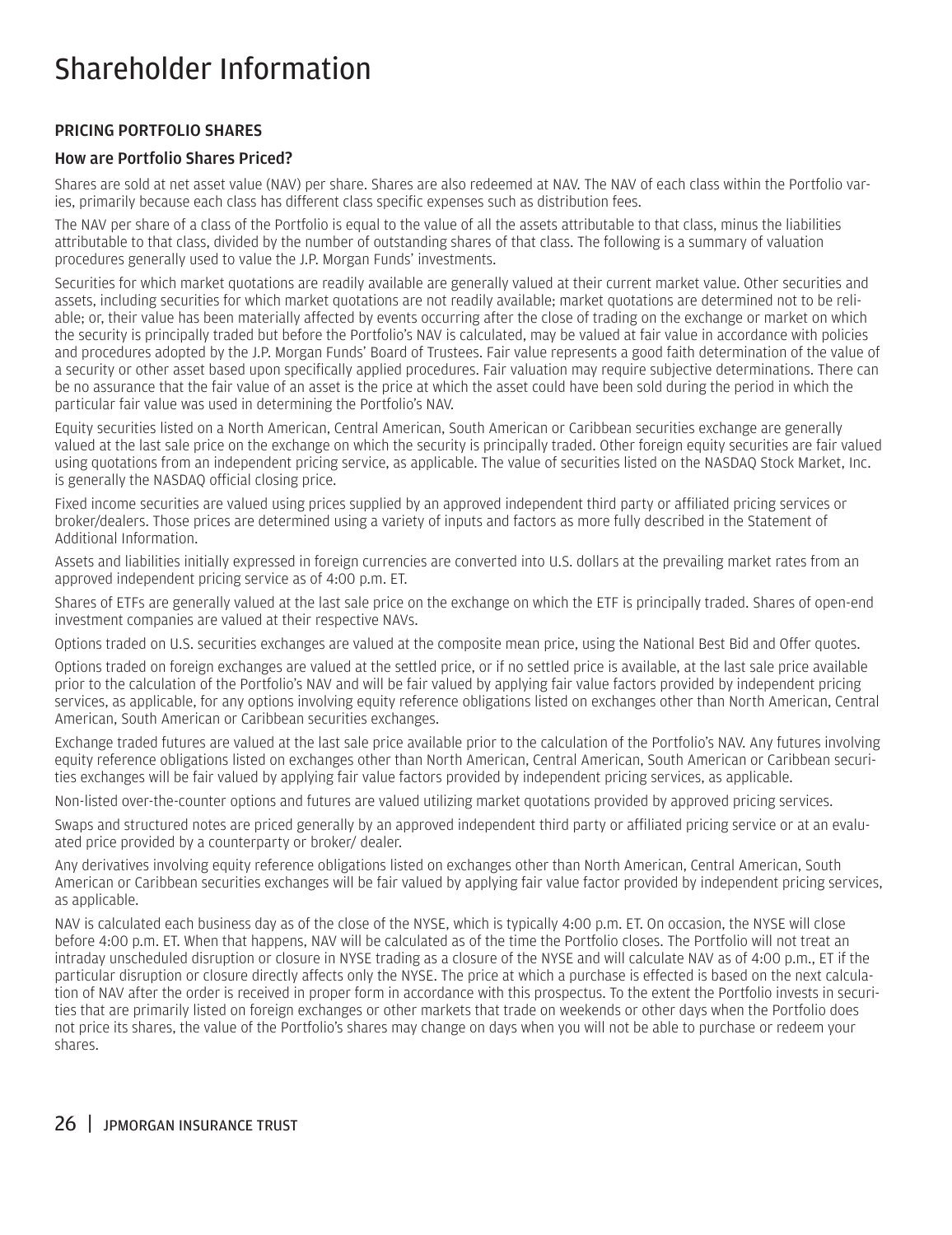#### <span id="page-28-0"></span>When can Portfolio Shares be Purchased?

Purchases may be made on any business day for the Portfolio. This includes any day that the Portfolio is open for business, other than weekends and days on which the NYSE is closed.

#### PURCHASING PORTFOLIO SHARES

#### Who can Purchase Shares of the Portfolio?

Shares of the Portfolio are sold to separate accounts of insurance companies investing on instructions of contract owners of variable insurance contracts. Purchasers of variable insurance contracts will not own shares of the Portfolio. Rather, all shares will be owned by the insurance companies and held through their separate accounts for the benefit of purchasers of variable insurance contracts. Shares are also available to Eligible Plans for the benefit of their participants. All investments in the Portfolio are credited to the shareholder's account in the form of full or fractional shares of the designated Portfolio. Purchases are processed on any day on which the Portfolio is open for business. If purchase orders are received by an insurance company from its variable insurance contract holders or by an Eligible Plan from its participants before the Portfolio's Closing Time, the order will be effective at the NAV per share calculated that day, provided that the order and federal funds are received by the Portfolio in proper form on the next business day. The insurance company or Eligible Plan administrator or trustee is responsible for properly transmitting purchase orders and federal funds.

Share ownership is electronically recorded; therefore, no certificate will be issued.

The interests of different separate accounts and Eligible Plans are not always the same, and material, irreconcilable conflicts may arise. The Board of Trustees will monitor events for such conflicts and, should they arise, will determine what action, if any, should be taken.

Federal law requires the Portfolio to obtain, verify and record an accountholder's name, principal place of business and Employer Identification Number or other government issued identification when opening an account. The Portfolio may require additional information in order to open a corporate account or under certain other circumstances. This information will be used by the Portfolio or its transfer agent to attempt to verify the accountholder's identity. The Portfolio may not be able to establish an account if the accountholder does not provide the necessary information. In addition, the Portfolio may suspend or limit account transactions while it is in the process of attempting to verify the accountholder's identity. If the Portfolio is unable to verify the accountholder's identity after an account is established, the Portfolio may be required to involuntarily redeem the accountholder's shares and close the account. Losses associated with such involuntary redemption may be borne by the investor.

Shares of the Portfolio have not been registered for sale outside of the United States. This prospectus is not intended for distribution to prospective investors outside of the United States. The Portfolio generally does not market or sell shares to investors domiciled outside of the United States, even, with regard to individuals, if they are citizens or lawful permanent residents of the United States.

#### REDEEMING PORTFOLIO SHARES

Portfolio shares may be sold at any time by the separate accounts of the insurance companies issuing the variable insurance contracts or Eligible Plans. Individuals may not place sell orders directly with the Portfolio. Redemptions are processed on any day on which the Portfolio is open for business. If redemption orders are received by an insurance company from its variable insurance contract holders or by an Eligible Plan from its participants before the Portfolio's Closing Time, the order will be effective at the NAV per share calculated that day, provided that the order is received by the Portfolio in proper form on the next business day. The insurance company or Eligible Plan administrator or trustee is responsible for properly transmitting redemption orders. The length of time that the Portfolios typically expect to pay redemption proceeds depends on the method of payment and the agreement between the insurance company or Eligible Plan administrator or trustee and the Portfolios. The Portfolios typically expect to pay redemption proceeds to the insurance company or Eligible Plan within 1 to 3 business days following the Portfolio's receipt of the redemption order from the insurance company or Eligible Plan. Payment of redemption proceeds to the insurance company or Eligible Plan may take longer than the time a Portfolio typically expects and may take up to seven days as permitted by the 1940 Act. Variable insurance contract owners should consult the applicable variable insurance contract prospectus and Eligible Plan participants should consult the Eligible Plan's administrator or trustee for more information about redeeming Portfolio shares.

The Portfolio may suspend the ability to redeem when:

- 1. Trading on the NYSE is restricted;
- 2. The NYSE is closed (other than weekend and holiday closings);
- 3. Federal securities laws permit;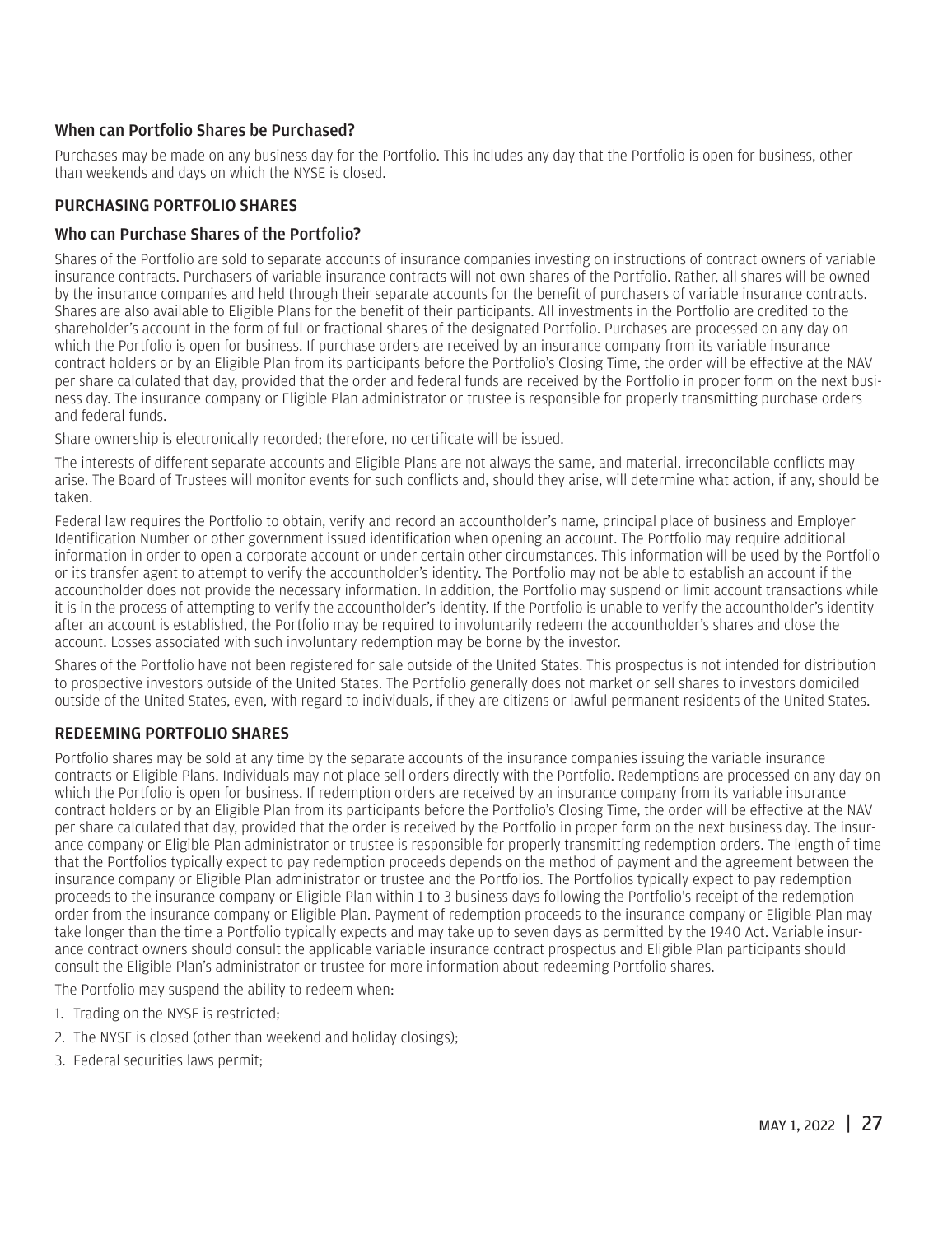## <span id="page-29-0"></span>Shareholder Information (continued)

- 4. The SEC has permitted a suspension; or
- 5. An emergency exists, as determined by the SEC.

Generally, all redemptions will be for cash. The J.P. Morgan Funds typically expect to satisfy redemption requests by selling portfolio assets or by using holdings of cash or cash equivalents. On a less regular basis, the Portfolios may also satisfy redemption requests by borrowing from another Portfolio, by drawing on a line of credit from a bank, or using other short-term borrowings from its custodian. These methods may be used during both normal and stressed market conditions. In addition to paying redemption proceeds in cash, if shares redeemed are worth \$250,000 or more, the Portfolios reserve the right to pay part or all of the redemption proceeds in readily marketable securities instead of cash. If payment is made in securities, the Portfolio will value the securities selected in the same manner in which it computes its NAV. This process minimizes the effect of large redemptions on the Portfolio and its remaining shareholders. If an insurance company or Eligible Plan receives a redemption in-kind, securities received may be subject to market risk and taxable gains and brokerage or other charges in converting the securities to cash. While the Portfolios do not routinely use redemptions in-kind, the Portfolios reserve the right to use redemptions in-kind to manage the impact of large redemptions on the Portfolios. Redemption in-kind proceeds will typically be made by delivering a pro-rata amount of a Portfolio's holdings that are readily marketable securities to the redeeming insurance company or Eligible Plan within seven days after the Portfolio's receipt of the redemption order.

#### ABUSIVE TRADING

The Portfolio does not authorize market timing. Market timing is an investment strategy using frequent purchases and redemptions in an attempt to profit from short-term market movements. Market timing may result in dilution of the value of Portfolio shares held by long-term variable insurance contract owners or participants in Eligible Plans, disrupt portfolio management and increase Portfolio expenses for all shareholders. Although market timing may affect any fund, these risks may be higher for funds that invest significantly in non-U.S. securities or thinly traded securities (e.g., certain small cap securities), such as international, global or emerging market funds or small cap funds. For example, when the Portfolio invests in securities trading principally in non-U.S. markets that close prior to the close of the NYSE, market timers may seek to take advantage of the difference between the prices of these securities at the close of their non-U.S. markets and the value of such securities when the Portfolio calculates its net asset value. To the extent that the Portfolio is unable to identify market timers effectively, long-term investors may be adversely affected.

The Portfolio's Board of Trustees has adopted policies and procedures with respect to market timing. Because purchase and sale transactions are submitted to the Portfolio on an aggregated basis by the insurance company issuing the variable insurance contract or by an Eligible Plan, the Portfolio is limited in identifying and eliminating market timing transactions by individual variable insurance contract owners or Eligible Plan participants. In an aggregated transaction, the purchases of Portfolio shares and the redemptions of Portfolio shares are netted against one another and the identity of individual purchasers and redeemers are not known by the Portfolio. The Portfolio, therefore, has to rely upon the insurance companies to police restrictions in the variable insurance contracts or according to the insurance company's administrative policies; those restrictions will vary from variable insurance contract to variable insurance contract. Similarly, with respect to Eligible Plans, the Portfolio is often dependent upon the Eligible Plan's financial intermediaries who utilize their own policies and procedures to identify market timers.

The Portfolio has attempted to put safeguards in place to assure that financial intermediaries, including insurance companies, have implemented procedures designed to deter market timing and abusive trading. The Portfolio will seek to monitor for signs of market timing activities, such as unusual cash flows, and may request information from the applicable insurance company or Eligible Plan to determine whether or not market timing or abusive trading is involved. In addition, under agreements with insurance companies, the Portfolio may request transaction information from the insurance companies at any time in order to determine whether there has been short-term trading by the insurance companies' contract owners. The Portfolio will request that the insurance company provide individual contract owner level detail to the Portfolio at its request. Under such agreements, the Portfolio or the Distributor may restrict or prohibit any purchase orders with respect to one investor, a related group of investors or their agent(s), where they detect a pattern of purchases and sales of Portfolio shares that indicates market timing or trading they determine is abusive to the extent possible.

The Portfolio will seek to apply these policies as uniformly as practicable. It is, however, more difficult to locate and eliminate individual market timers in the separate accounts or Eligible Plans, and there can be no assurances that the Portfolio will be able to effectively identify and eliminate market timing and abusive trading in the Portfolio. Variable insurance contract owners should consult the prospectus for their variable insurance contract for additional information on contract level restrictions relating to market timing.

In addition to rejecting purchase orders in connection with suspected market timing activities, the Portfolio can reject a purchase order in certain other circumstances including when it does not think a purchase order is in the best interest of the Portfolio and/or its shareholders or if it determines the trading to be abusive.

#### 28 | JPMORGAN INSURANCE TRUST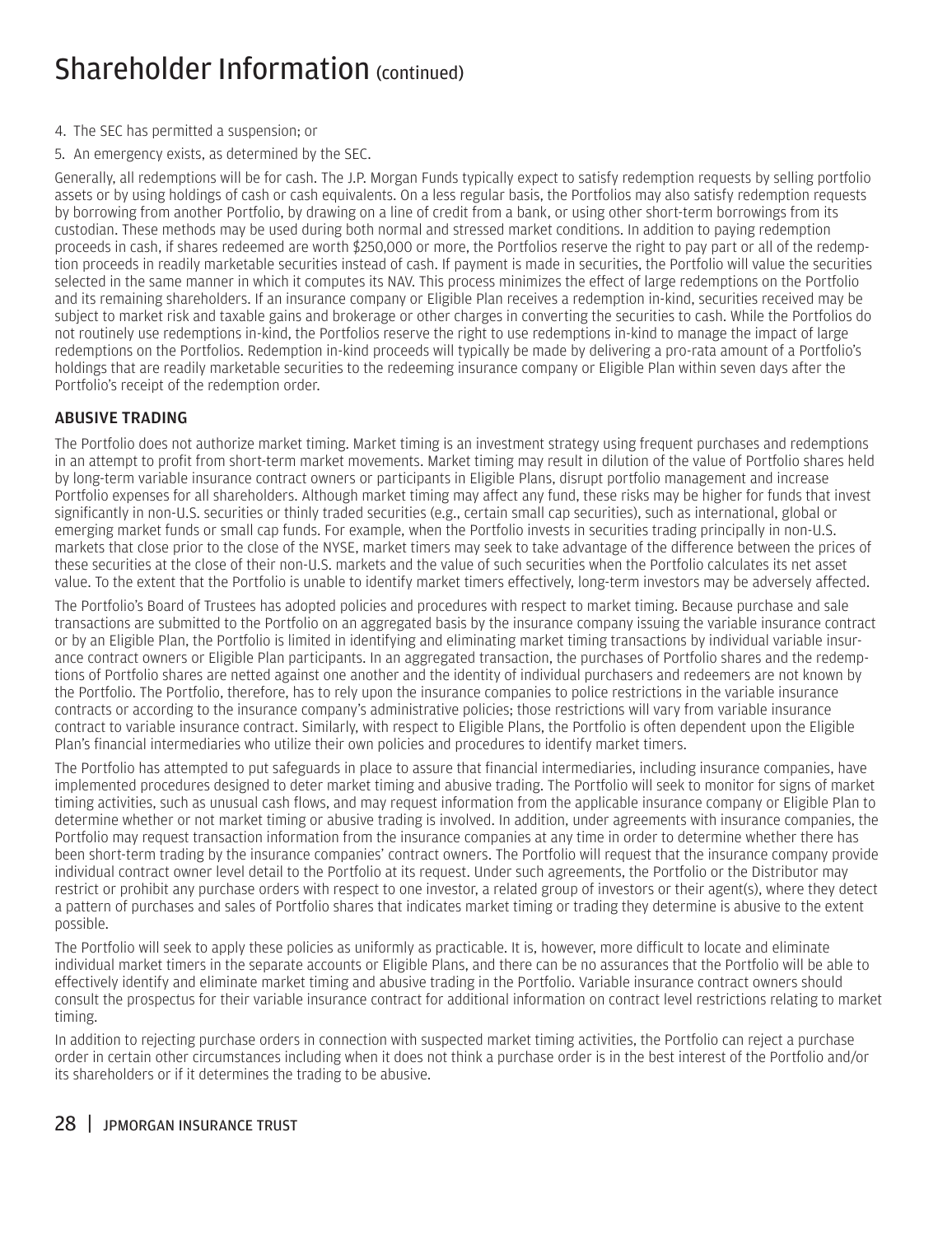#### <span id="page-30-0"></span>RULE 12b-1 FEES

The Portfolio described in this prospectus has adopted a Distribution Plan under Rule 12b-1 that allows it to pay distribution fees for the sale and distribution of the Class 2 Shares of the Portfolio. These fees are called "Rule 12b-1 fees." Rule 12b-1 fees are paid by the Portfolio to the Distributor as compensation for its services and expenses in connection with the sale and distribution of Portfolio shares. The Distributor in turn pays all or part of these Rule 12b-1 fees to financial intermediaries, including participating insurance companies or their affiliates that have agreements with the Distributor to sell shares of the Portfolio. The Distributor may pay Rule 12b-1 fees to its affiliates. Payments are not tied to actual expenses incurred. The Portfolio pays annual distribution fees of up to 0.25% of the average daily net assets attributable to Class 2 Shares. Because Rule 12b-1 fees are paid out of Portfolio assets on an ongoing basis, over time these fees will increase the cost of your investment and may cost you more than paying other types of sales charges.

#### VOTING AND SHAREHOLDER MEETINGS

#### How are Shares of the Portfolio Voted?

As long as required by the SEC, the insurance company that issued your variable insurance contract will solicit voting instructions from the purchasers of variable insurance contracts with respect to any matters that are presented to a vote of shareholders. Therefore, to the extent an insurance company is required to vote the total Portfolio shares held in its separate accounts, including those owned by the insurance company, on a proportional basis, it is possible that a small number of variable insurance contract owners would be able to determine the outcome of a matter. The Portfolio or class votes separately on matters relating solely to that Portfolio or class or which affect that Portfolio or class differently. However, all shareholders will have equal voting rights on matters that affect all shareholders equally. Shareholders shall be entitled to one vote for each share held.

#### When are Shareholder Meetings Held?

The Trust does not hold annual meetings of shareholders but may hold special meetings. Special meetings are held, for example, to elect or remove trustees, change a Portfolio's fundamental investment objective, or approve an investment advisory contract.

#### **OUESTIONS**

Any questions regarding the Portfolio should be directed to JPMorgan Insurance Trust, P.O. Box 219143, Kansas City, MO 64121-9143, 1-800-480-4111. All questions regarding variable insurance contracts should be directed to the address or telephone number indicated in the prospectus or other literature that you received when you purchased your variable insurance contract.

#### DISTRIBUTIONS AND TAXES

The Portfolio intends to qualify each taxable year as a regulated investment company for U.S. federal income tax purposes pursuant to the provisions of Subchapter M of the Internal Revenue Code of 1986, as amended (the Code) and the regulations thereunder, and to meet all other requirements necessary for it to be relieved of U.S. federal income taxes on income and gains it distributes to the separate accounts of the insurance companies or Eligible Plans. The Portfolio will distribute any net investment income and net realized capital gains at least annually. Both types of distributions will be made in shares of the Portfolio unless an election is made on behalf of a separate account or Eligible Plan to receive some or all of the distribution in cash.

The discussions below are based on the assumption that the shares of the Portfolio will be respected as owned by insurance company separate accounts and Eligible Plans. If this is not the case, the person(s) determined to own the shares will be currently taxed on Portfolio distributions and redemption proceeds. Because insurance company separate accounts and Eligible Plans will be the only shareholders of the Portfolio, no attempt is made here to describe the tax treatment of Portfolio shareholders that are generally taxable.

#### Tax Consequences to Variable Insurance Contract Owners

Generally, owners of variable insurance contracts are not taxed currently on income or gains realized with respect to such contracts. However, some distributions from such contracts may be taxable at ordinary income tax rates. In addition, distributions made to an owner who is younger than 59½ may be subject to a 10% penalty tax. Investors should ask their own tax advisors for more information on their own tax situation, including possible state or local taxes.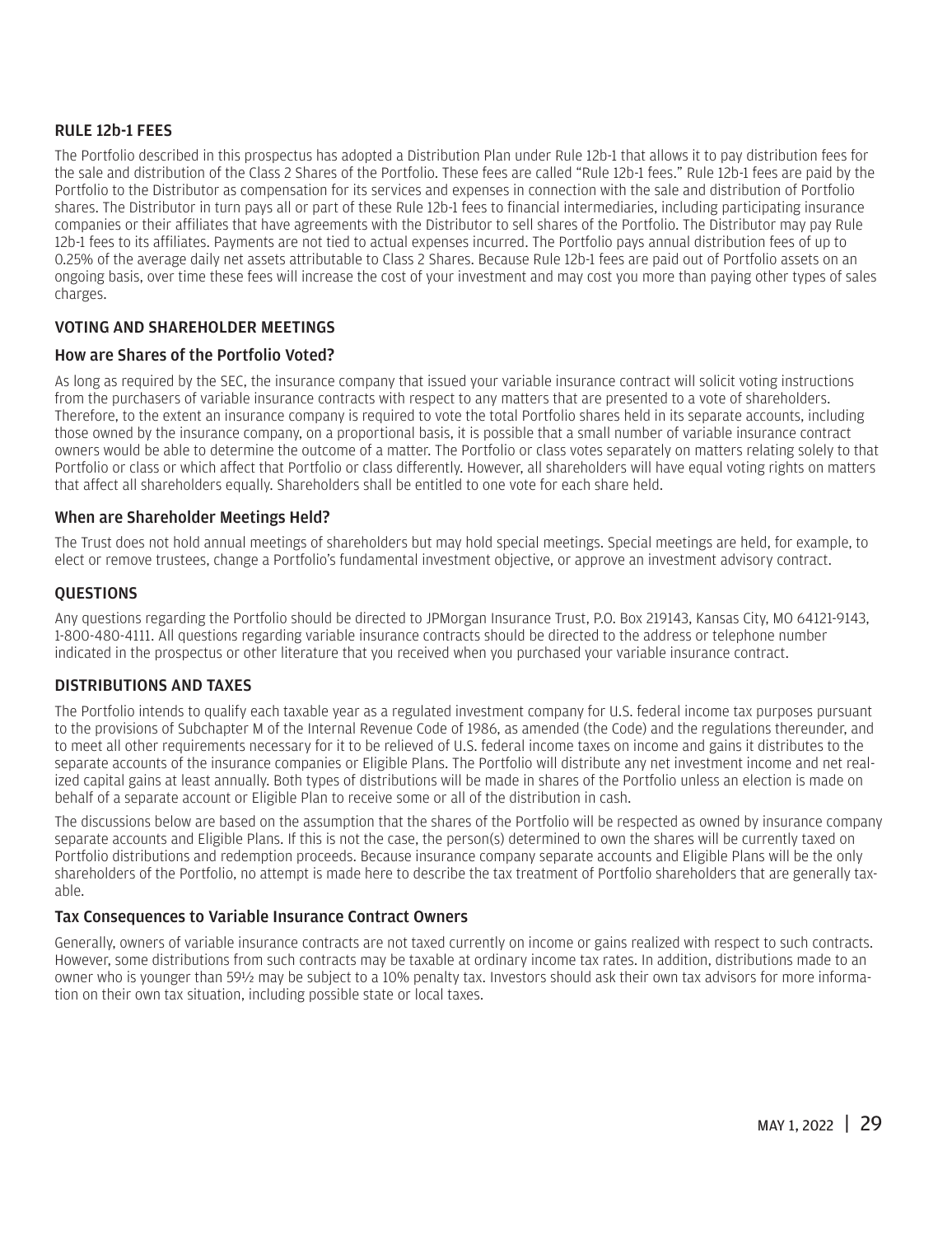## <span id="page-31-0"></span>Shareholder Information (continued)

In order for investors to receive the favorable tax treatment available to holders of variable insurance contracts, the separate accounts underlying such contracts, as well as the Portfolios in which such accounts invest, must meet certain diversification requirements under Section 817(h) of the Code and the regulations thereunder. These requirements, which are in addition to the diversification requirements imposed on the Portfolio by the 1940 Act and Subchapter M of the Code, place certain limitations on assets of each insurance company separate account used to fund variable contracts. The Portfolio intends to comply with these requirements. If the Portfolio does not meet such requirements, income allocable to the contracts will be taxable currently to the contract owners.

In addition, if owners of variable insurance contracts have an impermissible level of control over the investments underlying their contracts, the advantageous tax treatment provided to insurance company separate accounts under the Code will no longer be available.

Under Treasury regulations, insurance companies holding the separate accounts must report to the Internal Revenue Service losses above a certain amount resulting from a sale or disposition of Portfolio shares.

For a further discussion of the tax consequences of variable annuity and variable life contracts, please refer to the prospectuses or other documents that you received when you purchased your variable annuity or variable life product.

#### Tax Consequences to Eligible Plan Participants

Generally, Eligible Plan participants are not taxed currently on distributions of net investment income and capital gains to such plans. Contributions to these plans may be tax deductible, although distributions from these plans are generally taxable.

In the case of Roth IRA accounts, contributions are not tax deductible, but distributions from the plan may be tax free.

#### Tax Consequences of Certain Portfolio Investments

The Portfolio is generally subject to foreign withholding or other foreign taxes, which in some cases can be significant on any income or gain from investments in foreign stocks or securities. In that case, the Portfolio's total return on those securities would be decreased. The Portfolio may generally deduct these taxes in computing its taxable income. Rather than deducting these foreign taxes, the Portfolio that invests more than 50% of its assets in the stock or securities of foreign corporations or foreign governments at the end of its taxable year may make an election to treat a proportionate amount of eligible foreign taxes as constituting a distribution to each shareholder, which would, subject to certain limitations, generally allow the shareholder to either (i) to credit that proportionate amount of taxes against U.S. Federal income tax liability as a foreign tax credit or (ii) to take that amount as an itemized deduction.

The Portfolio's investments in certain debt obligations, mortgage-backed securities, asset-backed securities, REIT securities and derivative instruments may require the Portfolio to accrue and distribute income not yet received. In order to generate sufficient cash to make the requisite distributions, the Portfolio may be required to liquidate other investments in its portfolio that it otherwise would have continued to hold, including when it is not advantageous to do so. The Portfolio's investment in REIT securities also may result in the Portfolio's receipt of cash in excess of the REIT's earnings.

The Portfolio's transactions in future contracts, swaps and other derivatives will be subject to special tax rules, the effect of which may be to accelerate income to the Portfolio, defer losses to the Portfolio and cause adjustments in the holding periods of the Portfolio's securities. These rules could therefore affect the amount and timing of distributions to shareholders.

Please refer to the Statement of Additional Information for more information regarding the tax treatment of the Portfolio.

The above is a general summary of tax implications of investing in the Portfolio. Because each investor's tax consequences are unique, investors should consult their own tax advisors to see how investing in the Portfolio will affect their individual tax situations.

#### AVAILABILITY OF PROXY VOTING RECORD

The Trustees have delegated the authority to vote proxies for securities owned by the Portfolio to the applicable investment adviser. A copy of the Portfolio's voting record for the most recent 12-month period ended June 30 is available on the SEC's website at www.sec.gov or at www.jpmorgan.com/variableinsuranceportfolios no later than August 31 of each year. The Portfolio's proxy voting record will include, among other things, a brief description of the matter voted on for each portfolio security and will state how each vote was cast, for example, for or against the proposal.

#### PORTFOLIO HOLDINGS DISCLOSURE

No sooner than 30 days after the end of each month, the Portfolio will make available upon request an uncertified, complete schedule of its portfolio holdings as of the last day of that month. Not later than 60 days after the end of each fiscal quarter, the Portfolio will make available a complete schedule of its portfolio holdings as of the last day of that quarter.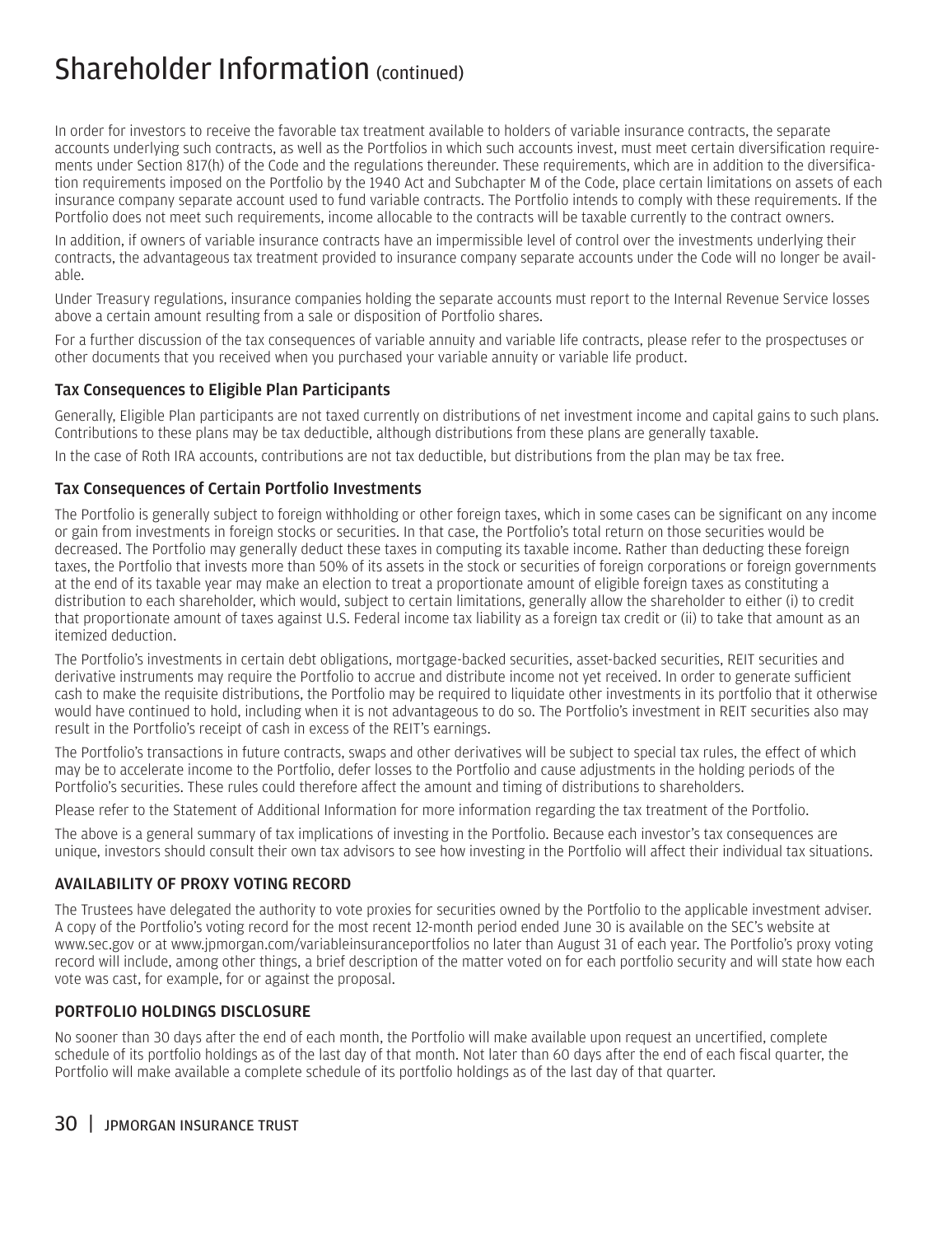In addition to providing hard copies upon request, the Portfolio will post these quarterly schedules on www.jpmorgan.com/ variableinsuranceportfolios and on the SEC's website at www.sec.gov. From time to time, the Portfolio may post portfolio holdings on the J.P. Morgan Funds website on a more timely basis.

Shareholders may request portfolio holdings schedules at no charge by calling 1-800-480-4111. A description of the Portfolio's policies and procedures with respect to the disclosure of the Portfolio's holdings is available in the Statement of Additional Information.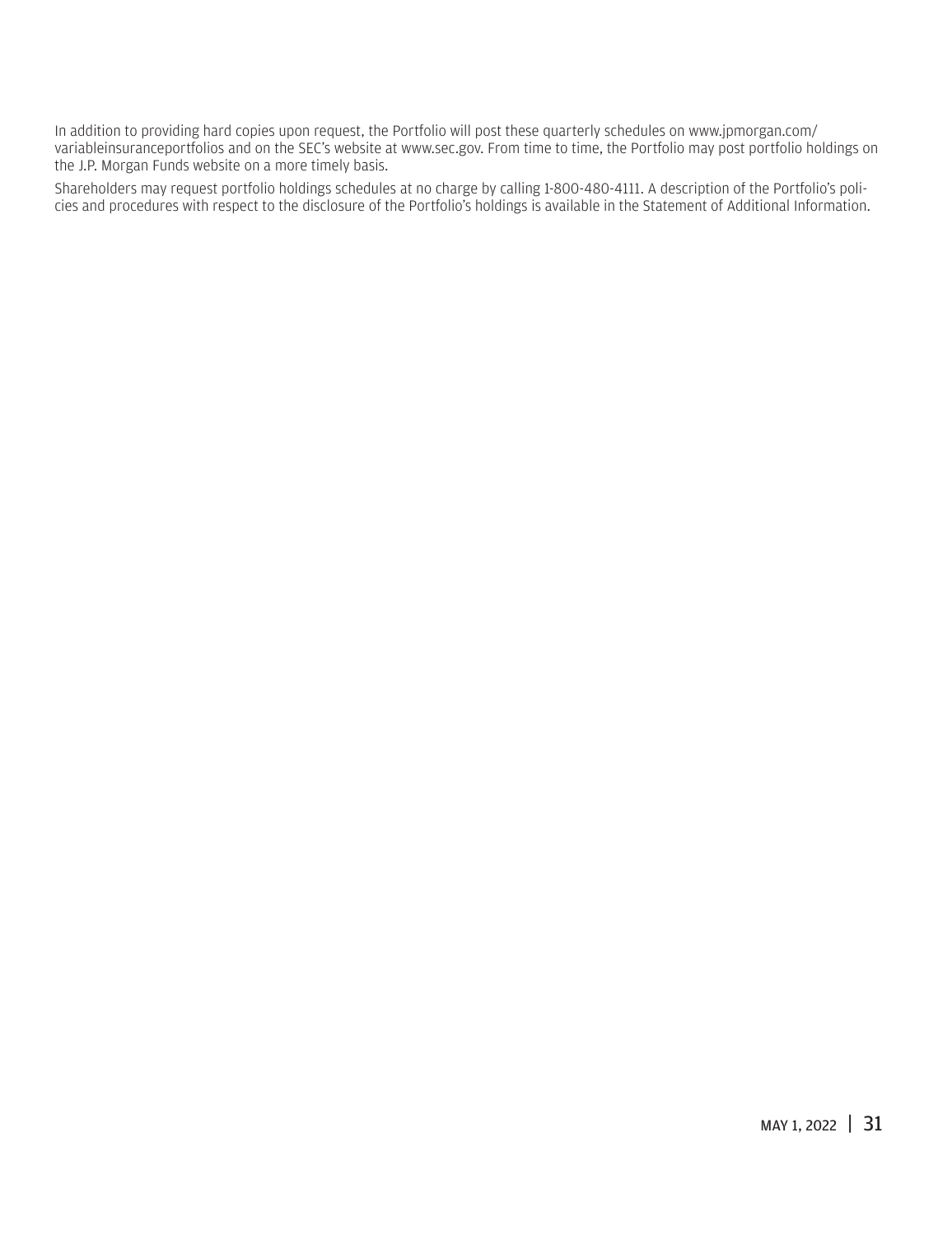# <span id="page-33-0"></span>Financial Highlights

The financial highlights tables are intended to help you understand the Portfolio's financial performance for the past five fiscal years or the period of the Portfolio's operations, as applicable. Certain information reflects financial results for a single Portfolio share. The total returns in the tables represent the rate that an investor would have earned (or lost) on an investment in the Portfolio (assuming reinvestment of all dividends and distributions). The total returns do not include charges that will be imposed by variable insurance contracts or by Eligible Plans. If these charges were reflected, returns would be lower than those shown. This information for each period presented has been audited by

PricewaterhouseCoopers LLP, whose report, along with the Portfolio's financial statements, are included in the Portfolio's annual report, which is available upon request.

To the extent the Portfolio invests in other funds, the Total Annual Fund Operating Expenses included in the fee table will not correlate to the ratio of expenses to average net assets in the financial highlights below.

|                                                                 |                                               |                                                                |                                                                       | Per share operating performance        |                                    |                          |                        |  |
|-----------------------------------------------------------------|-----------------------------------------------|----------------------------------------------------------------|-----------------------------------------------------------------------|----------------------------------------|------------------------------------|--------------------------|------------------------|--|
|                                                                 |                                               |                                                                | <b>Investment operations</b>                                          |                                        |                                    | <b>Distributions</b>     |                        |  |
|                                                                 | Net asset<br>value.<br>beginning<br>of period | <b>Net</b><br>investment<br>income<br>$(\text{loss})$ $(a)(b)$ | Net realized<br>and unrealized<br>gains<br>(losses) on<br>investments | Total from<br>investment<br>operations | <b>Net</b><br>investment<br>income | Net<br>realized<br>gain  | Total<br>distributions |  |
| JPMorgan Insurance Trust Global Allocation Portfolio<br>Class 2 |                                               |                                                                |                                                                       |                                        |                                    |                          |                        |  |
| Year Ended December 31, 2021                                    | \$19.73                                       | \$0.15                                                         | \$1.65                                                                | \$1.80                                 | \$(0.17)                           | \$(0.84)                 | \$(1.01)               |  |
| Year Ended December 31, 2020                                    | 17.58                                         | 0.21                                                           | 2.39                                                                  | 2.60                                   | (0.29)                             | (0.16)                   | (0.45)                 |  |
| Year Ended December 31, 2019                                    | 15.41                                         | 0.29                                                           | 2.23                                                                  | 2.52                                   | (0.35)                             | $\overline{\phantom{m}}$ | (0.35)                 |  |
| Year Ended December 31, 2018                                    | 16.55                                         | 0.25                                                           | (1.29)                                                                | (1.04)                                 | $\qquad \qquad -$                  | (0.10)                   | (0.10)                 |  |
| Year Ended December 31, 2017                                    | 14.87                                         | 0.26                                                           | 2.24                                                                  | 2.50                                   | (0.16)                             | (0.66)                   | (0.82)                 |  |

(a) Net investment income (loss) is affected by timing of distributions from Underlying Funds.

(b) Calculated based upon average shares outstanding.

(c) Includes adjustments in accordance with accounting principles generally accepted in the United States of America and as such, the net asset values for financial reporting purposes and the returns based upon those net asset values may differ from the net asset values and returns for shareholder transactions.

(d) Total returns do not include charges that will be imposed by variable insurance contracts or by Eligible Plans. If these charges were reflected, returns would be lower than those shown.

(e) Does not include expenses of Underlying Funds.

(f) The net expenses and expenses without waivers, reimbursements and earnings credits (excluding dividend and interest expense for securities sold short) for Class 2 are 0.97% and 1.15% for the year ended December 31, 2021, 0.93% and 1.24% for the year ended December 31, 2020, 1.02% and 1.28% for the year ended December 31, 2019, 1.02% and 1.34% for the year ended December 31, 2018 and 1.01% and 1.32% for the year ended December 31, 2017, respectively.

(g) Includes earnings credits and interest expense, if applicable, each of which is less than 0.005% unless otherwise noted.

(h) The Portfolio presents portfolio turnover in two ways, one including securities sold short and the other excluding securities sold short.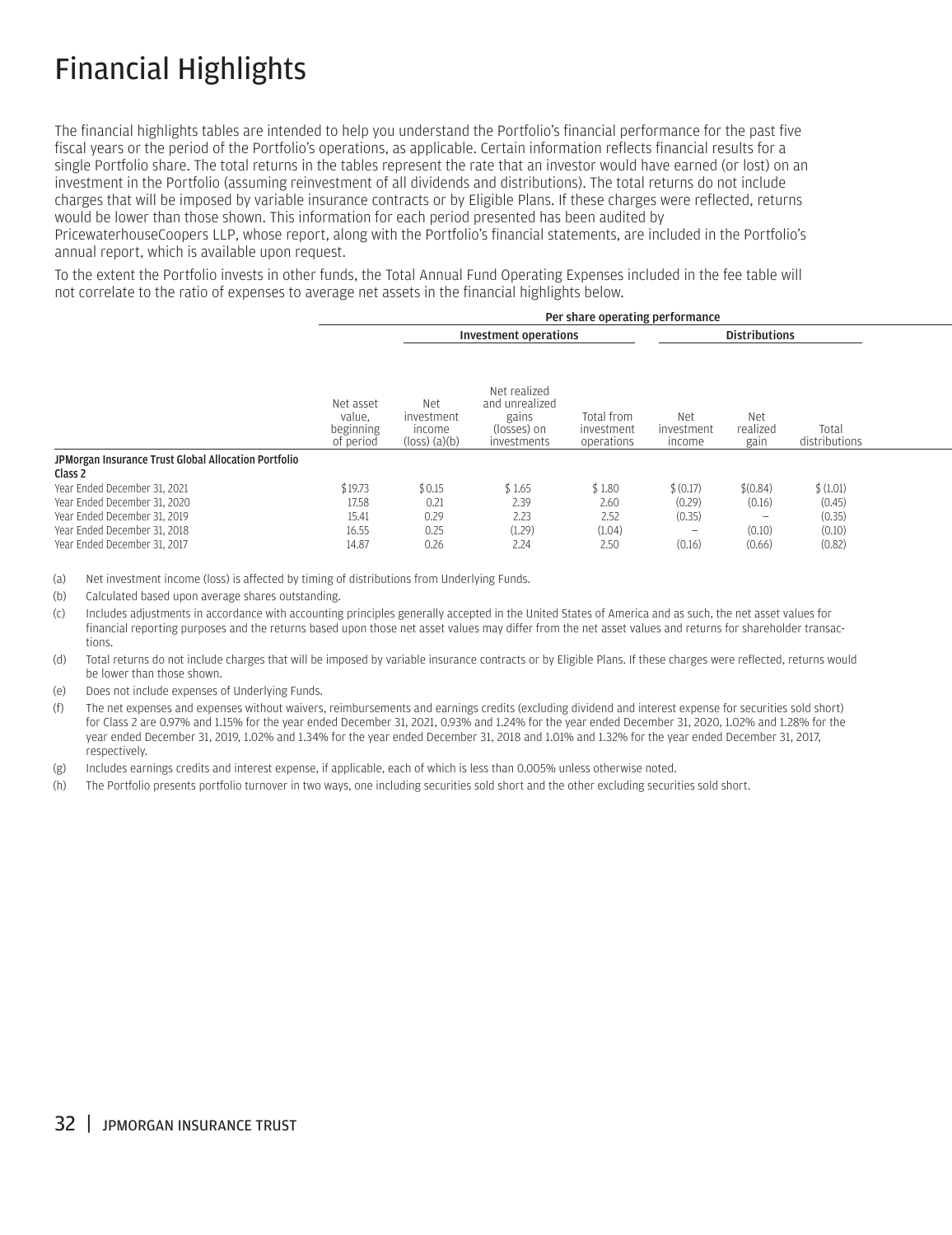|                                         |                          |                                            |                                                                                                                 | Ratios/Supplemental data                             |                                                                                                                                                                  |                                                                            |                                                                            |
|-----------------------------------------|--------------------------|--------------------------------------------|-----------------------------------------------------------------------------------------------------------------|------------------------------------------------------|------------------------------------------------------------------------------------------------------------------------------------------------------------------|----------------------------------------------------------------------------|----------------------------------------------------------------------------|
|                                         |                          |                                            |                                                                                                                 |                                                      | Ratios to average net assets                                                                                                                                     |                                                                            |                                                                            |
| Net asset<br>value.<br>end of<br>period | Total<br>return $(c)(d)$ | Net assets.<br>end of<br>period<br>(000's) | Net expenses<br>(including)<br>dividend and<br>interest<br>expense for<br>securities sold<br>short) $(e)(f)(g)$ | Net<br>investment<br>income<br>$(\text{loss})$ $(a)$ | Expenses<br>without waivers,<br>reimbursements and<br>earnings credits<br>(including dividend)<br>and interest expense<br>for securities sold<br>short) $(e)(f)$ | Portfolio<br>turnover rate<br>(excluding)<br>securities sold<br>short) (h) | Portfolio<br>turnover rate<br>(including)<br>securities sold<br>short) (h) |
|                                         |                          |                                            |                                                                                                                 |                                                      |                                                                                                                                                                  |                                                                            |                                                                            |
| \$20.52                                 | 9.26%                    | \$71,762                                   | 0.98%                                                                                                           | 0.78%                                                | 1.16%                                                                                                                                                            | 89%                                                                        | 100%                                                                       |
| 19.73                                   | 15.40                    | 64,495                                     | 0.94                                                                                                            | 1.21                                                 | 1.25                                                                                                                                                             | 113                                                                        | 123                                                                        |
| 17.58                                   | 16.58                    | 57,790                                     | 1.04                                                                                                            | 1.73                                                 | 1.30                                                                                                                                                             | 98                                                                         | 116                                                                        |
| 15.41                                   | (6.31)                   | 48,829                                     | 1.06                                                                                                            | 1.52                                                 | 1.38                                                                                                                                                             | 110                                                                        | 141                                                                        |
| 16.55                                   | 16.85                    | 48.470                                     | 1.04                                                                                                            | 1.59                                                 | 1.35                                                                                                                                                             | 80                                                                         | 92                                                                         |